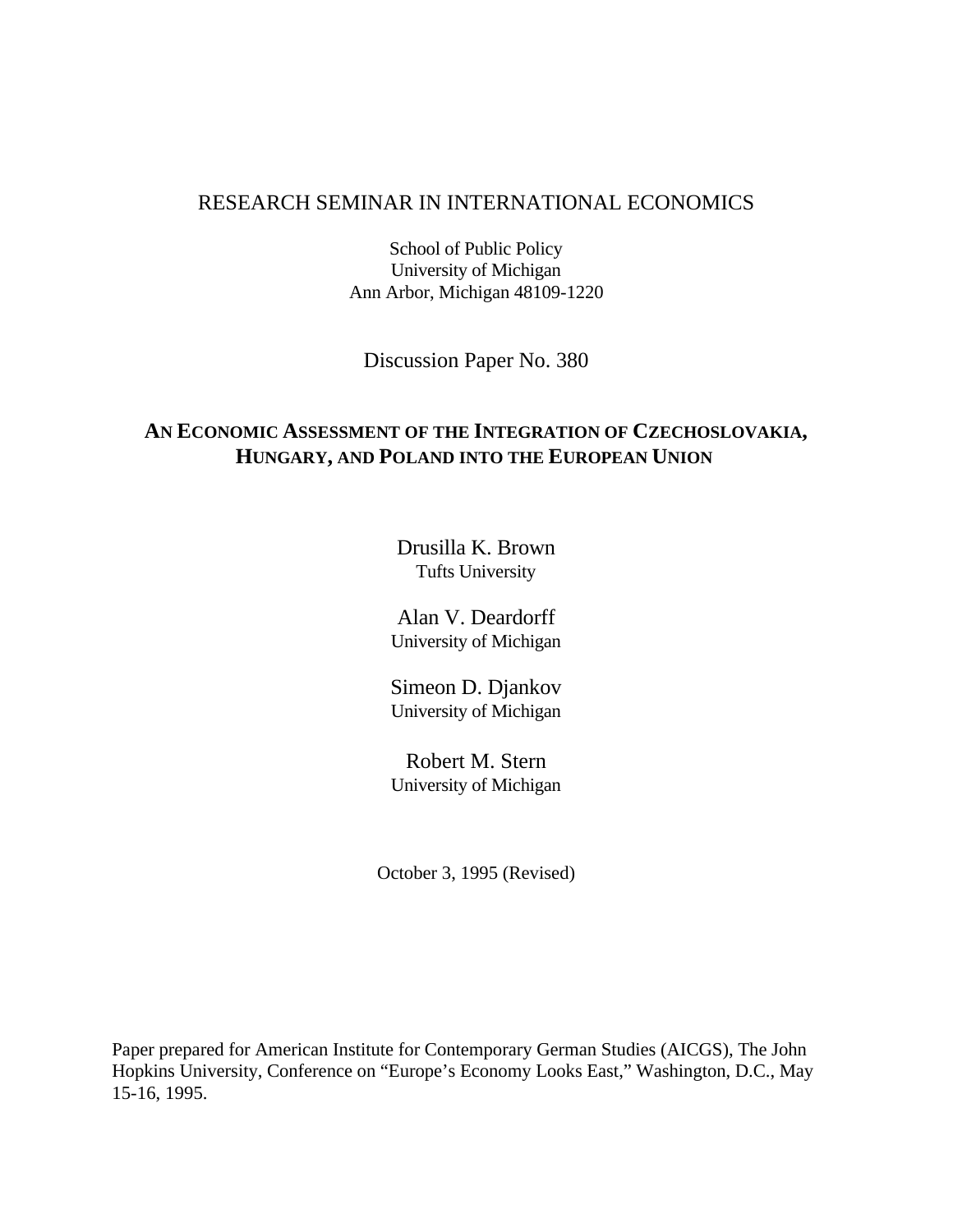**cec.doc tables separate**

### **AN ECONOMIC ASSESSMENT OF THE INTEGRATION OF CZECHOSLOVAKIA, HUNGARY, AND POLAND INTO THE EUROPEAN UNION**

**Drusilla K. Brown, Tufts University Alan V. Deardorff, University of Michigan Simeon D. Djankov, University of Michigan Robert M. Stern, University of Michigan**

**Prepared for**

**American Institute for Contemporary German Studies (AICGS), The John Hopkins University, Conference on "Europe's Economy Looks East," Washington, D.C., May 15-16, 1995.**

**October 3, 1995 (Revised)**

**Address correspondence to:**

**Robert M. Stern Institute of Public Policy Studies University of Michigan Ann Arbor, MI 48109-1220**

**Telephone: 313-764-2373 Fax: 313-763-9181 E-mail: rmstern@umich.edu**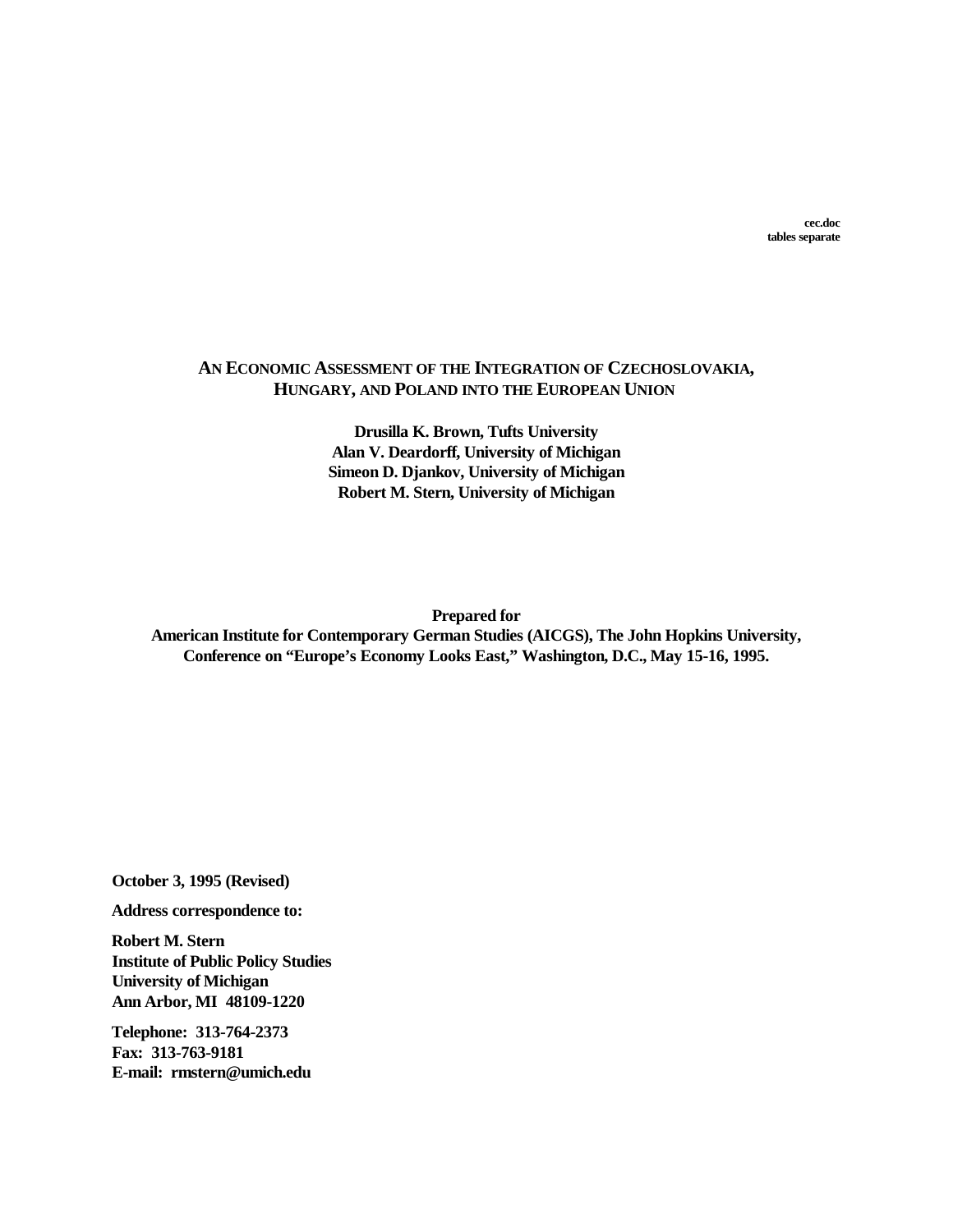# **AN ECONOMIC ASSESSMENT OF THE INTEGRATION OF CZECHOSLOVAKIA, HUNGARY, AND POLAND INTO THE EUROPEAN UNION \***

**Drusilla K. Brown, Tufts University Alan V. Deardorff, University of Michigan Simeon D. Djankov, University of Michigan Robert M. Stern, University of Michigan**

#### **I. Introduction**

This paper is a study of the economic effects of the integration of the Central European Countries (CECs)<sup>1</sup> into the European Union (EU). Our analysis of EU-CEC integration is based on a specially constructed version of the University of Michigan Computational General Equilibrium (CGE) Trade Model. We use this model to calculate the economic effects of EU-CEC integration on the trade, output, and employment by sector as well as the real returns to capital and labor and the economic welfare of the CECs, the EU members, and the other major trading country aggregates included in the model.

Our study is distinctive in two respects. First, we bring together the elements of the EU assistance to the CECs and construct a Stylized European Agreement Package (SEAP), rather than analyzing them as separate initiatives for each CEC country. This provides a more synthesized account of the scope and magnitude of EU-CEC integration than has been previously available. Second, by using a CGE model to evaluate EU-CEC integration, our paper complements previous studies of the EU-CEC agreements that have considered: (1) the effects of the Europe agreements on EU-CEC trade (Winters and Wang, 1994); (2) the positive welfare effects of improved access to the EU markets for the CECs (Aghion *et al.*, 1992); (3) the reaction of the EU to changes in the trade policies of the CECs (Messerlin, 1992); and (4) the potential CEC trade patterns as reflected within a gravity model framework (Baldwin, 1994).

 The paper is organized as follows. Section II discusses in broad terms the various sources of gain that might arise from integration of the CEC into the EU. Section III is a brief review of the existing literature on EU-CEC integration. Section IV examines the characteristics of the actual EU-CEC integration by describing a Stylized Europe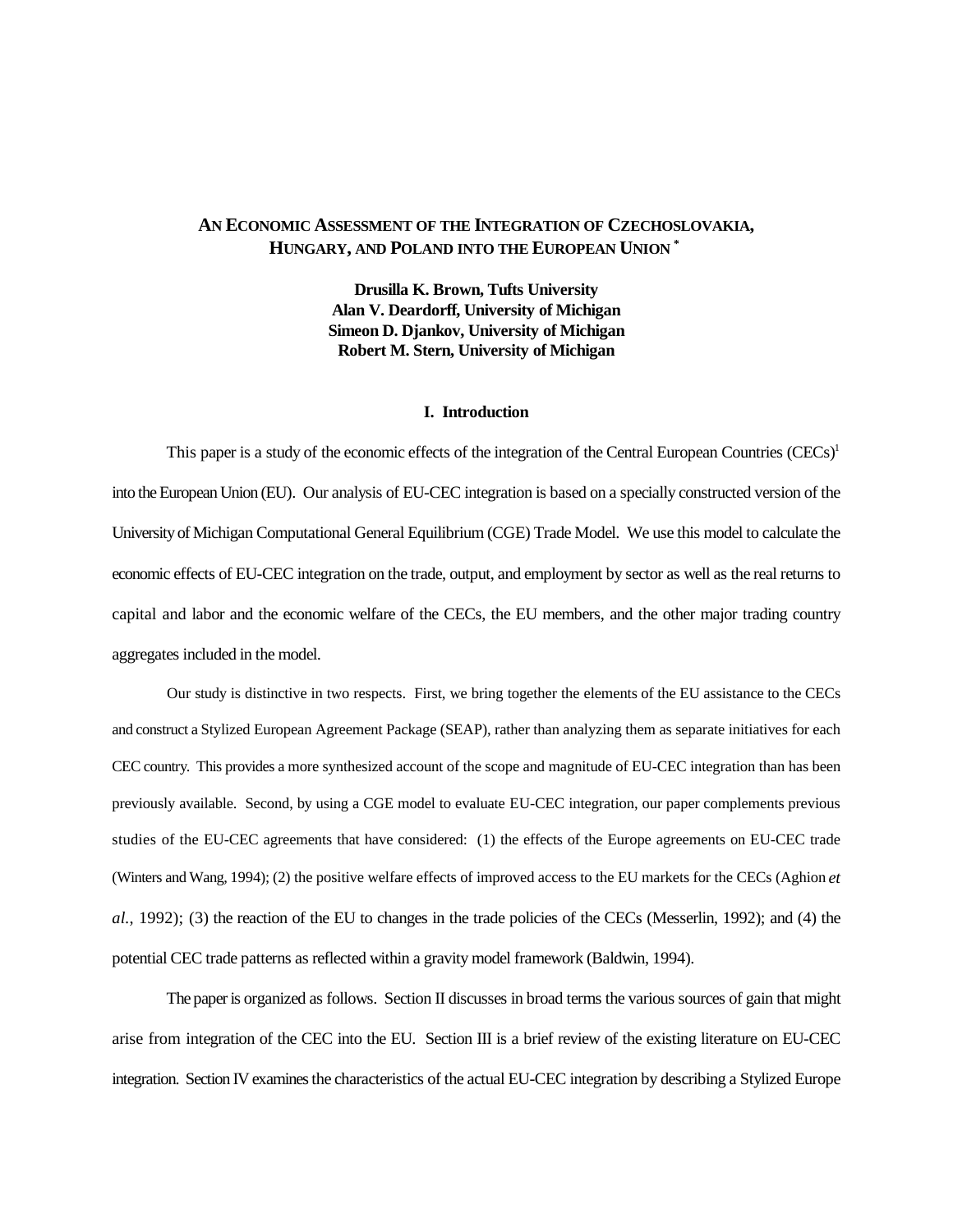Agreement Package. Section V similarly describes the integration that has occurred among the CECs, that is, the Central European Free Trade Agreement (CEFTA). Turning to our formal analysis, Section VI outlines some of the essential features of the Michigan CGE trade model. The various scenarios investigated using the model are then presented in Section VII, together with the aggregate results of the model simulations. The sectoral results are presented in Section VIII. Section IX contains our conclusions and implications for further research and policy.

#### **II. The Gains from Integration, Broadly Conceived**

Before narrowing our focus to those aspects of economic integration that we have been able to include in our CGE model, it is useful to look first at integration in broad terms. We therefore begin here with an overview of the many effects that integration may be expected to have for the participating countries. These include both general effects that are likely to arise in any preferential trade arrangement, as well as effects that depend on the special circumstances of the CEC countries.

Integration with the EU creates both static and dynamic gains for the CECs. The static gains arise from increased efficiency of resource reallocation. The shift away from high-cost domestic producers to low-cost suppliers located in other European countries forces factors of production to undergo redeployment to sectors and firms that yield the highest returns. Structural market distortions (tariff barriers, subsidies, border formalities) are eliminated, further enhancing competition. Static gains also arise from product and process specialization of firms within the region, increased trade in intermediate products, and realization of economies of scale in imperfectly competitive industries.<sup>2</sup>

Dynamic gains from integration result in general from dynamic scale effects and easier transfer of technology, which increases the productive capabilities of member-country firms. Dynamic scale effects may in turn lead to factor pooling, which makes regional specialization self-reinforcing (Ethier, 1982). The flow of foreign direct investment (FDI) to the member countries may also increase, thus accelerating capital formation. In addition, there may be increased investment in human capital. Further, budgetary transfers from the structural funds of the EU may encourage additional investment. Lastly, integration enlarges the number of varieties of goods available in any CEC economy, and this may yield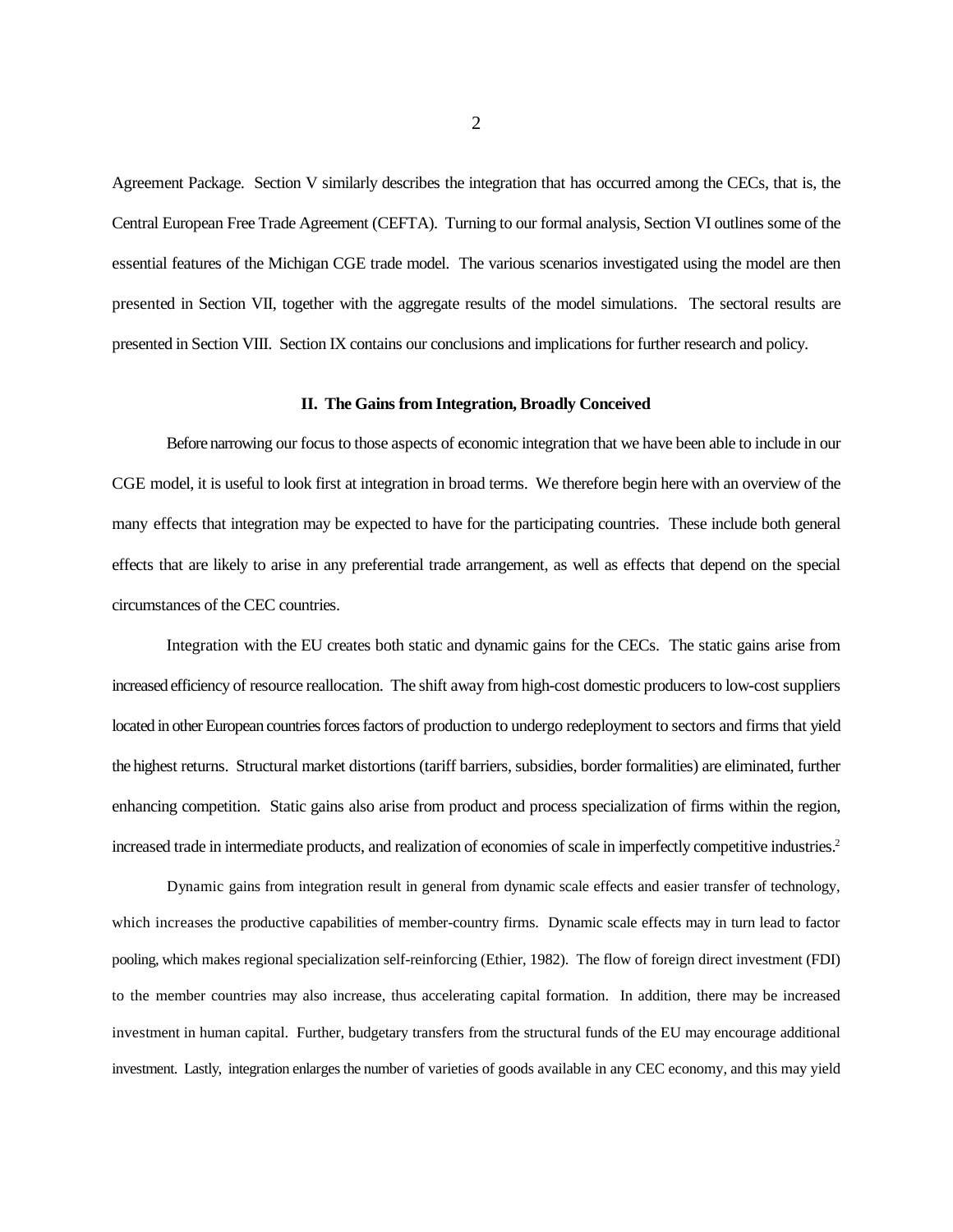considerably larger welfare gains as compared to conventional estimates (Romer, 1994; Aghion and Howitt, 1992; and Grossman and Helpman, 1991).

For the CECs in particular, there may be other benefits as well. Preferential access to EU markets may ease the process of trade reorientation, necessitated by the collapse of the Council for Mutual Economic Assistance (CMEA) and the loss of the former USSR and East German markets. Second, the CECs are joining a regional bloc based on democratic principles,<sup>3</sup> and this may reinforce democratization in the CECs. Worthy of note here is the ostensible success of the enlargement of the EU in enhancing democracy in Greece, Portugal, and Spain. Third, the PHARE<sup>4</sup> program and the loan activities of the European Investment Bank/European Bank for Reconstruction and Development (EIB/EBRD) may result especially in increased investment in infrastructural and telecommunications development in the CECs, thereby reducing real production costs of CEC firms (Krugman, 1991; Baldwin, 1994).

#### **III. Literature Review of EU-CEC Integration**

In this section, we briefly review a number of noteworthy studies of EU-CEC integration.

Messerlin (1992) analyzes the Europe Agreements (EAs) of the (then) three CECs. His study focuses on the lack of trade concessions in the sectors most vital for these economies: agriculture; iron and steel; and textiles and apparel. Excluded *de facto* from the EAs trade liberalization package is a fourth important sector - chemicals - by leaving unchanged the strict anti-dumping (AD) procedures against the CECs in this sector.

Aghion *et al.* (1992) argue that, as a result of unilateral steps taken prior to the EAs, the CECs now have lower, more uniform, and more transparent protection than most of the OECD countries. Unless there is a revision of the EAs to grant additional concessions to the CECs in some sensitive sectors, they suggest that a reversal of the trade liberalization stance towards a more protective regime is possible.

Winters and Wang (1994) discuss the principal components of the EAs and their economic effects. In their view, while it is constructive to establish an EU-CEC relationship in legal form, the EAs are disappointing in the degree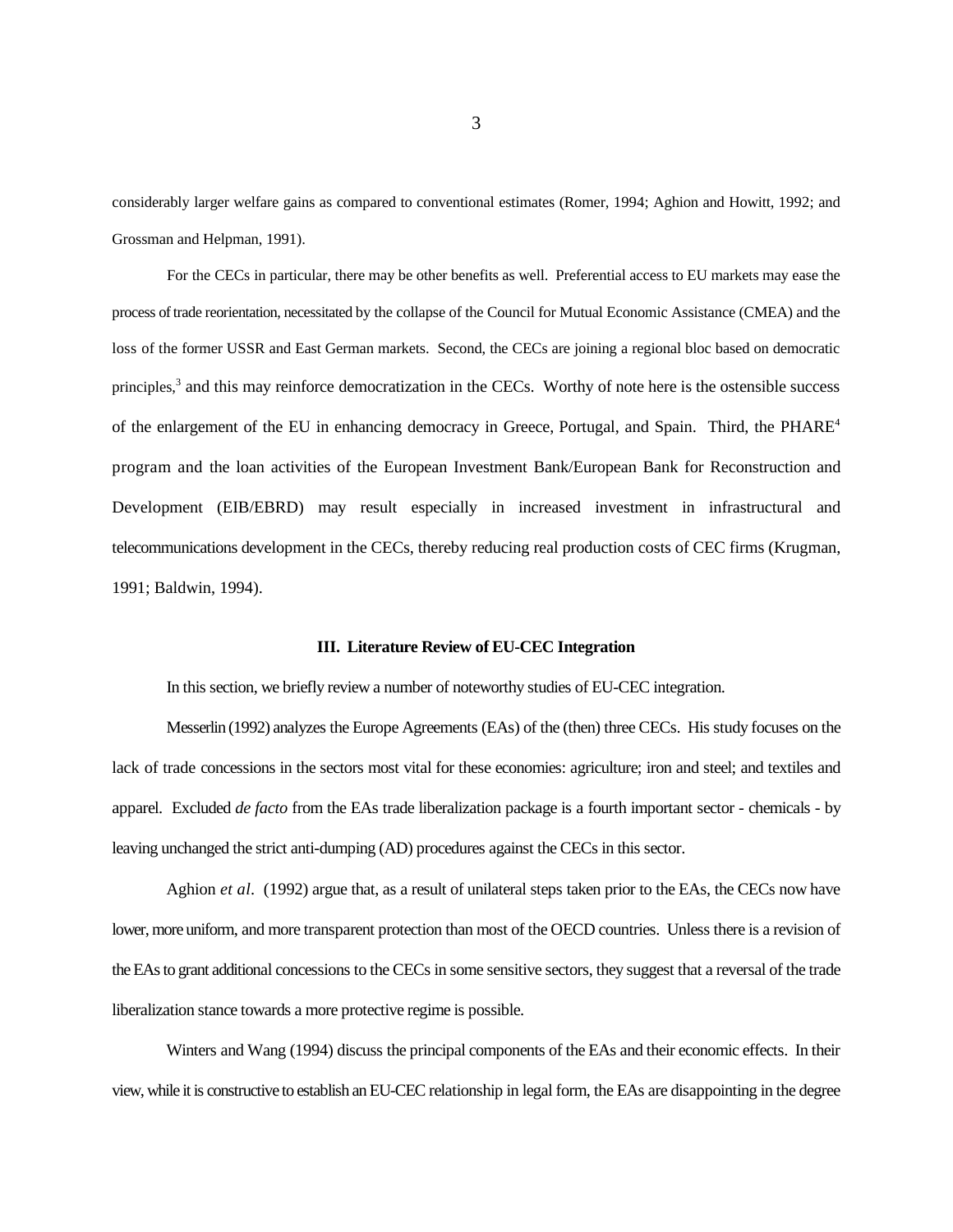of support they guarantee to the CECs. Their paper includes a synopsis of the 1993 Copenhagen Summit changes to the agreements, with detailed tables on the timing of concessions and removal of non-tariff barriers (NTBs).

Most of the attempts at quantifying the expected results of the EAs have been undertaken in a partial equilibrium framework. Winters and Wang (1994) employ a common conceptual basis in their study of the iron and steel, clothing, and footwear industries, although their three simulation exercises differ in detail. In each case, a different grouping of countries-suppliers is used, to better reflect the comparative advantage in each sector. They assume that there is more direct competition, and hence greater substitutability, among suppliers within groups than between them. The standard Armington assumption is used, but in addition products are geographically disaggregated by place of sale. They conclude that the EU members have little to fear from opening up the sensitive sectors, while the CECs gains from such opening are substantial.

Winters (1994) focuses on the steel industry, making explicit allowance for the existence of excess capacity, non-marginal-cost pricing, and initial industry losses. He asks what would have happened if the EAs had existed in 1992 and allowed for complete steel liberalization. He shows that steel users everywhere would have gained substantially, with consumers inside the EU gaining 1.75 billion ECU as a result of the liberalization of steel trade. Rollo and Smith (1993) use a CGE model to analyze the effects of the EAs, focusing on agriculture in particular. Their framework is based on an earlier study by Gasiorek, Smith, and Venables (1992) that models the "1992" completion of the EU internal market. They show that if the CECs were included in the Common Agricultural policy (CAP) of the EU, the net effects would be a 2 billion ECU sectoral gain for the CECs and an approximately equal welfare gain for EU consumers.

A number of recent studies have also looked at the effects of the Europe Agreements on individual EU members: Greece (Dimelis and Gatsios, 1994), France (Cadot and de Melo, 1994b), Portugal (Corado, 1994), and Spain (Martin and Gual, 1994). In each of these cases the effects on the EU members were insignificant.

Finally, Hoekman and Pohl (1995) use trade data to make some preliminary assessments of the extent, speed, and location of enterprise restructuring in the CECs. They conclude that there has been very significant reorientation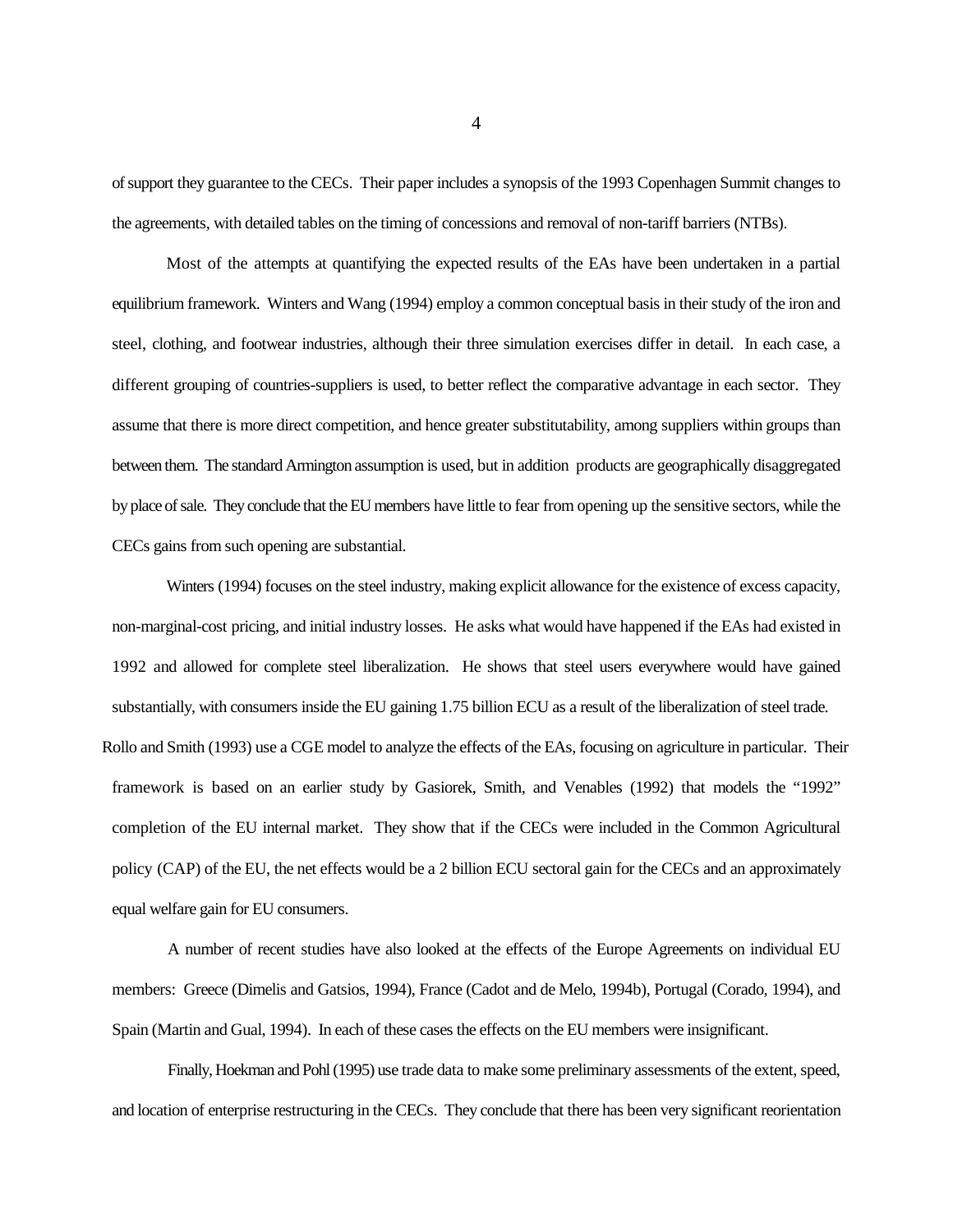of the trade of the CECs towards the EU since 1989, with the most noteworthy changes evident for the Czech and Slovak Republics.<sup>5</sup>

#### **IV. The Stylized Europe Agreement Package (SEAP)**

#### **The Stylized Europe Agreement (SEA)**

While the EU has negotiated separate agreements with individual countries, these agreements have a number of features in common. It is useful accordingly to review some of their main features in what we will refer to as the Stylized Europe Agreement (SEA).<sup>6</sup>

The SEA consists of 124 Articles covering areas of both Community and Member State competence. The agreement is concluded for an unlimited period. It is intended to create a free trade area within a transitional period of ten years, with a shorter timetable of liberalization on the EU side (asymmetry of concessions). "The European vocation" of the applicant is explicitly recognized: the CECs are treated as potential members although no accession dates are specified. Under the SEA, EU trade barriers will be progressively abolished in five years except for textiles, where it will take six years. The elimination of quantitative restrictions is linked to the results of the Uruguay Round. Apart from a few exceptions, these objectives will be attained after seven years for Poland and after nine years for all other countries. Further concessions are applied on a reciprocal basis. A distinction is made between "general industrial goods" and "sensitive" sectors, such as agricultural products, steel, coal, textiles, clothing, and chemicals, where EU liberalization is limited during the transitional phase. Trade in processed agricultural products and in fishery products is governed by specific provisions. Thus, while the SEA eases access for CEC exports to the EU markets, this is done largely by consolidating previous concessions.

The SEA also includes common provisions such as a standstill clause prohibiting the introduction of new trade restrictions, a safeguard clause, anti-dumping provisions, and definitions of originating products. The CECs are allowed to derogate the standstill clause in exceptional cases in order to protect infant industries and industries under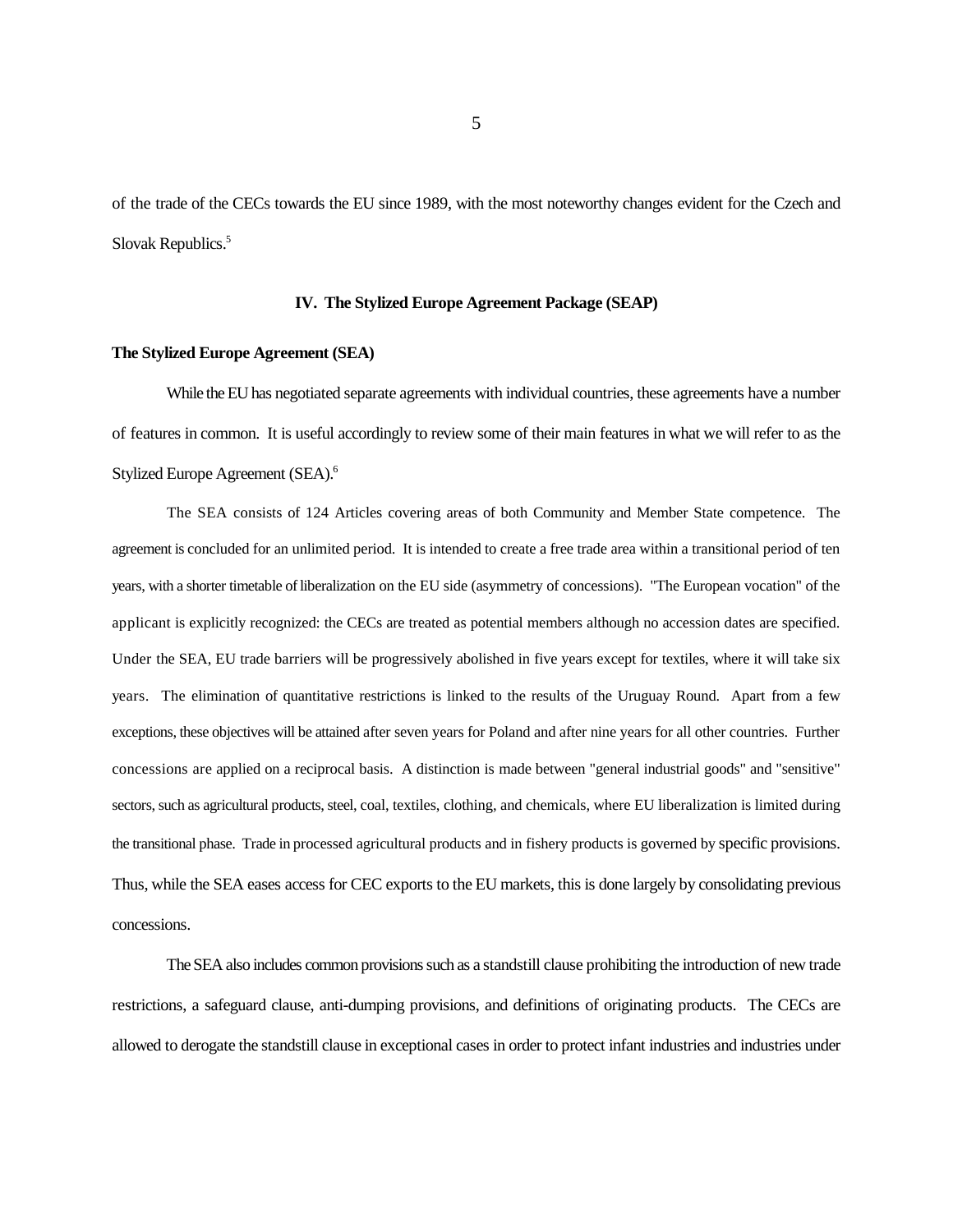restructuring. In the area of competition, EU rules apply. However, the associated countries are considered as lowincome regions where, in accordance with the EU Treaty, development-oriented state aids may be authorized.

At the Copenhagen European Council Summit (June 22-23, 1993), the EU accelerated unilaterally the opening of its market to the signatories of the Europe Agreements. The five-year liberalization period for industrial products in the agreement was shortened by two years.<sup>7</sup> Concessions on agricultural products outlined in the Interim Agreements were pushed up by six months. The deadline for the abolition of duties on direct imports of textiles was shortened to five years instead of six and the remaining duties on steel are also to be eliminated sooner than originally planned (four years instead of five).

#### **The PHARE Program8**

PHARE is the second integral part of the SEAP. It is the EU's aid program to support economic restructuring and democratic reform in the CECs. Assistance under PHARE is provided in the form of non-reimbursable grants. The PHARE funds are awarded through individual indicative programs under which each recipient country submits a proposal to the EU Commission for assistance on specific projects. In this way, the beneficiary countries decide on their own restructuring priorities. The 1991 Guidelines identify five core areas of assistance: (1) restructuring and privatization of state enterprises; (2) support for the private sector (notably to small and medium sized enterprises), investment promotion (15% of PHARE funds are devoted to infrastructural investment support), and tourist promotion; (3) modernization of the financial system, from fiscal policies to financial services; (4) development of an affordable social safety system from active employment policies to anti-poverty measures; and (5) support of the policy reforms, demonstrated through the establishment of regulatory and legislative frameworks.

PHARE also has sectoral objectives, concentrating on agriculture, infrastructural development, energy, and communications. It does not grant direct financial support to private business ventures. Instead, contracts funded by PHARE are awarded under public procurement procedures, either by the competent authorities of the recipient state or by the Europe Commission.

6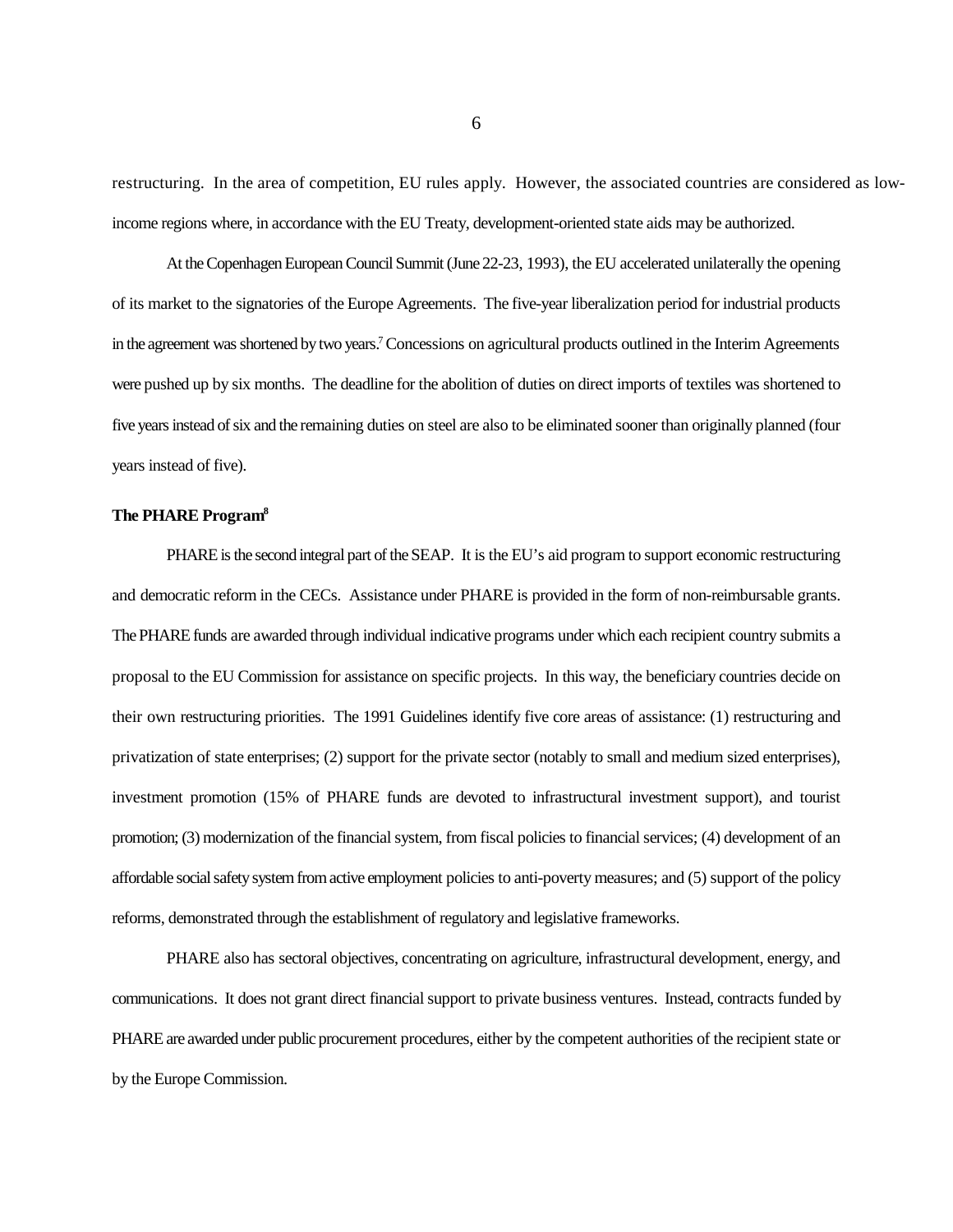Besides national programs that meet each country's specific needs, there are also regional programs that involve transnational issues, such as environmental protection, education, and operation of joint ventures. Examples include public administration reform (SIGMA program), further education and training (TEMPUS), and economic and scientific research (ACE). In terms of framework and components, PHARE is similar to the Structural Funds within the EU, but an important difference is that funds are given prior to EU accession with the aim of assisting the CECs in fulfilling entrance requirements.

#### **The European Investment Bank (EIB)9**

As a main financial institution of the EU, the EIB has provided loans for the development of large public sector, infrastructural projects in the CECs. The EIB has also acted as a catalyst in forming the European Bank for Reconstruction and Development (EBRD) which aids the growth of the private sector in the CECs. Together, the EIB, the EU, and its member states are the largest shareholders in the EBRD, together holding more than 51% of the bank's assets. In addition to private sector lending, the EBRD and the EIB jointly finance several public projects in each CEC. Central among these projects are privatization of the national telecommunication systems and privatization and modernization of the banking sector.

#### **V. CEC - CEC Integration<sup>10</sup>**

Alongside the EAs with the EU, the CECs have concluded the Central European Free Trade Agreement (CEFTA). The CEFTA was a response to escalating import duties on products imported from other CECs. Signed bilaterally among the four countries in 1992, CEFTA envisages free trade among them by the year 2001. The agreement differs from the EAs in its symmetric tariff removal time-schedule, which was first implemented in March 1993. The trade liberalization includes:

Step 1: Immediate dismantling. This covers industrial raw materials (Polish copper, Hungarian aluminum, etc.) and some industrial manufactures (e.g., Polish agricultural machinery, Hungarian pharmaceuticals). Special tariff exemptions cover machinery imports subject to quota limits.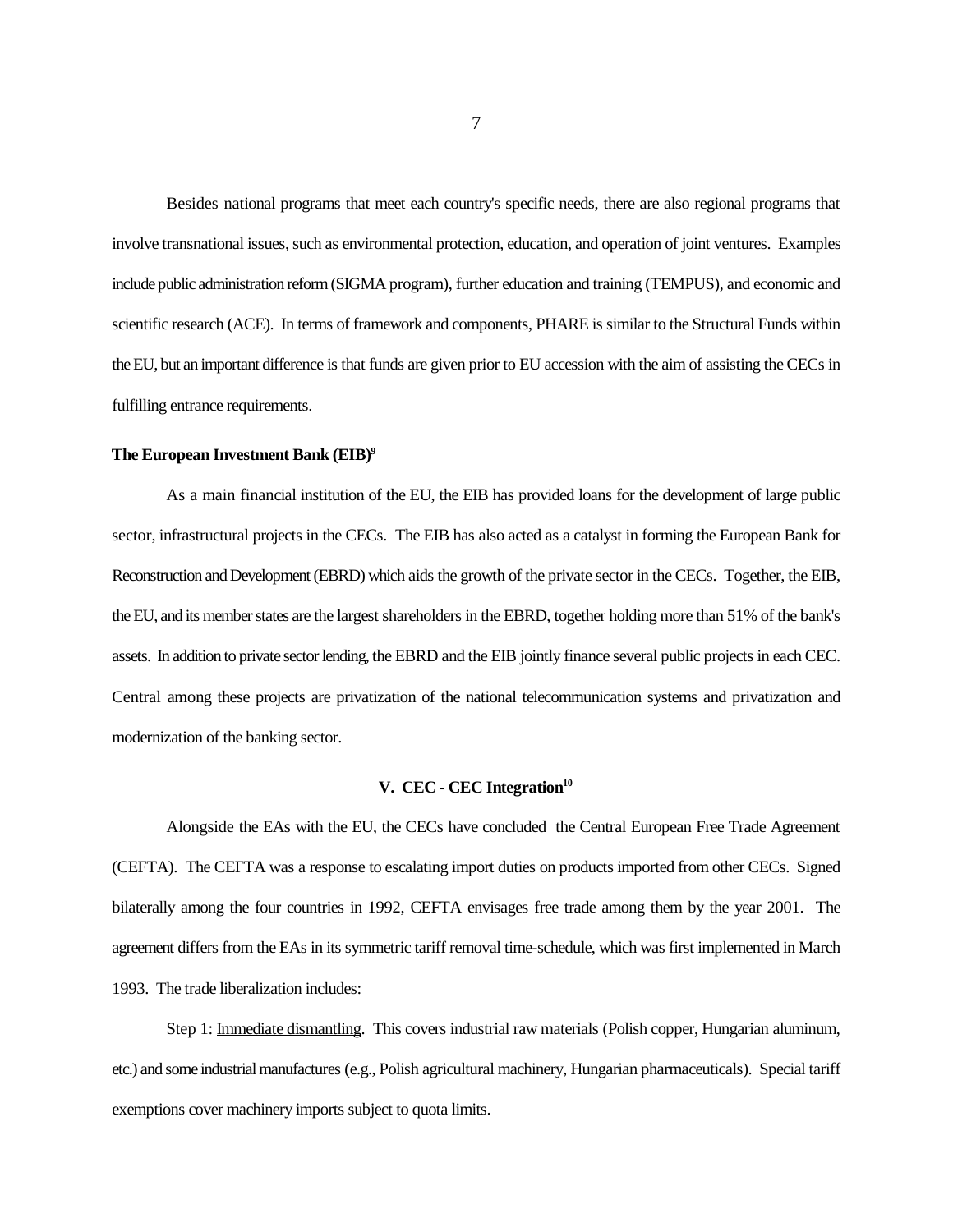Step 2: Tariff elimination by the end of 1996. This includes most industrial products. Import duties are to be cut by one-third each year for three years, starting in January 1995. Trade liberalization in agricultural products falls into one of four categories. Some products receive a 20% total tariff reduction over two years. Others receive a 50% total tariff reduction over five years. In each of these two instances, the importer may levy quotas on a restricted number of products.

Step 3: Elimination by 2001. The list includes "sensitive industries" (e.g., motor industry in Poland, textile production in the Czech Republic and Slovakia, steel in Hungary). As CEFTA was concluded bilaterally, the list between any two of the four countries is longer and product-specific.

#### **VI. The Michigan CGE Trade Model**

Ideally there are four essential components that should be captured in a model of EU-CEC integration: (1) reduction or elimination of tariffs and NTBs; (2) rationalization of the production process by capturing scale economies and increasing product variety; (3) reduction in real transaction costs (e.g., reduced transportation and communication costs, simplified border formalities, harmonized product and safety standards); and (4) facilitation of technology transfers and new investment in physical and human capital.

Our CGE model captures the effects of only the first two components. It is an extension of the model first constructed by Brown and Stern (1989) to analyze the economic effects of the Canada-U.S. Trade Agreement (CUSTA), and later expanded by Brown et al. (1992a,b, 1994, 1995a,b) to analyze the NAFTA, the extension of the NAFTA to some major trading countries in South America, an East Asian trading bloc, and a free trade agreement between Tunisia and the EU. In its further elaboration for present purposes, we model the three CECs -- Czechoslovakia, Hungary, and Poland -- individually. The EU is divided into three groups: EU-North (Belgium-Luxembourg, Denmark, France, Germany, Ireland, Italy, Netherlands, and the United Kingdom); EU-South (Greece, Spain, and Portugal); and EU-EFTA (Austria, Finland, and Sweden). We also include the three NAFTA countries (Canada, Mexico, and the United States) and an aggregate of another 15 major industrialized and developing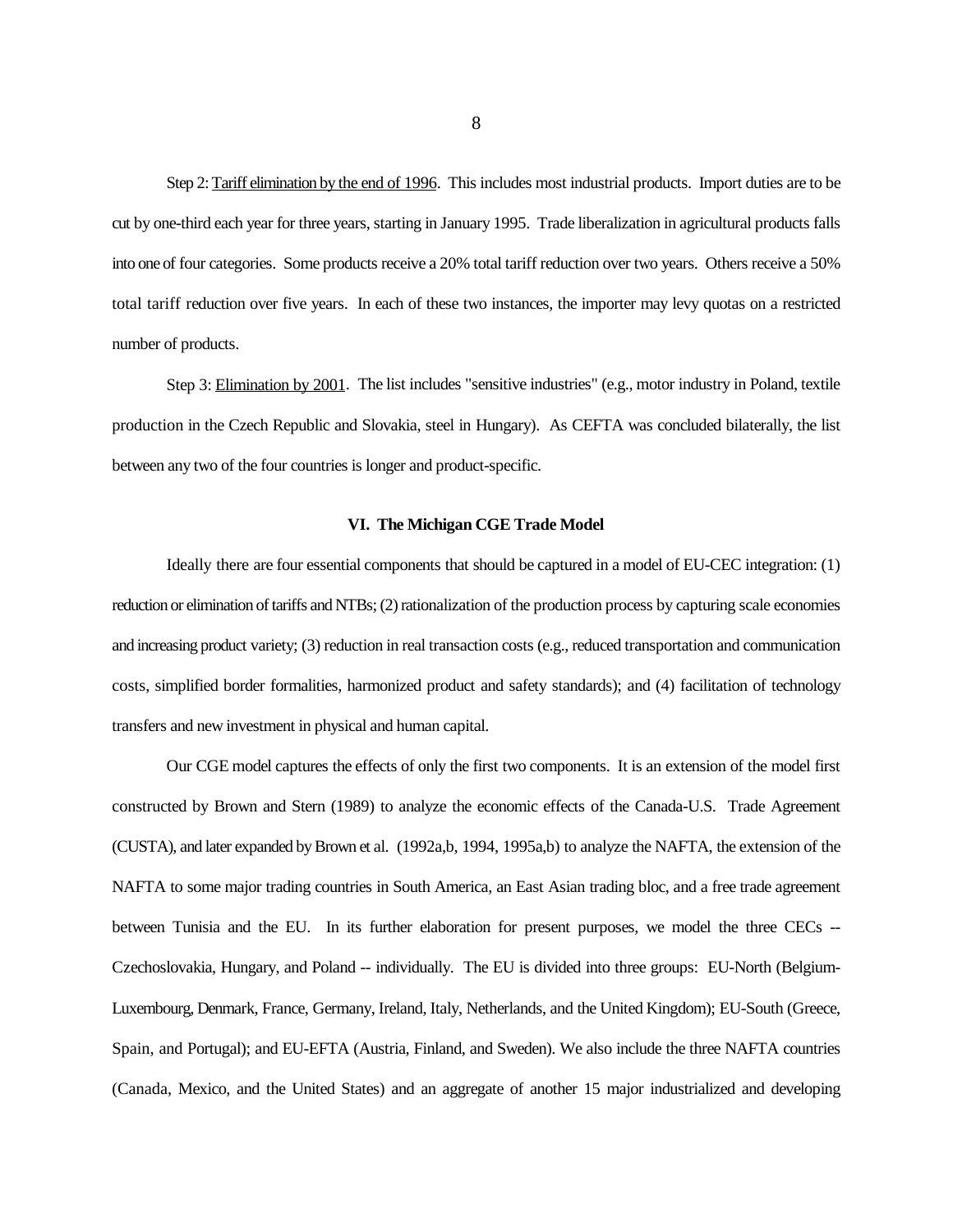countries. All remaining countries of the world are consigned to a residual rest-of-world to close the model. The sectoral coverage in each country/region includes 23 product categories covering agriculture and manufacturing and 6 categories covering services, including government, all of which are modeled as tradable.<sup>11</sup>

The agricultural sector in each country is characterized as being perfectly competitive, and it is assumed that the products of this sector are differentiated according to the place of production. The manufacturing and services sectors in each country are characterized as being monopolistically competitive with free entry, and the products that are produced and traded are assumed to be differentiated by firm.<sup>12</sup>,  $^{13}$ 

The reference year for the data base of the model is 1992. The input-output relations used in the model refer to different years, depending on the availability of national input-output tables.<sup>14</sup> More complete technical details, including a full statement and description of the equations and parameters of the model, are available from the authors on request. The 1992 base data for the three CEC countries are provided in Tables 1-3. Data for the other countries and documentation for the model are also available from the authors.<sup>15</sup>

There are several important assumptions that either are built into the model or are implemented by the model for the present analysis. It is important that these be understood in interpreting the results to be reported below.

**Full Employment** -- The analysis assumes throughout that the aggregate, or economy-wide, level of employment is held constant in each country. The EU-CEC integration to be analyzed is therefore not permitted to change any country's overall rates of employment or unemployment. This assumption is made because overall employment is determined by macroeconomic forces and policies that are not contained in the model and are not themselves to be included in a negotiated agreement. The focus instead is on the composition of employment across sectors as determined by the microeconomic interactions of supply and demand with the sectoral trade policies that an EU-CEC agreement will alter.

**Balanced Trade** -- It is assumed that trade remains balanced for each country, or more accurately that any initial trade imbalance remains constant, as trade barriers are changed with an EU-CEC agreement. This assumption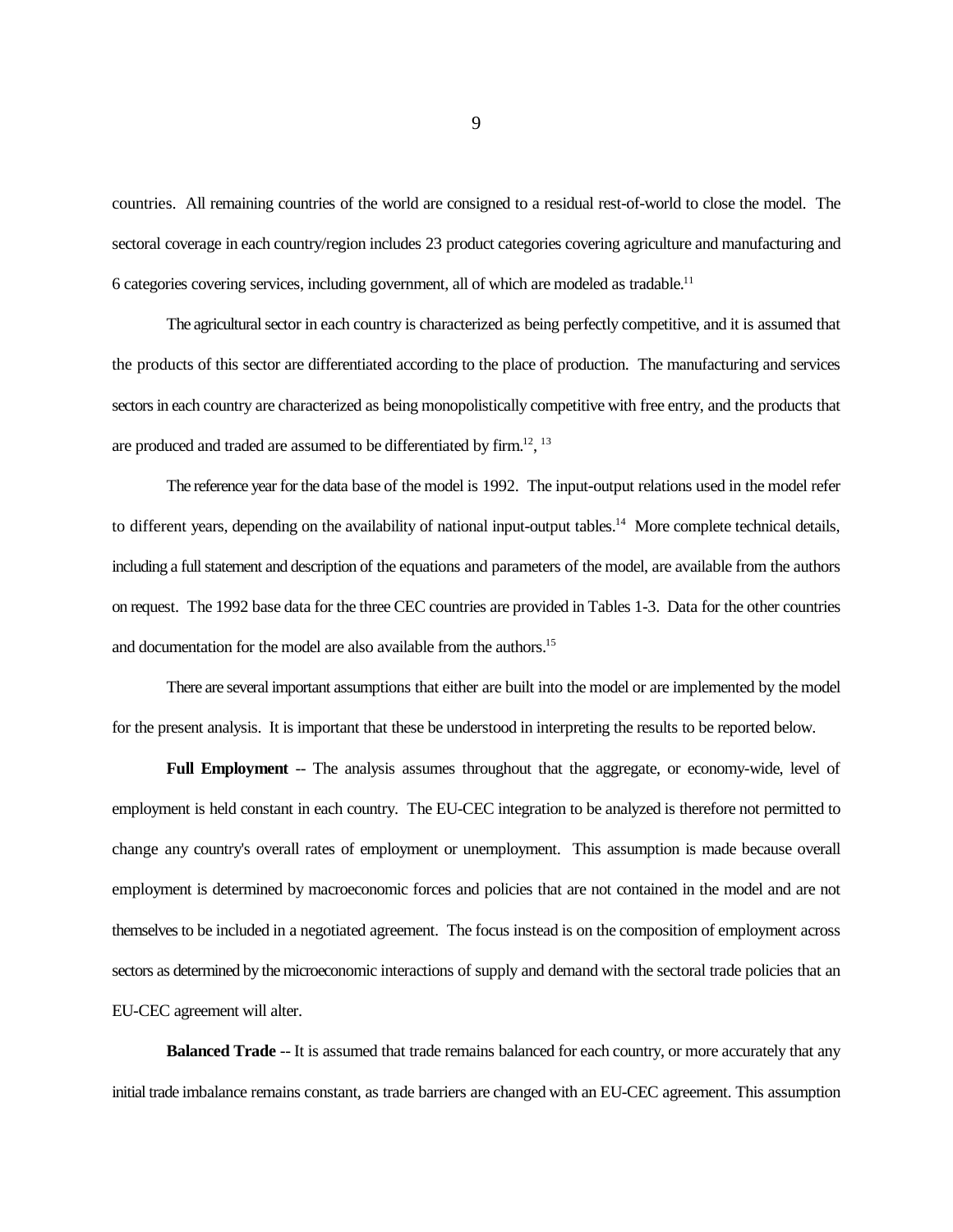is intended to reflect the reality of mostly flexible exchange rates among the countries involved. It also, like the full employment assumption, is appropriate as a way of abstracting from the macroeconomic forces and policies that are the main determinants of trade balances.<sup>16</sup>

**Fixed Relative Wages** -- While the economy-wide wage in each country is permitted to adjust so as to maintain full employment, the wages across sectors are held fixed relative to one another. This permits the analysis to focus on the labor-market adjustments that an EU-CEC agreement might require, independently of any relative wage changes that may facilitate those adjustments.<sup>17</sup>

**Fixed Labor Supply** -- The total labor supply in each country is assumed to be held fixed in the analysis. This is not to say that changes in labor supply will not occur in the course of a phase-in of an EU-CEC agreement, but only that such changes are assumed not to be the result of such an agreement.<sup>18</sup>

**Role of Variety** -- The Dixit-Stiglitz aggregation function in its usual form uses a single parameter, the elasticity of substitution, to determine both the degree of substitution among varieties of a good and the extent to which an increased number of varieties adds to welfare of consumers and reduces costs of intermediate inputs. This effect on welfare and cost could be quite important in an analysis of trade liberalization, since reduced trade barriers provide greater access to varieties produced abroad and could increase welfare on that account alone. In Section IX below we will explore the sensitivity of our results to this effect of variety.<sup>19</sup>

The policy inputs into the model are the tariffs and nontariff barriers (NTBs) that are currently (as of the early 1990s) applied to the bilateral trade of the CEC countries and EU-regions modeled explicitly with respect to each other and to the other two aggregated regions included in the model.<sup>20</sup> As will be noted below, in order to investigate the sectoral employment effects of an EU-CEC preferential trade agreement, it will be assumed that the existing bilateral tariffs will be removed and NTBs will be relaxed all at one time rather than in stages. NTBs are assumed to be binding over the fraction of the industry indicated by our NTB trade coverage data and to generate rents in the importing countries only.21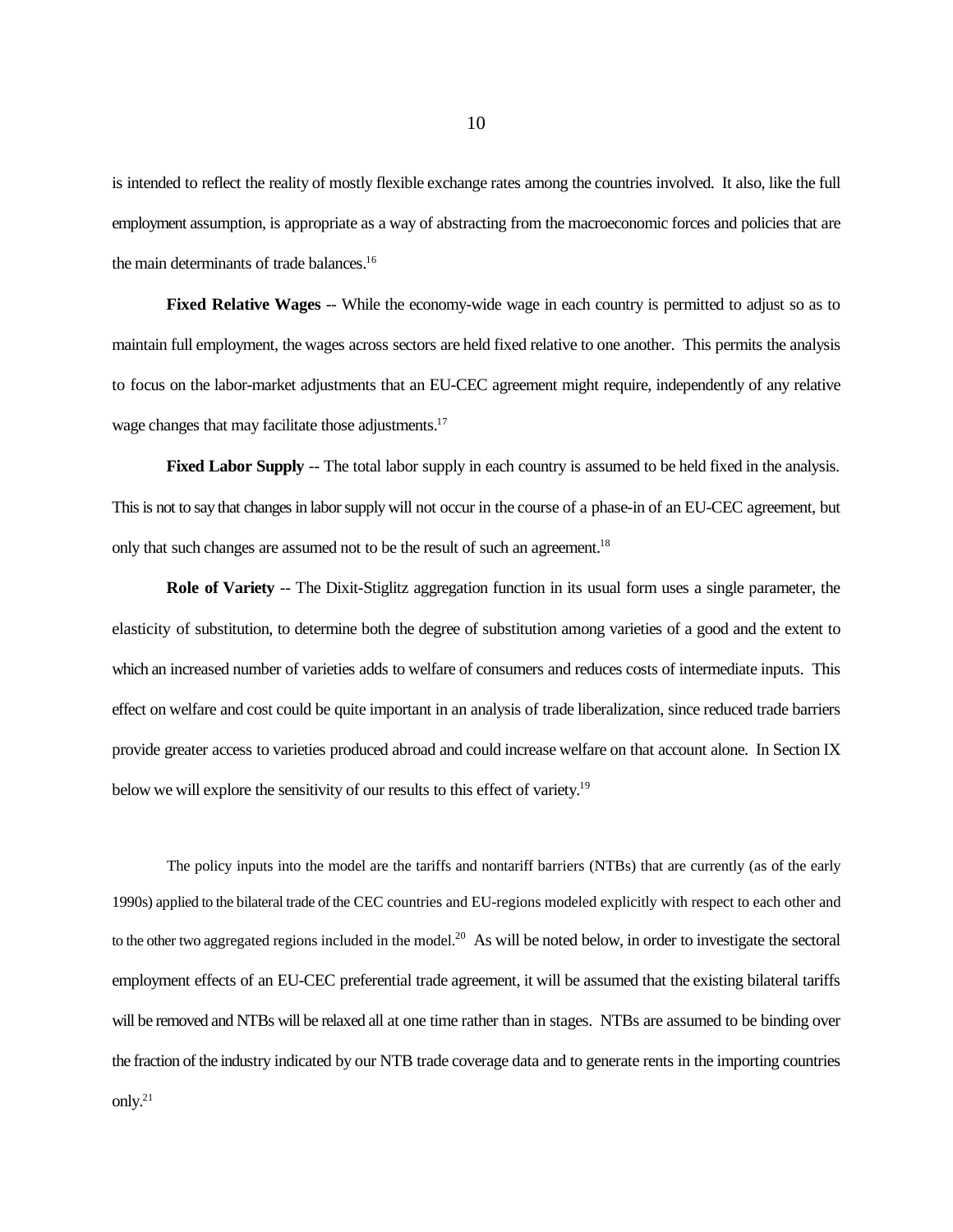When the policy changes are introduced into the model, the method of solution yields percentage changes in sectoral employment and other variables of interest for each country/region. Multiplying the percentage changes by the actual (1992) levels given in the data base yields the absolute changes, positive or negative, that might result if the bilateral tariffs/NTBs were removed all at one time. More realistically, of course, the removal of tariffs (and NTBs) in an EU-CEC agreement would almost certainly be phased in over a period of years. If information were available for the different phases, the model could in principle be solved sequentially taking into account the barrier reductions in each time period.

In addition to the sectoral effects that are the primary focus of our analysis, the model yields results for changes in total exports, total imports, the terms of trade, the overall level of welfare in the economy measured by the equivalent variation, and the economy-wide changes in real wages and real returns to capital. Because both labor and capital are assumed to be homogeneous and intersectorally mobile in these scenarios, we cannot distinguish effects on factor prices by sector. Nor, as noted above, can we distinguish effects on different skill groups or other categories of labor. In particular we are unable to address the important question of how an EU-CEC agreement might affect the differential between the wages of skilled and unskilled workers.

While the bilateral removal of tariffs and NTBs constitute the main changes in trade policies that would occur with an EU-CEC agreement, there may be other changes as well. These relate especially to changes in FDI and to the crossborder movement of workers as the result of changes in the rate of return on capital and changes in real wages. Changes in FDI have indeed occurred, and more may occur in the future as a result of an agreement. However, the changes so far have been insignificant, and would not alter the basic results of our model. The Europe Agreements do not allow for free movement of labor between the EU and the CECs, and thus we abstract from migration issues.<sup>22</sup> Also, as already noted, we do not make any allowance for dynamic efficiency changes or capital accumulation.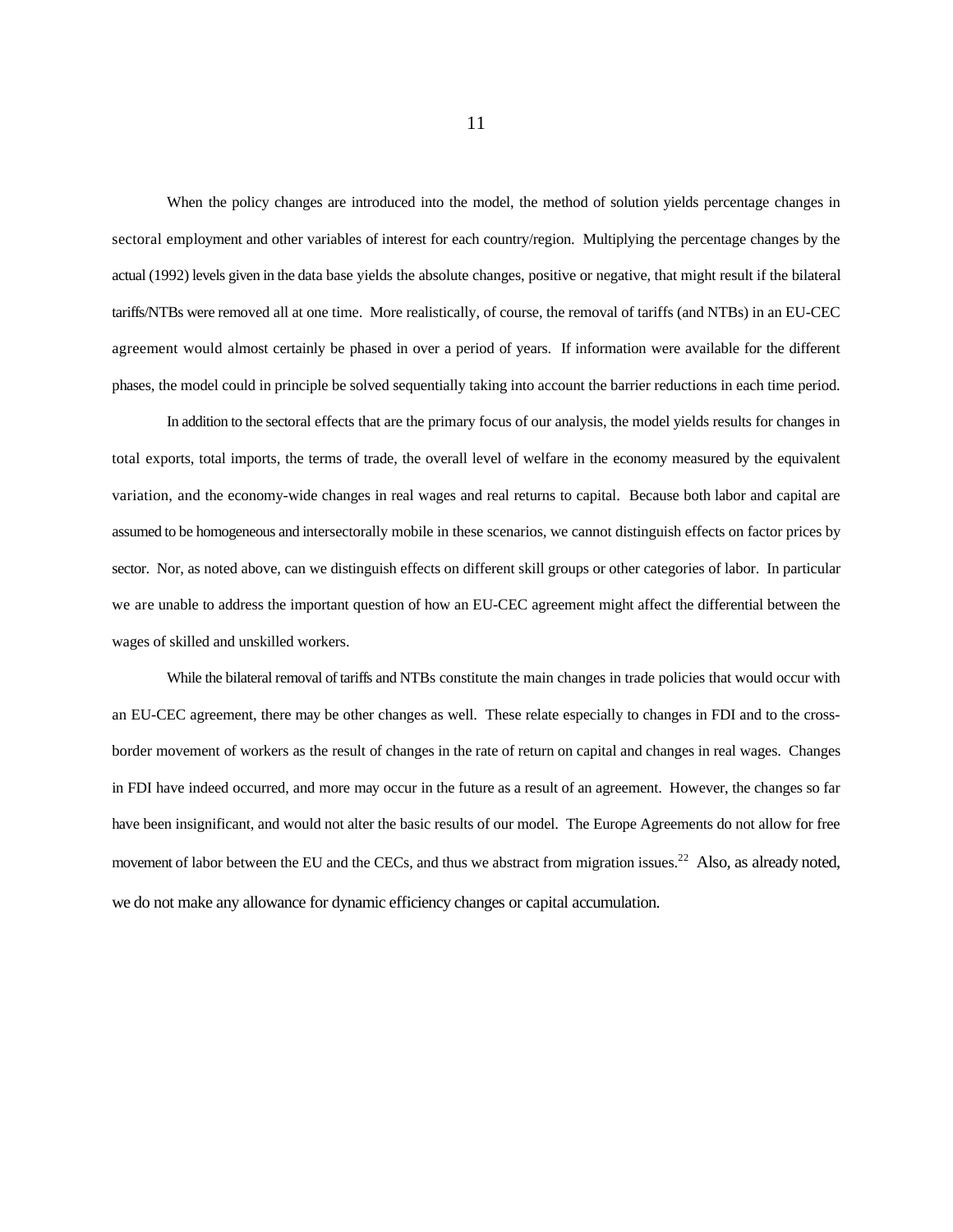#### **Data on Tariffs and Nontariff Barriers**

Average tariff levels and averages of the tariff equivalents of NTBs applying to the trade of the individual countries/regions in the model are summarized in Tables 4a and 4b. There we report the import-weighted average tariffs and simple average tariff equivalents applying to each pair of bilateral trade flows for the individual countries/regions of the model. The sectoral tariff rates and tariff equivalents are available from the authors on request.

The bilateral tariffs were constructed by weighting the pre-Uruguay Round, Most-Favored Nation (MFN) line-item tariffs by bilateral imports so as to calculate the tariffs that each country/region applied bilaterally to its trading partners.

Information on NTBs was collected in two forms. First, the percentage of trade subject to NTBs was calculated, based primarily on the NTB inventory data assembled by the United Nations Conference on Trade and Development (UNCTAD). These NTB measures are calculated by first making an inventory of existing NTBs classified by disaggregated import groupings, then determining the value of imports that are subject to any NTBs, and thereafter aggregating up to the sectoral level used in the model. Thus, a sector with a zero percent NTB trade coverage is taken to be completely exempt from NTBs, while, say, an NTB coverage of 25% is taken to mean that 25% of the imports in that sector are subject to one or more NTBs. It is important to emphasize that these measures of NTB trade coverage are *not* the same as the tariff equivalents of the NTBs. Nor are they used in the model in the same way as tariffs and tariff equivalents. Rather, they are used to dampen the quantity responses of sectoral imports, in response to changes in prices and other variable, below what would have occurred otherwise. For further discussion, see Deardorff and Stern (1990, pp. 23-25).

Tariff equivalents of NTBs were also assembled for the countries/regions of the model from a variety of sources. The principal source was Rollo and Smith (1992), who focused on the Common Agricultural Policy but calculated and reported tariff equivalents for a variety of sectors, including especially agriculture and food products. Tariff equivalents on steel came from Winters (1994) and for textiles from Halpern (1994). All of these estimates

12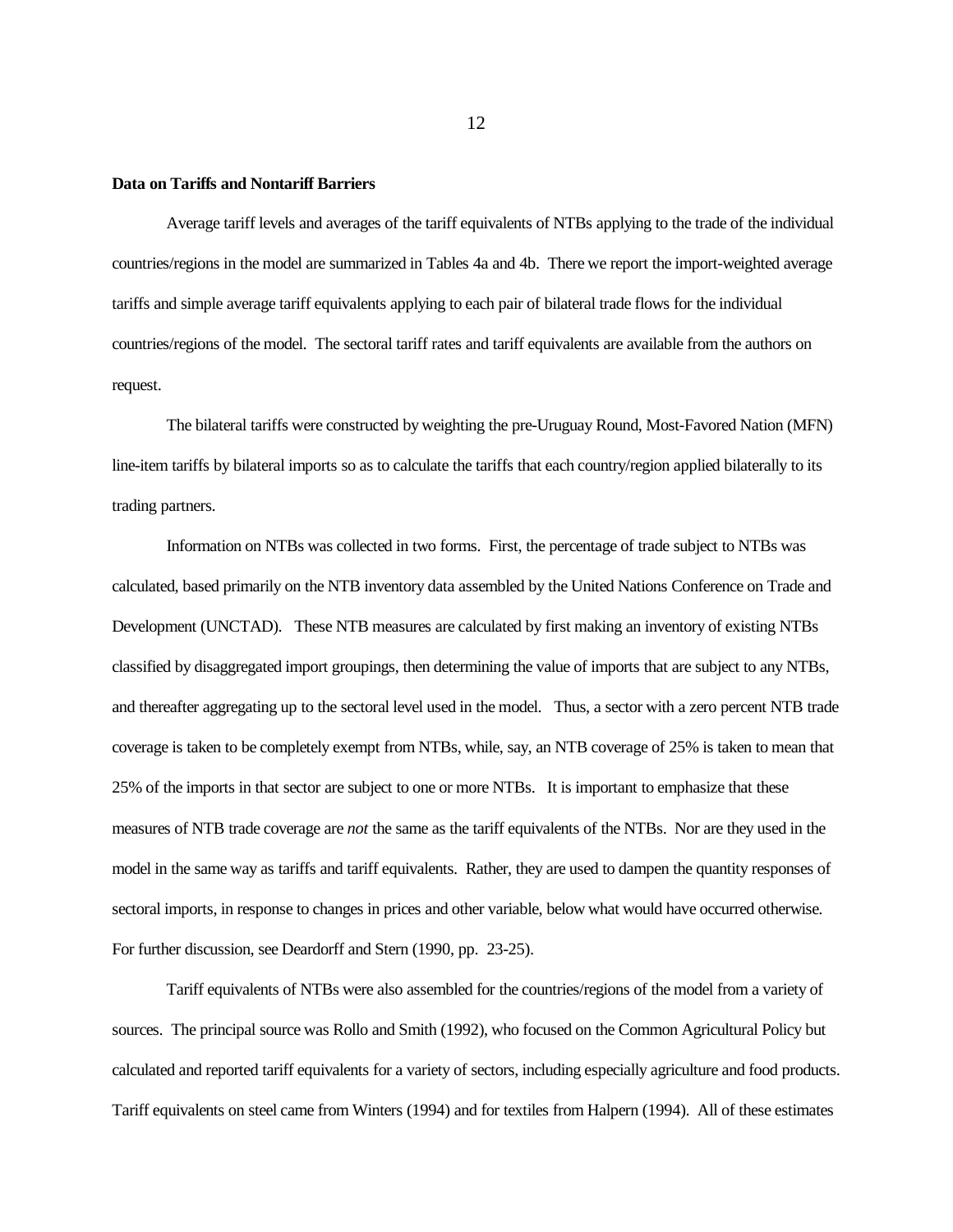were based on price comparisons. We also include some small tariff equivalents on trade among the CEC countries, taken from Bakos (1993).<sup>23</sup>

#### **VII. Computational Results: Aggregate Effects**

#### **The Scenarios**

It is possible to use our CGE model to analyze various combinations of country/region membership in a preferential trade agreement. What we did in our first scenario was to model the free trade agreement that the three CECs had already formed among themselves C the CEFTA. Secondly, we looked at the effects of complete tariff removal among the three CECs and the EU. In this scenario, existing NTBs were assumed to remain in effect. Their role in the model is to limit the responsiveness of trade to prices, this limitation being in proportion to the data on the trade coverage of NTBs. One question that therefore arises is how to handle any reduction or elimination of these NTBs that might occur between the CEC and the EU. Thus in our base case scenario we looked at a preferential arrangement involving tariff elimination among the three CEC countries and the EU, plus allowing tariff equivalents of NTBs to be removed, except in sensitive sectors (agriculture, textiles and apparel, chemicals, and iron and steel) where NTBs remained intact. In our fourth scenario, we examined a hypothetical and more extreme case of liberalization in which the tariff equivalents of all NTBs were removed.

The various scenarios that we ran were therefore as follows:

**A. CEFTA:** Bilateral removal of all tariffs on trade among Czechoslovakia, Hungary, and Poland. Bilateral NTB trade coverage ratios set to zero for the three CECs.

**B. CEC-EU Free Trade Agreement:** CEFTA plus bilateral removal of all tariffs between all three CECs and the EU. CEC-EU bilateral NTBs remain in place.

**C. CEC-EU Free Trade Agreement plus Removal of Non-sensitive NTBs:** Same as scenario B, but also eliminating tariff equivalents of CEC-EU bilateral NTBs on all trade except EU imports of agriculture, textiles and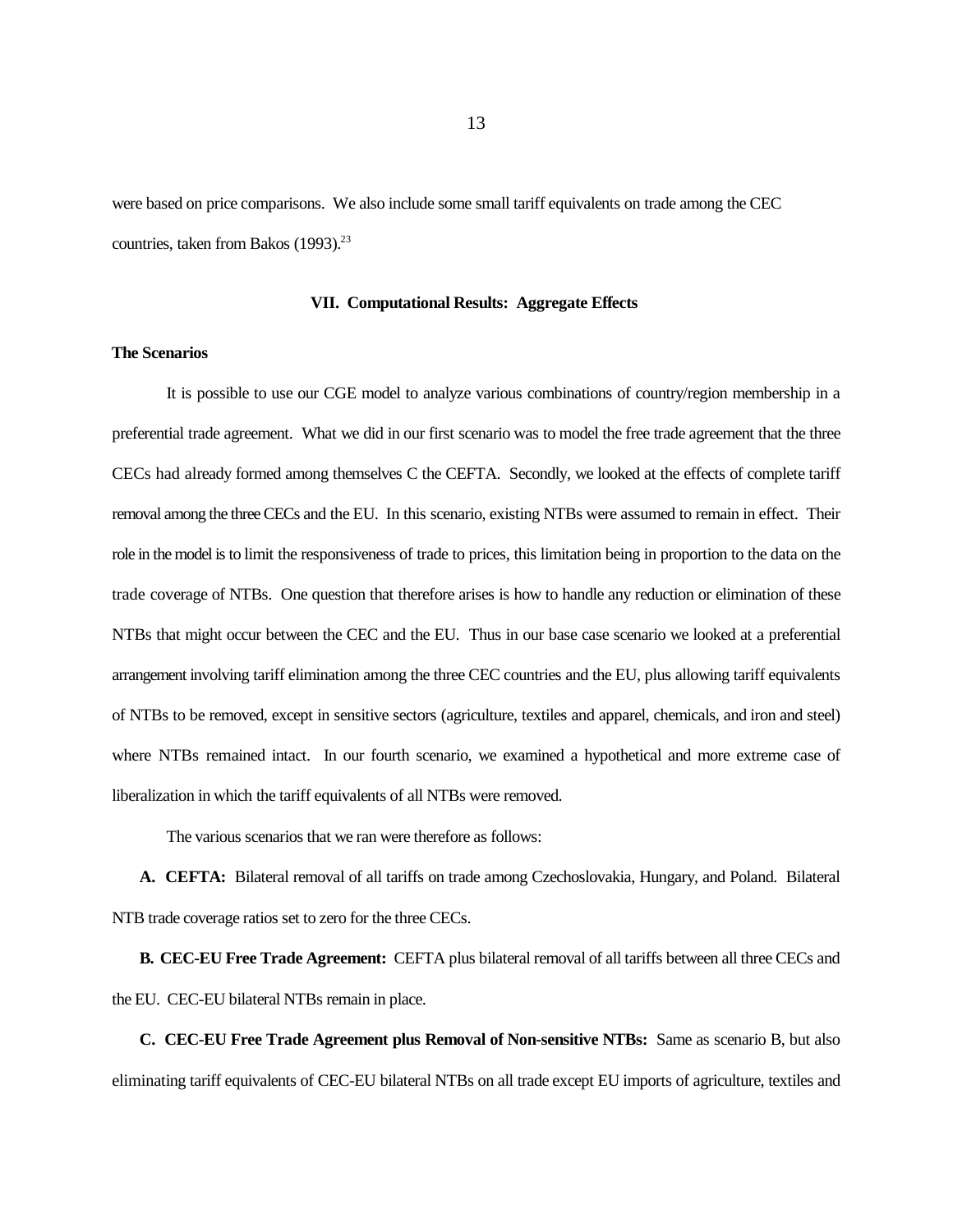apparel, chemicals, and iron and steel, where NTBs are assumed unchanged. This is our Base Case, coming the closest we can to the actual Europe Agreements.

**D. CEC-EU Free Trade Agreement plus Removal of All NTBs:** Same as scenario B, but also eliminating tariff equivalents of CEC-EU bilateral NTBs on all trade.

An overview of results on trade, terms of trade, welfare, and factor payments for each of the scenarios is reported in Table 5. Perhaps the single most important number to consider in evaluating EU-CEC integration is the impact on welfare, that is, the "equivalent variation" measure of the change in real gross domestic product (GDP).

#### **Economic Welfare**

In Scenario A, the Central European Free Trade Agreement (CEFTA) can be seen to increase economic welfare in the three CECs to a small extent and to reduce welfare in all other regions but by an insignificant amount.

With an EU-CEC FTA in Scenario B, the welfare of the three CECs is increased, while for the three EU regions, the welfare gains are noticeable, although as percentages of GDP the gains are still quite small. When the existing NTBs in non-sensitive sectors are eliminated in Scenario C, the welfare effects for the three CECs and the EU regions are larger still. Removal also of sensitive-sector NTBs in Scenario D creates the greatest gains for the CEC countries, and increases slightly the welfare gains for the EU. The negative effects for NAFTA and the Other Major Trading Nations persist but are minor throughout. Among the three EU regions, while there are small gains from integration with the CEC countries in all, these gains are noticeably smaller in the EU-South region (Greece, Portugal, and Spain) than in EU-North and EU-EFTA. This reflects the fact that the EU-South includes the poorest parts of the EU, which therefore are likely to compete most directly with the CEC countries in the EU markets for especially labor-intensive goods.

It should be noted that positive welfare gains are not inevitable when trade is liberalized on a preferential basis, although the presumption that each country will gain from joining an EU-CEC FTA is strong. Several different forces are at work determining the welfare effects of trade liberalization.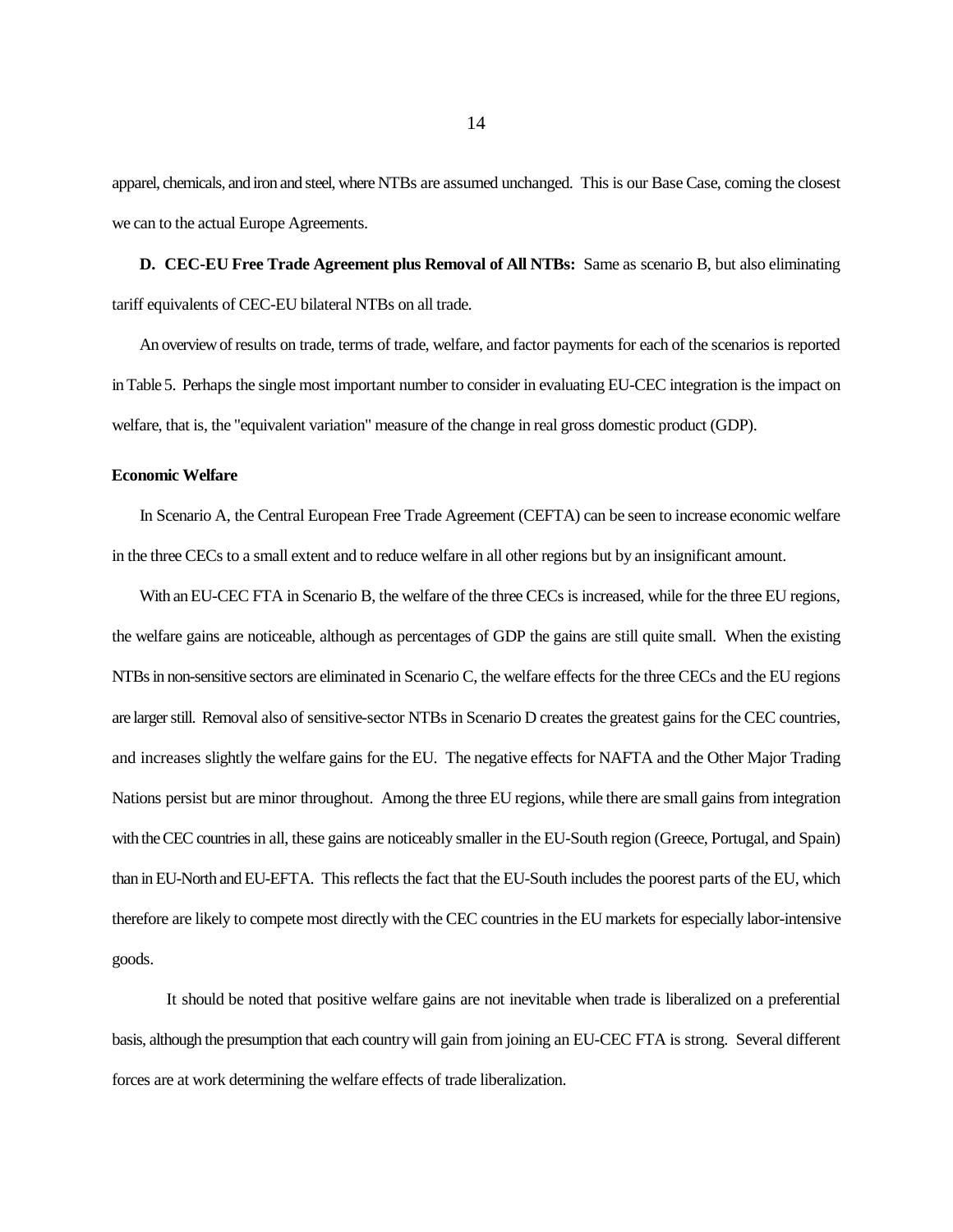On the positive side, consumers are free to choose the least expensive source of goods from countries within the FTA. In addition, by expanding trading opportunities, each country has the option of specializing production in the range of goods in which it has a comparative advantage.

There are three other forces, however, that have an ambiguous effect on welfare. First, consumers are not able to choose freely among all foreign sources of goods because tariffs and NTBs are removed only on included partners. Hence, consumption choices may be distorted by the preferential nature of the trade liberalization.

Second, a country's terms of trade could improve or deteriorate as a result of trade liberalization. If import prices rise and export prices fall, welfare gains stemming from specialization and exchange could be reversed. However, in most cases we expect that the terms-of-trade effects following liberalization by a small country will be too small to reverse other sources of gain. This is the case with an EU-CEC FTA, as can be seen from column (4) of Table 5. There tend to be negative terms-of-trade effects for the CECs as long as sensitive-sector NTBs are excluded from the liberalization, but these negative effects are relatively small and have not led to a net fall in welfare in columns (5) and (6). It is interesting that removal of sensitive sector NTBs in the hypothetical Scenario D is enough to make the terms-of-trade effects positive for the CEC countries, indicating that it is precisely in these sensitive sectors that the CEC countries have a comparative advantage.

A third force determining the welfare effects of trade liberalization concerns the realization of economies of scale and pricing by imperfectly competitive firms. Tariff liberalization is expected to have a pro-competitive effect on import-competing firms in each country. Without tariff protection, domestic firms feel competitive pressure from imports and may charge a lower price in order to compete. This in turn causes expansion of output per firm and a lowering of average cost. In their export markets this lowering of cost and price contributes to a worsening of the country's terms of trade, although the net effect on welfare is almost certainly positive.

In industries where there are significant economies of scale and, thus, declining average costs, the firm that charges a lower price may also have to increase output in order to break even. As the firm moves down its average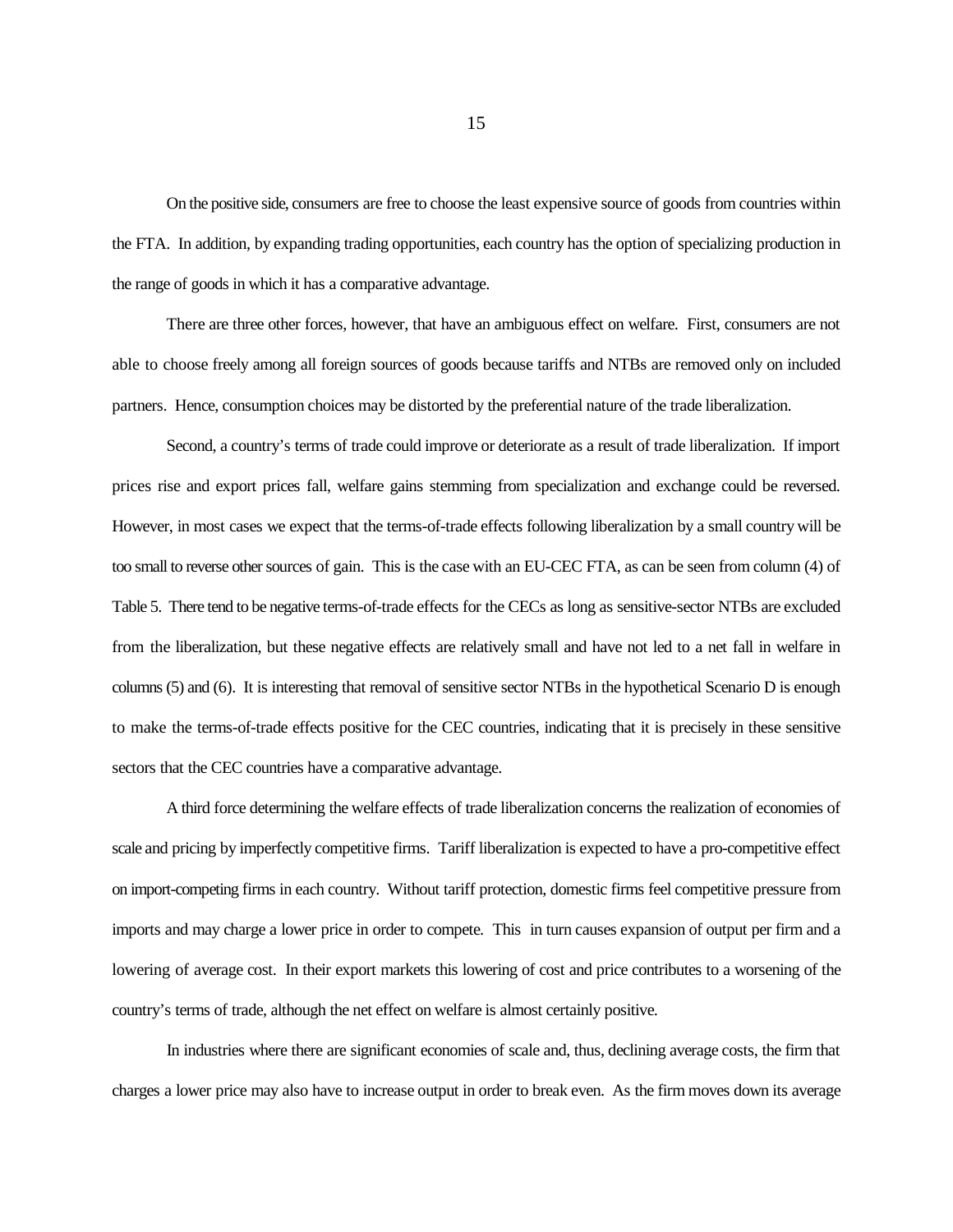total cost curve, the inputs required to produce a unit of output decline on average. If many of the firms in a country are forced by competitive pressure to economize on inputs in this way, then the country overall will be able to produce more than before the liberalization using the same inputs and technology. This gain from the realization of economies of scale enhances the more traditional gains from specialization and exchange.

However, scale gains, while likely, are not inevitable. Trade liberalization is pro-competitive for importcompeting firms. However, curiously, export firms experience an anti-competitive effect. As the trade partner lowers its tariffs, export firms now have easier access to foreign markets and, therefore, compete less vigorously at home. Such firms may respond by raising price and cutting back production, with adverse consequences for the economy overall.

Scale economies will be discussed in more detail below. However, we find that for most countries firm output tends to rise, so that scale gains are generally positive though not large.

The complications that are introduced by the considerations just mentioned C trade diversion, terms of trade effects, and effects of changing competition, scale, and variety C could in principle dominate the results of the analysis. This does not appear to be the case, however, in our results. All of the participants in the free trade areas that we model here do experience increases in welfare, and this continues to be the case even when we take out the effects of variety and scale in two additional scenarios that we will report below. This is consistent with what we have found elsewhere in similar work on the NAFTA and other preferential trading arrangements. It appears that the fundamental driving force behind the welfare effects of such preferential arrangements is still the improvements in economic efficiency that are the basis for the classical gains from trade.<sup>24</sup>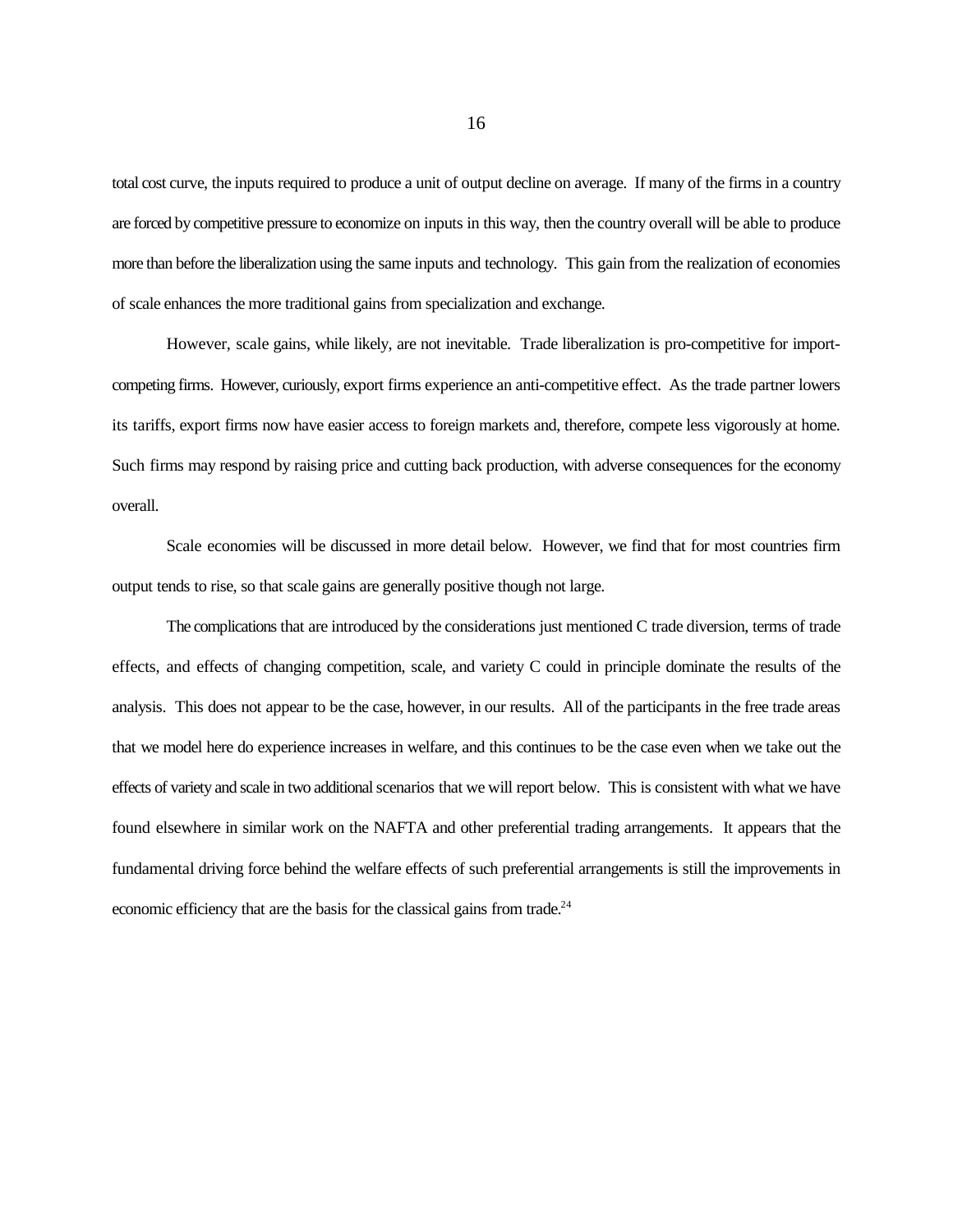#### **Real Wages and Return to Capital**

Having established that the welfare effects of an EU-CEC FTA are positive for all participants, we next turn to the distributional consequences. In particular, we are interested in which factors of production are likely to gain and which to lose with formation of an EU-CEC FTA. For this purpose, we have calculated changes in factor prices deflated by changes in a price index for consumption. These measures understate the true changes in real factor prices because the deflator is effectively a Laspeyres price index and does not take full account of the efficiency gains due to trade liberalization. For this reason, our changes in welfare reported above, which are based directly on the assumed utility functions of consumers, can report greater improvements in welfare than our reported increases in real factor prices. Since the size of this downward bias should be the same for both factors, however, the relative changes in factor prices are nonetheless accurate.

The percent changes in the real returns to labor and capital are reported in columns (6) and (7) of Table 5. In most cases, real wages in the CEC countries rise and real returns to capital fall, with negligible changes in the other countries/regions of the model. These changes are therefore consistent with what one would expect from the Stolper-Samuelson Theorem of the Heckscher-Ohlin trade model. Presumably the SEC countries are relatively well endowed with labor, compared to capital, *is a is* the more advanced economies of Europe with which their trade is being liberalized. The Stolper-Samuelson Theorem predicts a rise in the real return to the abundant factor and a fall in the real return to the scarce factor, exactly as found by the model for Czechoslovakia and Poland.

However, the model includes features that are not part of the Heckscher-Ohlin framework and that can cause both real factor returns to rise. We have found this to happen repeatedly in other applications of the model, and we find it here, too, for Hungary in scenarios B and C. That is, when the SEC countries and Europe reduce only tariffs against each other, and also to a lesser extent when the tariff removal is accompanied by removal of non-sensitive NTBs, Hungary experiences a rise in both its real wage and its real return to capital. This is possible because, in the context of a differentiated-products model with increasing returns to scale like the one used for this study, other forces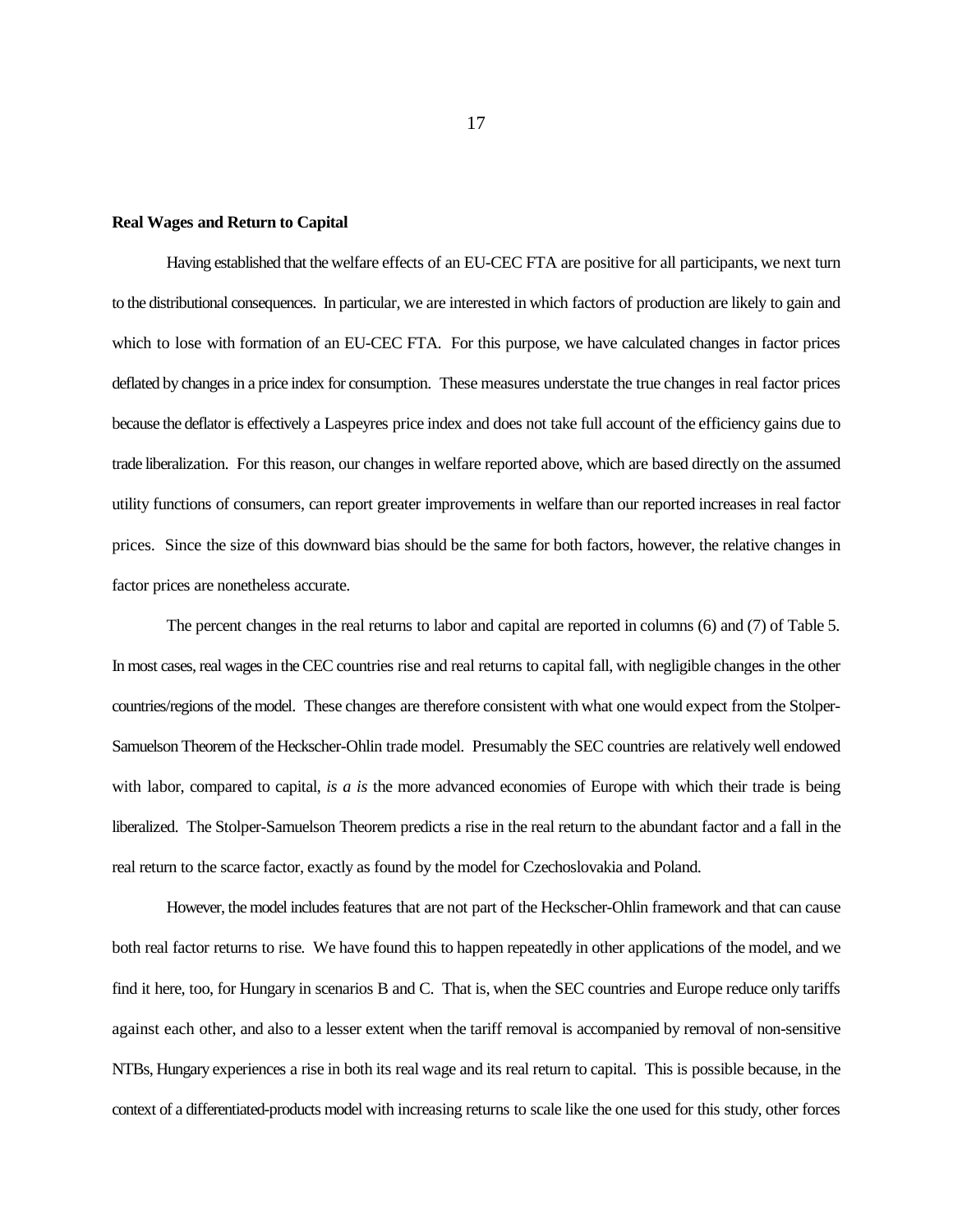may be at work undermining Stolper-Samuelson-type mechanics.<sup>25</sup> Note however that in both of these cases, labor gains more than capital, and this is consistent with Stolper-Samuelson.

Scale effects work very much like the relative price effects articulated in the Stolper-Samuelson theorem to determine the implications of trade liberalization for factor prices. Scale effects, like price effects, tend to accrue to one factor only. For example, it can be shown that an increase in output per firm in an industry raises the real return to the factor used intensively in that industry and lowers the return to the other factor. Price and scale effects differ, however, in one important regard. If scale gains emerge across the board in nearly all industries, then both factors may gain. This is apparently the case in the scenarios indicated for Poland.<sup>26</sup>

We turn next to consider the sectoral results.

#### **VIII. Computational Results: Sectoral Effects**

The sectoral results for the three CECs for our Base Case Scenario C are given in Tables 6-8. For each country/region, the percent changes in total exports and imports are reported in columns (2) and (3). Imports are decomposed by trade partner in columns (4)-(10). The percent changes in industry output and numbers of firms are listed in columns (11) and (12). The percent changes in output per firm, which can be used to determine the extent to which economies of scale may be realized, are calculated by subtracting column (12) from column (11). Finally, the percent and absolute changes in employment are listed in columns (13) and (14). The results for the three EU regions, NAFTA, and the Other Major Trading Countries, as well as for all countries/regions in the other scenarios, are available from the authors on request.

An EU-CEC FTA has substantial sectoral impacts on the three CECs, as is evident in Tables 6-8. For Czechoslovakia in Table 6, output increases in 26 of the 29 sectors, the exceptions being clothing and two of the services sectors. The largest absolute employment increases in Czechoslovakia are in agriculture, leather, metal products and mining. For Hungary in Table 7, there is slightly more specialization, with output expanding in 24 of the 29 sectors. The largest increases in Hungarian employment are in agriculture, food, and leather products. For Poland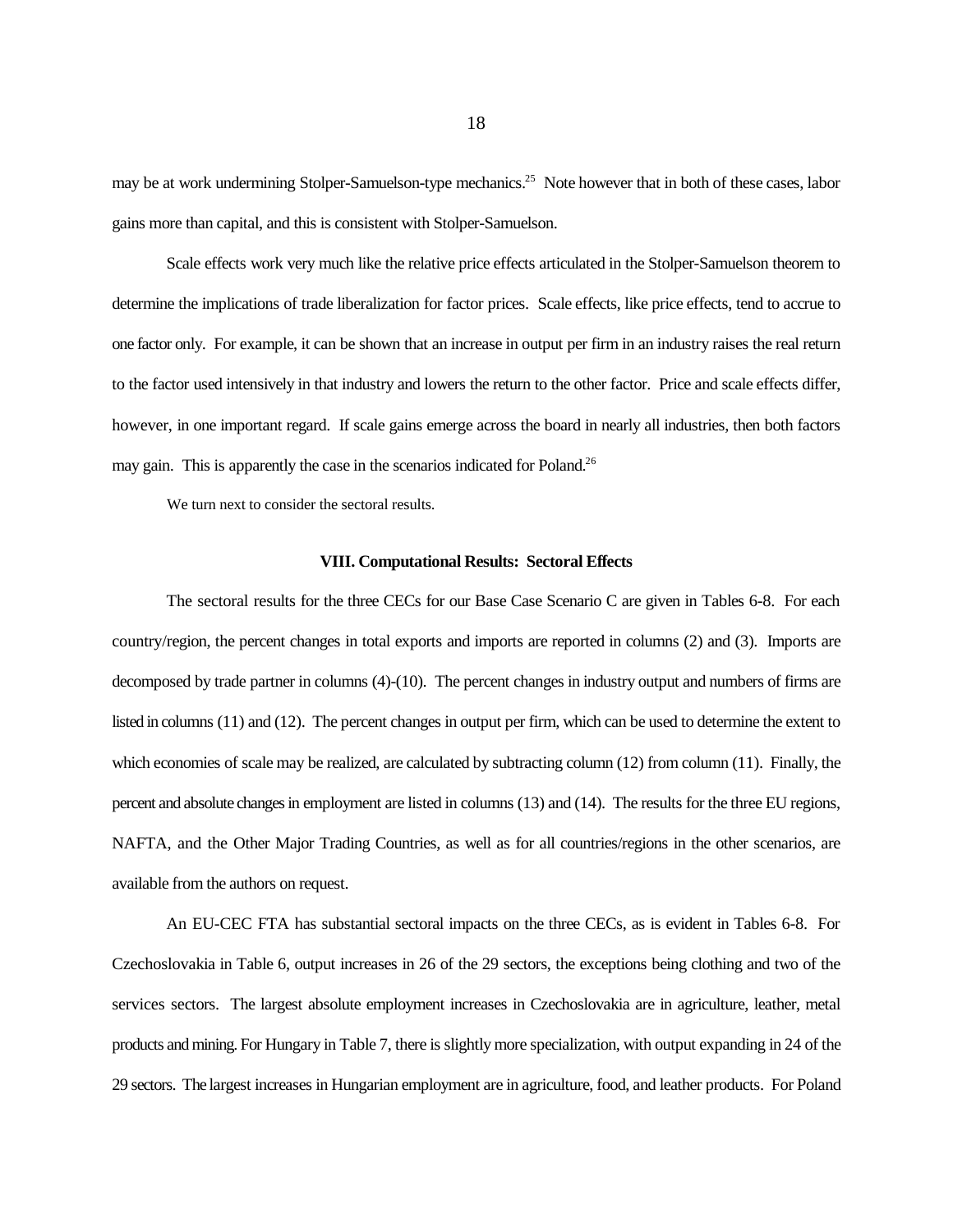in Table 8, output expands in 26 of the 29 sectors. There is a sizable increase in employment in the Polish agricultural sector, leather products, and metal products. In all three CEC countries, there are rather large absolute (but small percentage) declines in employment in community, personal, and social services, as well as smaller reductions in most other services, which lose employment to those sectors where trade barriers are being reduced.

Comparison of columns (11) and (12) for all three countries suggests that there are positive scale effects across all of the manufacturing and services sectors, reflecting especially the increased competition in larger markets and the consequent increase in elasticity of demand faced by firms. This induces surviving firms to expand and thus lowers their average costs. In addition, a technical feature of our assumed production structure also contributes to this result. While we have modeled the fixed and variable costs of monopolistically competitive firms as using the same proportions of direct capital and labor, we have allowed intermediate inputs to enter only into variable cost. As a result, when prices of intermediate inputs fall due to trade liberalization, marginal cost is reduced relative to average cost, and even without an increase in competition firms tend to expand in order to restore the optimal markup.

Although not reproduced here but available on request, the sectoral effects on the trade, output, and employment of the three regions of the EU are negligible. It appears therefore that it is the CECs themselves that are most affected by the reductions in tariffs and relaxation of NTBs that we have modeled in our various scenarios. It also appears, however, that if account were taken of the phasing in of the trade liberalization over a period of years, there would not be significant adjustment pressures experienced due to intersectoral shifts in labor and capital in the CECs and the EU. Even in the CECs, the negative sectoral changes in both employment and number of firms, both of which could be disruptive for the individuals involved, are no more than a few percent and could be accommodated easily within the normal turnover of workers and firms during a five or ten year period of implementation.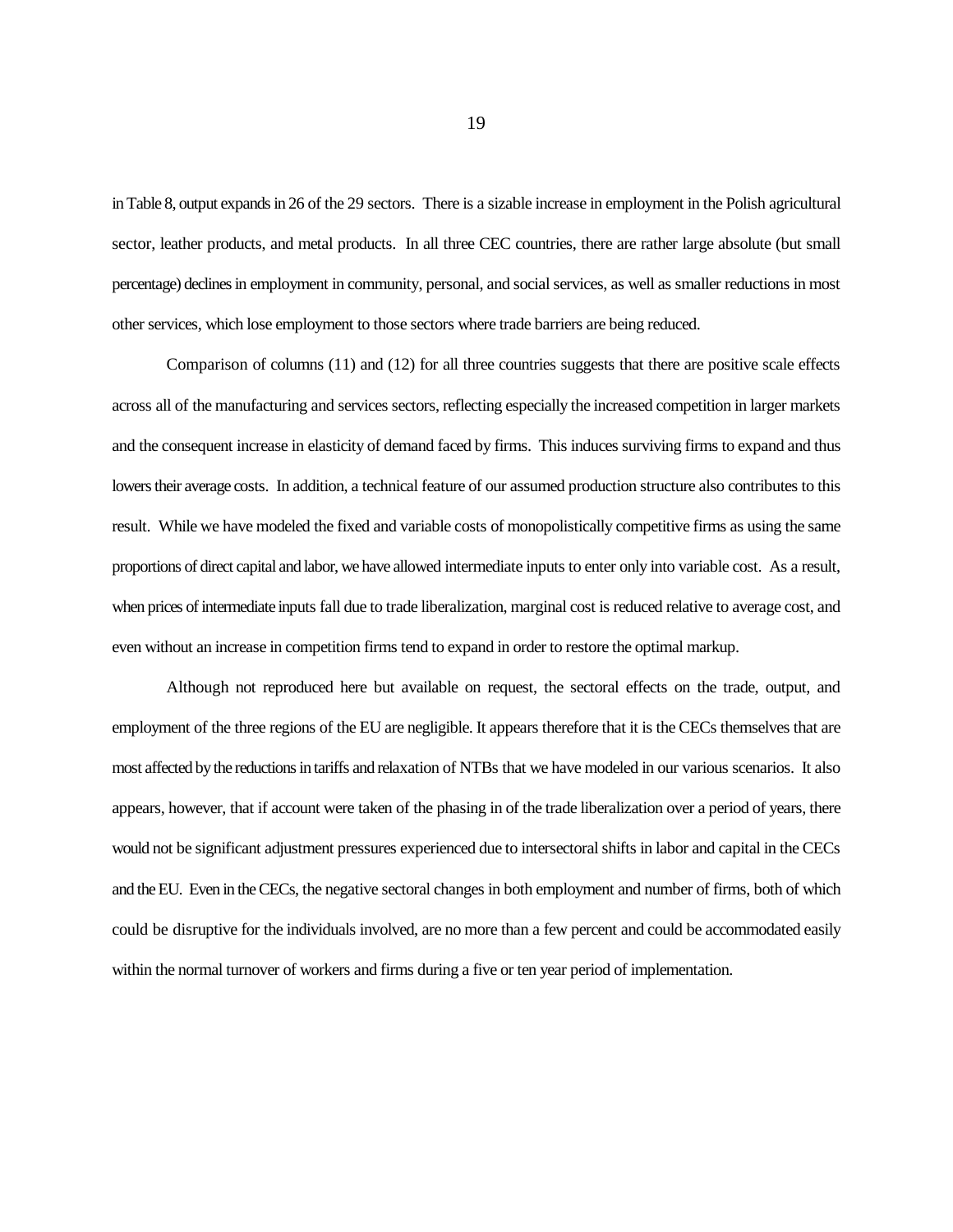#### **Scenario D**

As mentioned earlier, the Europe Agreements have identified some sensitive sectors in the EU. These sectors, which are subject to NTB restrictions in the EU, include: agriculture, textiles and clothing, chemicals, and iron and steel. Having collected information on the tariff equivalents of the various NTBs, we decided to conduct a hypothetical scenario involving a complete elimination of existing EU NTBs, along with the CEC-EU FTA presented in the Base Case. To conserve space we do not present the detailed sectoral results for Scenario D, which are available on request, but we can report the major differences from the Base Case. As already noted, elimination of EU NTBs in these sensitive sectors was enough to reverse the deterioration of the terms of trade of the three CEC countries, and therefore to increase substantially the improvement in their welfare. At the sectoral level, this change was enough to cause notable improvements in employment in the sensitive sectors. In Czechoslovakia, for example, the additional hypothetical liberalization causes the employment increases to change from 1.4% to 13.1% in agriculture, from 0.2% to 6.9% in textiles, from 1.8% to 6.8% in chemicals, and from -1.7% to 12.1% in iron and steel. On the other hand, in the apparel sector, where employment declined by 2.7% in Table 6, additional liberalization of sensitive sectors including apparel caused Czechoslovakian employment to fall even more, by 6.8%. We presume that this result stems from the increased competitiveness of the EU clothing industries when given access to lower cost textile inputs. These results are typical of all three of the CEC countries modeled. These larger changes in employment in the sensitive sectors also lead to a larger number of sectors in which output declines, in contrast to the Base Case where output expanded in almost all of the sectors of the CECs.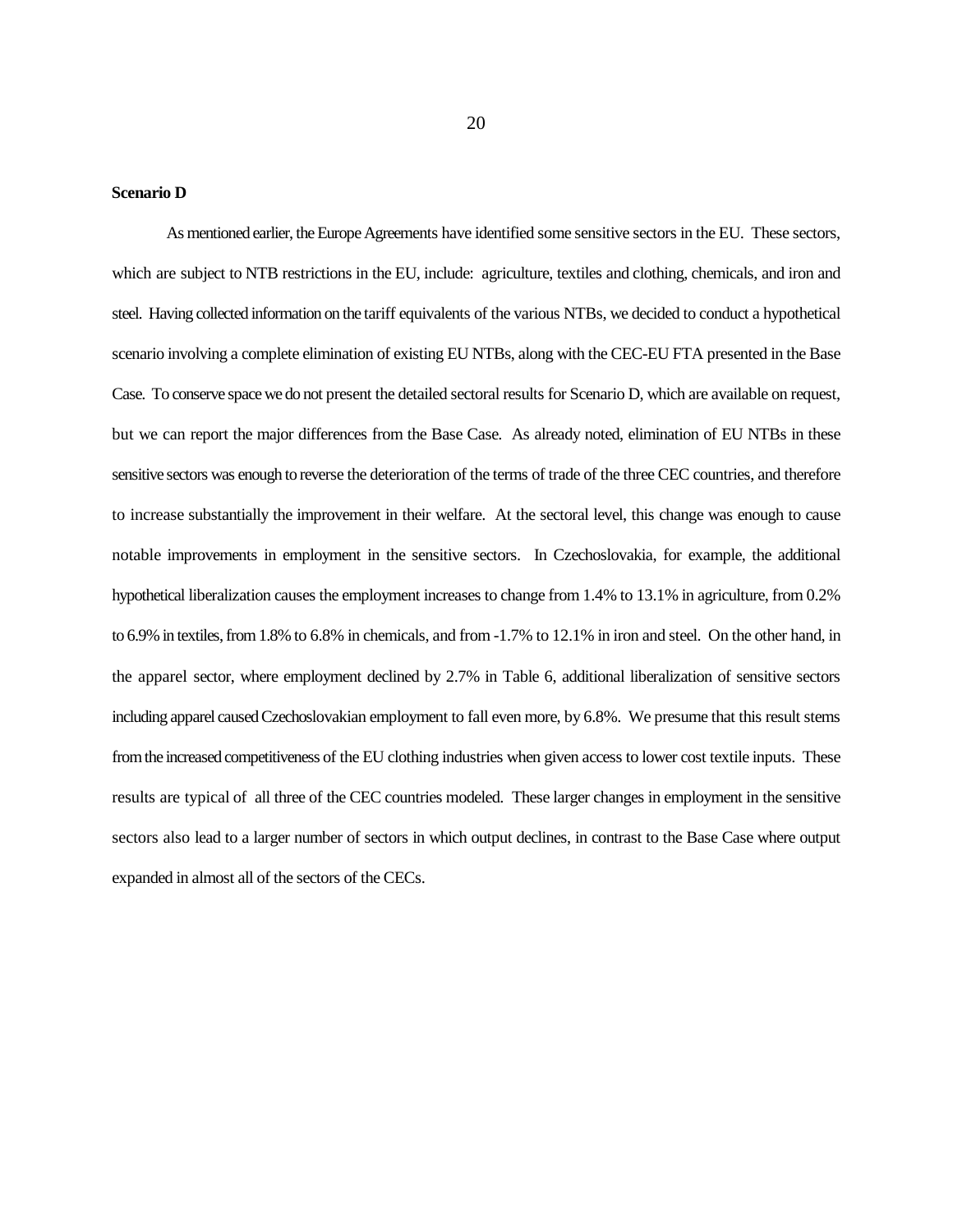#### **IX. The Roles of Scale and Variety**

As explained earlier, the industry structure in all but the agricultural sector of this version of the Michigan CGE model is patterned after the Dixit-Stiglitz (1977) model of monopolistic competition. As such, both economies of scale and variety play a role in determining both the positive effects of policy changes and the welfare effects. In this section we report on two additional scenarios that we ran in order to decompose the results of the Base Case, separating out the effects of variety and scale. Table 9 reports the summary results of this exercise, repeating the results of Table 5 for the Base Case Scenario C, along with the new Scenarios E and F.

Scenario E repeats the analysis of multilateral removal of tariffs and non-sensitive NTBs among the CEC and EU countries, but it removes any effects of product variety from both the demand functions and the resulting levels of welfare. This is done by incorporating the number of varieties separately into the product aggregation function that enters utility and production functions and setting its parameter so as to exactly offset the effect of variety in the Dixit-Stiglitz aggregator. The results in Table 9 indicate that removing variety causes a small dampening of most trade and welfare effects of CEC-EU integration. The welfare improvement in Czechoslovakia falls from 4.5% in Scenario C to 3.8% in Scenario E. The dampening is smaller in Hungary, and welfare actually rises somewhat more in Poland. In all three countries the expansions of exports and imports due to integration are reduced somewhat by the removal of variety. These results are to be expected, since when variety effects are included, they increase the benefits to demanders in sectors where the number of products increase, and therefore increase both demand and the welfare derived from it. However, these results also indicate that the role of variety in our results is not very large, and that the major effects that we have identified as arising from integration are not due to the particular way that variety enters the model through the Dixit-Stiglitz aggregators.

Economies of scale enter the model through the fixed and constant variable costs that are assumed for firms, following again the usual modeling of monopolistic competition in the new trade theory begun by Krugman (1979).<sup>27</sup> If output per firm rises, fixed costs are spread over more units of output and average costs decline. As already noted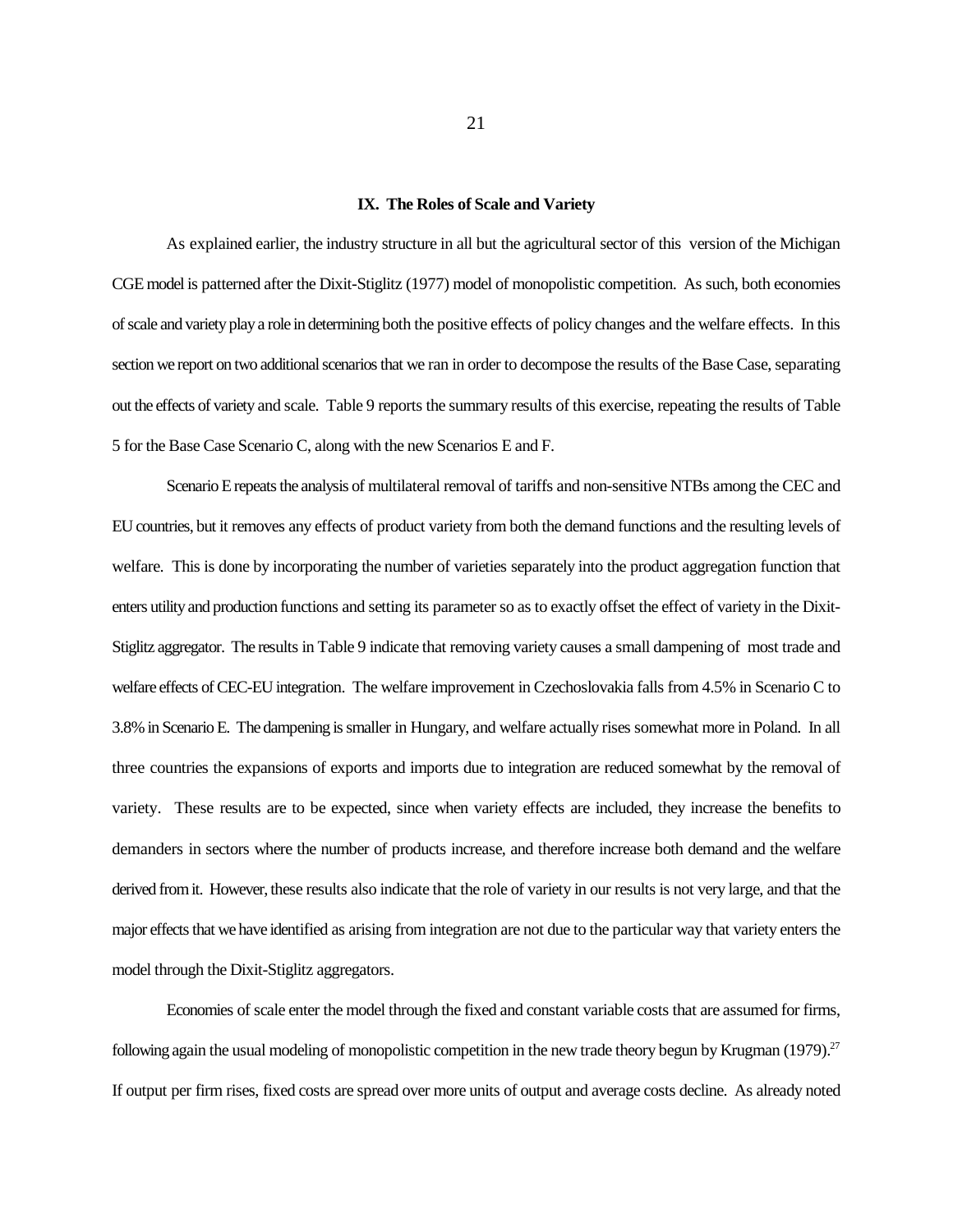in the sectoral results for Scenario C, our results indicate that integration will increase output per firm in most industries of the CEC countries, and therefore a portion of the effects that we have presented is due to such exploitation of economies of scale. To remove these effects, in Scenario F we have held output per firm constant, requiring therefore that changes in industry output occur only through entry and exit of firms. Once again, comparing Scenario F with Scenarios C and E in Table 9, it is clear that the removal of scale effects causes a further dampening of the welfare benefits of integration for all three of the CEC countries. Trade too expands by somewhat less for most of their exports and imports. Again, these results are to be expected, since scale economies increase both the incentives for and the returns to specialization and trade.

However, here again the dampening effects only partially reduce the effects that were observed in the Base Case of Scenario C, and the conclusions that we drew from the Base Case are largely unchanged. Thus we conclude that our results have not been particularly dependent on our modeling of the effects of scale and variety.

There is one place where the removal of scale effects has increased rather than decreased the response to integration: real factor prices. In Scenario C we reported increases in the real wage in the neighborhood of 3% for each of the CEC countries, and changes in the real returns to capital that were near zero, positive or negative. Thus the relative returns to labor increased about 3% compared to capital. In Scenario E, however, real wages rose by almost 5% or more in these countries, while real wages fell by 1% or more, for a relative change of around 6%. Thus it appears that removal of the scale and variety effects has made the model behave somewhat more like the conventional Heckscher-Ohlin-Stolper-Samuelson Model in terms of effects on factor prices.

We should mention however that even with the removal of both variety and scale, the Michigan CGE Model is not a completely neoclassical model. The model still includes markup pricing, and these markups change with changing market conditions, even when scale effects are absent. Indeed, other scenarios that we have run with this model but do not report here indicate that even in the absence of variety and scale effects it is possible for us to get wages and rents moving in the same direction, presumably due to this remaining element of imperfect competition.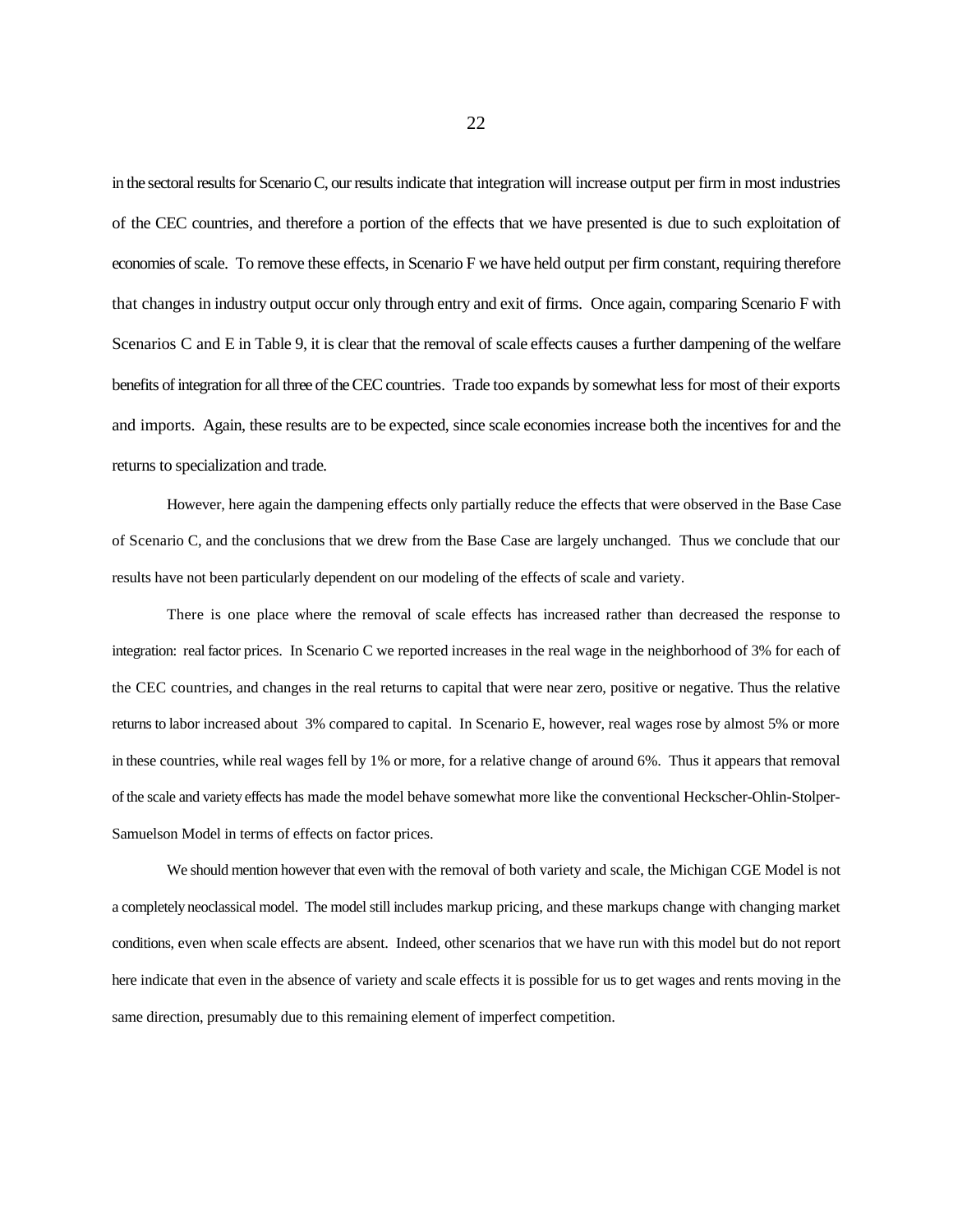#### **X. Conclusions and Implications for Research and Policy**

Our purpose in this paper has been to analyze the possible economic consequences of CEC-EU integration, using for this purpose the Michigan CGE Trade Model. To provide background for our analysis, we first reviewed briefly some of the important sources of potential benefits of EU-CEC integration, as well as some of the existing literature pertaining to EU-CEC integration. Since the EU has already negotiated a series of bilateral Europe Agreements with individual CECs, we then sought to provide a synthesis of the main features of these agreements. We also discussed briefly the important features of the CEFTA that the CECs had negotiated among themselves. Most of the rest of the paper was devoted to a description of some important characteristics and assumptions of the Michigan CGE Trade Model, laying out our computational scenarios, and presenting and discussing the main aggregate and sectoral results.

The version of the Michigan Model that we used has eight countries/regions and 29 sectors. The sources of welfare improvement identifiable by the model include the traditional effects of changes in terms of trade and gains from specialization and exchange. They also include the effects of labor moving between sectors of different productivity. In addition, the presence of economies of scale, product differentiation, and imperfect competition among firms allows us to identify the contribution to economic well-being due to the pro-competitive effects of trade liberalization, together with the effects of increased scale and variety.

Four liberalization scenarios were performed. The first scenario examined the formation of the CEFTA.. The second scenario modeled a CEC-EU free trade arrangement, eliminating tariffs both among the CEC countries and between them and the EU. In our final two scenarios, we made allowance for changes in NTBs as well as the removal of tariffs.

The results suggest that the economic welfare of the CECs would be increased by the CEFTA, and that integration with the EU would bring even greater welfare benefits. The EU regions also gain from CEC-EU integration, but the gains are quite small as a percent of EU GDP. The effects on regions outside of Europe are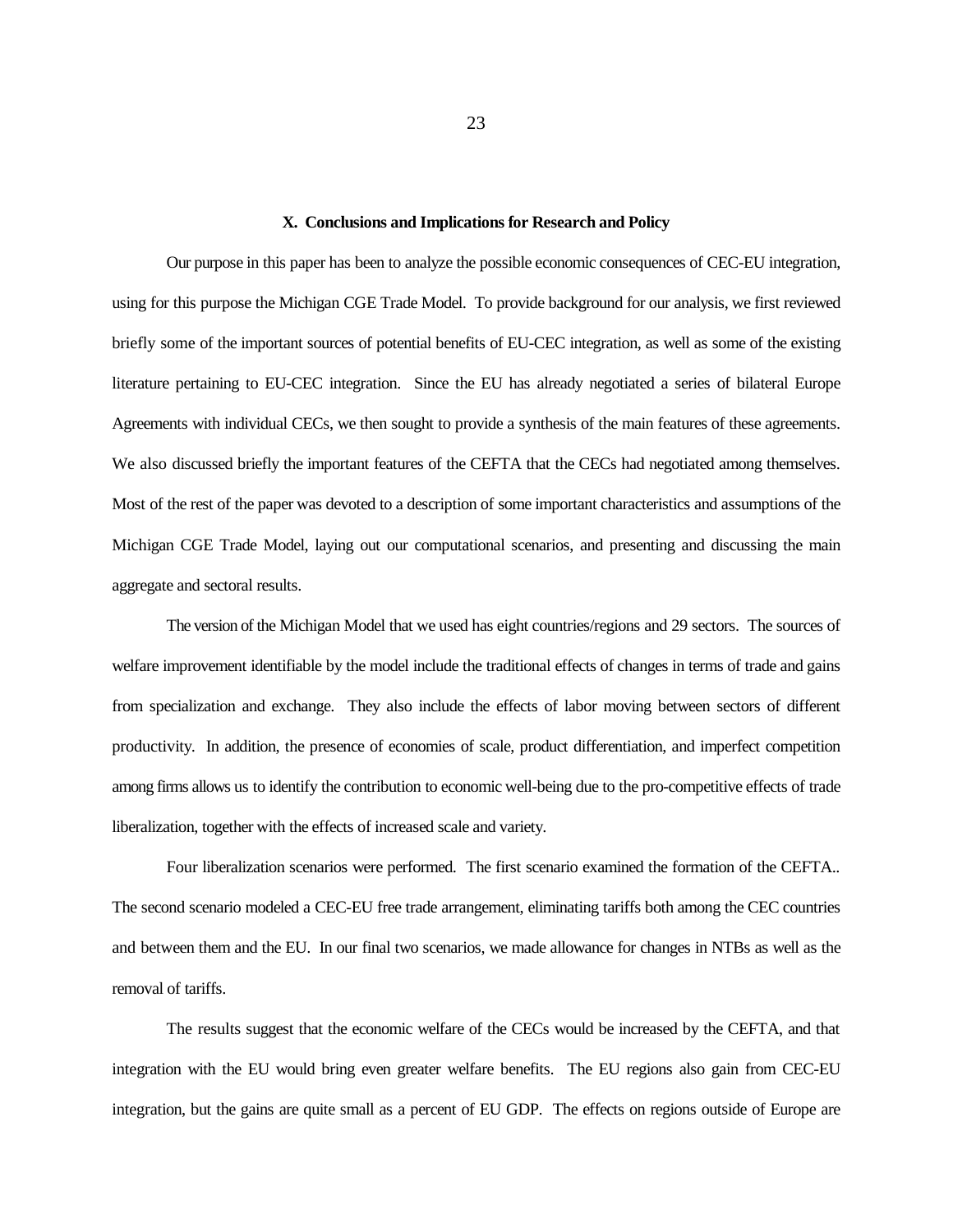negligible. Within the individual countries/regions, the distributional consequences are relatively small. It is interesting that the real returns to labor and capital rise in every country/region. The reason for this result is that there are large enough gains from the realization of economies of scale that accrue to both labor and capital so as to offset the negative effects that would otherwise be expected from Stolper-Samuelson logic.<sup>28</sup>

At the sectoral level, there are rather small effects on trade, output, and employment for the CECs associated with the CEFTA. The effects are more sizable when there is CEC-EU integration in the form of tariff removal and still larger when NTBs are relaxed to permit greater imports. In Czechoslovakia and Poland, output and employment tend to expand across virtually all sectors, whereas Hungary exhibited a greater degree of specialization with some sectors expanding and others contracting. In our modeling, we assumed that the tariffs and NTBs would be changed at a single point in time. If allowance were to be made for the phasing in of the changes, it is unlikely that there would be any serious adjustment pressures felt in the CECs in connection with the integration process. It is especially noteworthy that the sectoral impacts of EU-CEC integration on the EU regions specified in the model appear to be negligible, and, consequently, adjustment pressures in the EU would be unlikely to be experienced.

Our research on EU-CEC integration is by no means the last word on the subject. We have abstracted from the changes that CEC-EU integration might have on foreign direct investment and have not made any allowance for dynamic changes in efficiency and capital accumulation. Further, we have not included other aspects of the European Agreements besides tariffs and NTBs. Granting these limitations, our research provides some insights into the economic consequences of EU-CEC integration and confirms the conclusions of previous studies on EU-CEC integration that the EU has little to fear while the CECs stand to gain significantly.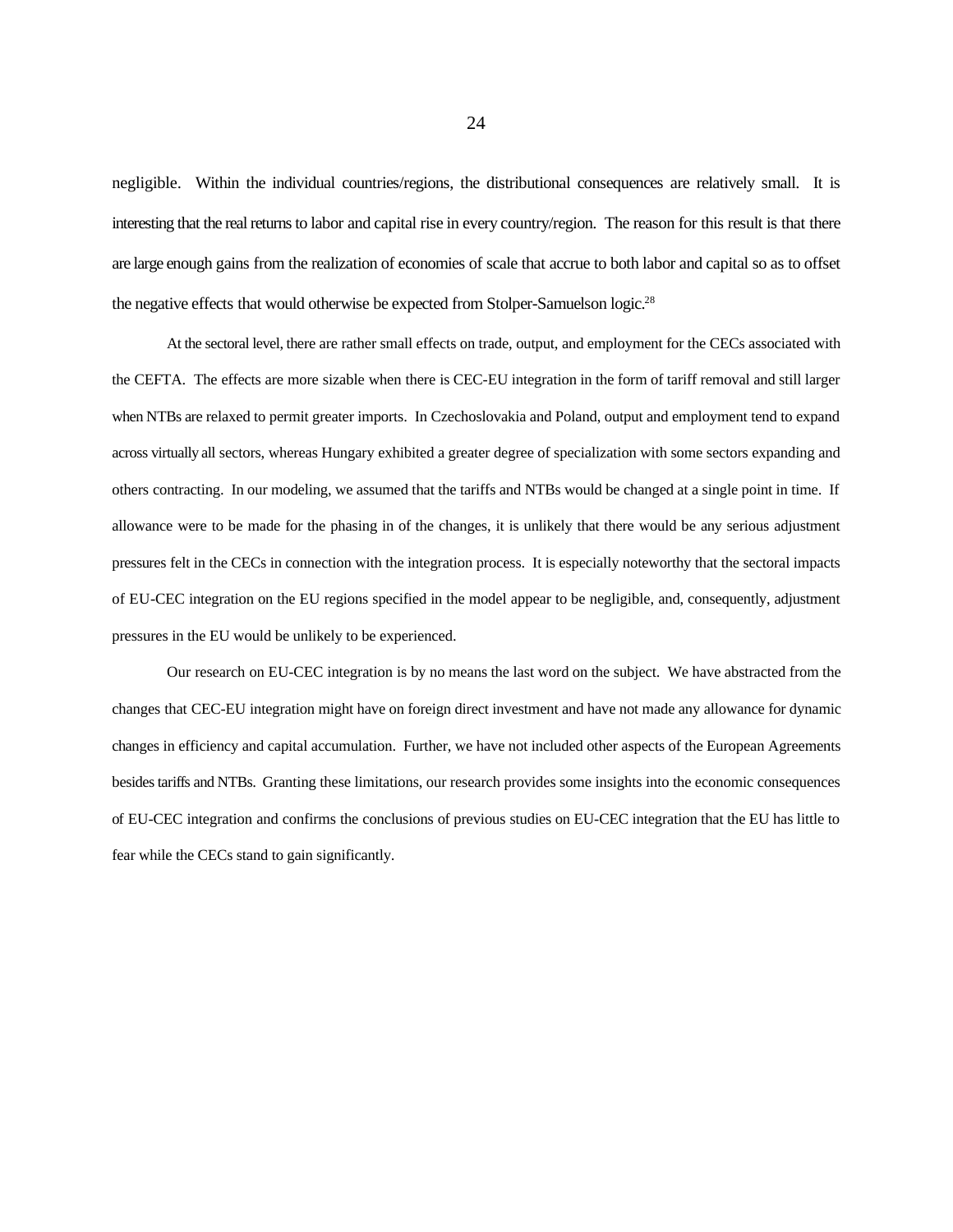#### **REFERENCES**

Aghion, P. and P. Howitt. 1992. "A Model of Growth Through Creative Destruction," *Econometrica* 60: 323-353*.*

- Aghion, P. *et al.* 1992. "Towards the Establishment of a Continental European Customs Union." In Flemming, J. and Rollo, J. (eds.), *Trade, Payments and Adjustment in Central and Eastern Europe*. London: EBRD and the Royal Institute for International Affairs.
- Bakos, Gabor. 1993. "After COMECON: A Free Trade Area in Central Europe?" *Europe-Asia Studies* 45:1025- 1044.
- Baldwin, R. 1994. *Towards an Integrated Europe*. London: Centre for Economic Policy Research.
- Brown, Drusilla K. and Robert M. Stern. 1989. "Computable General Equilibrium Estimates of the Gains from U.S.-Canadian Trade Liberalization," in David Greenaway, Thomas Hyclak, and Robert J. Thornton (eds.), *Economic Aspects of Regional Trading Arrangements*. London: Harvester Wheatsheaf.
- Brown, Drusilla K., Alan V. Deardorff, and Robert M. Stern. 1992a. "A North American Free Trade Agreement: Analytical Issues and a Computational Assessment," *The World Economy* 15:15-29.
- Brown, Drusilla K., Alan V. Deardorff, and Robert M. Stern. 1992b. "North American Economic Integration," *Economic Journal* 102:1507-18.
- Brown, Drusilla K., Alan V. Deardorff, and Robert M. Stern. 1993. "Protection and Real Wages: Old and New Trade Theories and Their Empirical Counterparts," Research Forum on International Economics, University of Michigan, Discussion Paper No. 331 (May).
- Brown, Drusilla K., Alan V. Deardorff, and Robert M. Stern. 1995a. "A Free Trade Agreement Between Tunisia and the European Union: Effects on Tunisian Trade and Foreign Direct Investment," in process.
- Brown, Drusilla K., Alan V. Deardorff, and Robert M. Stern. 1995b. "The Economic Effects of an East Asia Trading Bloc," *Journal of Japanese and International Economics*, forthcoming.
- Brown, Drusilla K., Alan V. Deardorff, David L. Hummels, and Robert M. Stern. 1994. "An Assessment of Extending NAFTA to Other Major Trading Countries in South America," University of Michigan, in process.
- Brown, Drusilla K., Alan V. Deardorff, Alan K. Fox, and Robert M. Stern. 1995. "The Liberalization of Services Trade: Potential Impacts in the Aftermath of the Uruguay Round," in process.
- Cadot, Olivier, and Jaime de Melo. 1994a. "The Europe Agreements and EC-LDC Relations," CEPR Discussion Paper No. 1001.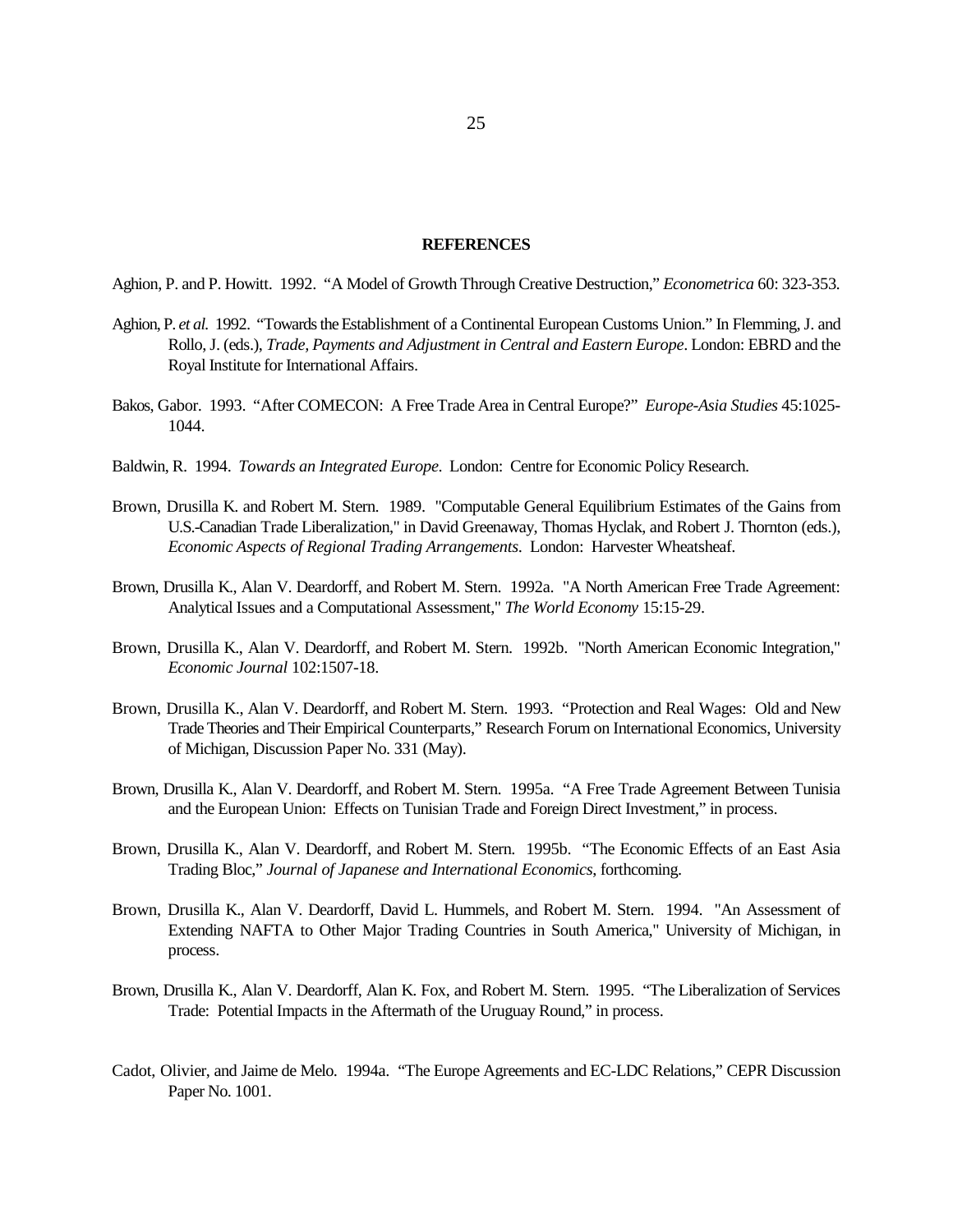- Cadot, Olivier, and Jaime de Melo. 1994b. "France and the CEECS: Adjusting to Another Enlargement," CEPR Discussion Paper No. 1049.
- Cecchini, P. 1988. *1992, The European Challenge: The Benefits of a Single Market*. London: Aldershot & Hants Publishers.
- Corado, Cristina. 1994. "Textiles and Clothing Trade with Central and Eastern Europe: Impact on Members of the EC," CEPR Discussion Paper No. 1004.
- Deardorff, Alan V. and Robert M. Stern. 1990. *Computational Analysis of Global Trading Arrangements*. Ann Arbor: University of Michigan Press.
- Dimelis, Sophia, and Konstantine Gatsios. 1994. "Trade with Central and Eastern Europe: The Case of Greece," CEPR Discussion Paper No. 1005.
- Dixit, Avinash K. and Joseph E. Stiglitz. 1977. "Monopolistic Competition and Optimum Product Diversity," *American Economic Review* 67:297-308.
- Ethier, W. 1982. "Decreasing Costs in International Trade and Frank Graham's Argument for Protection," *Econometrica* 50: 1243-1268.
- European Commission. 1994a. "European Union Relations with the Countries of Central and Eastern Europe," Background Brief. Brussels, January.
- European Commission. 1994b. "What is PHARE? A European Initiative for Economic Integration with Central and East European Countries." Brussels, June.
- Gasiorek, M., A. Smith and A. J. Venables. 1992. "'1992': Trade and Welfare a General Equilibrium Model," in L. Alan Winters (ed.) *Trade Flows and Trade Policy after '1992'*. Cambridge: Cambridge University Press.
- Grossman, G. and E. Helpman. 1992. *Innovation and Growth in the Global Economy.* Cambridge, MA.: MIT Press.
- Halpern, Laszlo. 1994. "Comparative Advantage and Likely Trade Patterns of the CEECs," CEPR Discussion Paper No. 1003.
- Hoekman, Bernard and Gerhard Pohl. 1955. "Enterprise Restructuring in Eastern Europe. How Much? How Fast? Where? Preliminary Evidence from Trade Data," The World Bank, in process.
- Krugman, Paul. 1979 "Increasing Returns, Monopolistic Competition, and International Trade," *Journal of International Economics* 9: 469-479.
- Krugman, Paul. 1993. "The Uncomfortable Truth about NAFTA," *Foreign Affairs*, Nov./Dec., 13-19.
- Martin, Carmela, and Jordi Gual. 1994. "Trade and Foreign Direct Investment with Central and Eastern Europe: Its Impact on Spain," CEPR Discussion Paper No. 1006.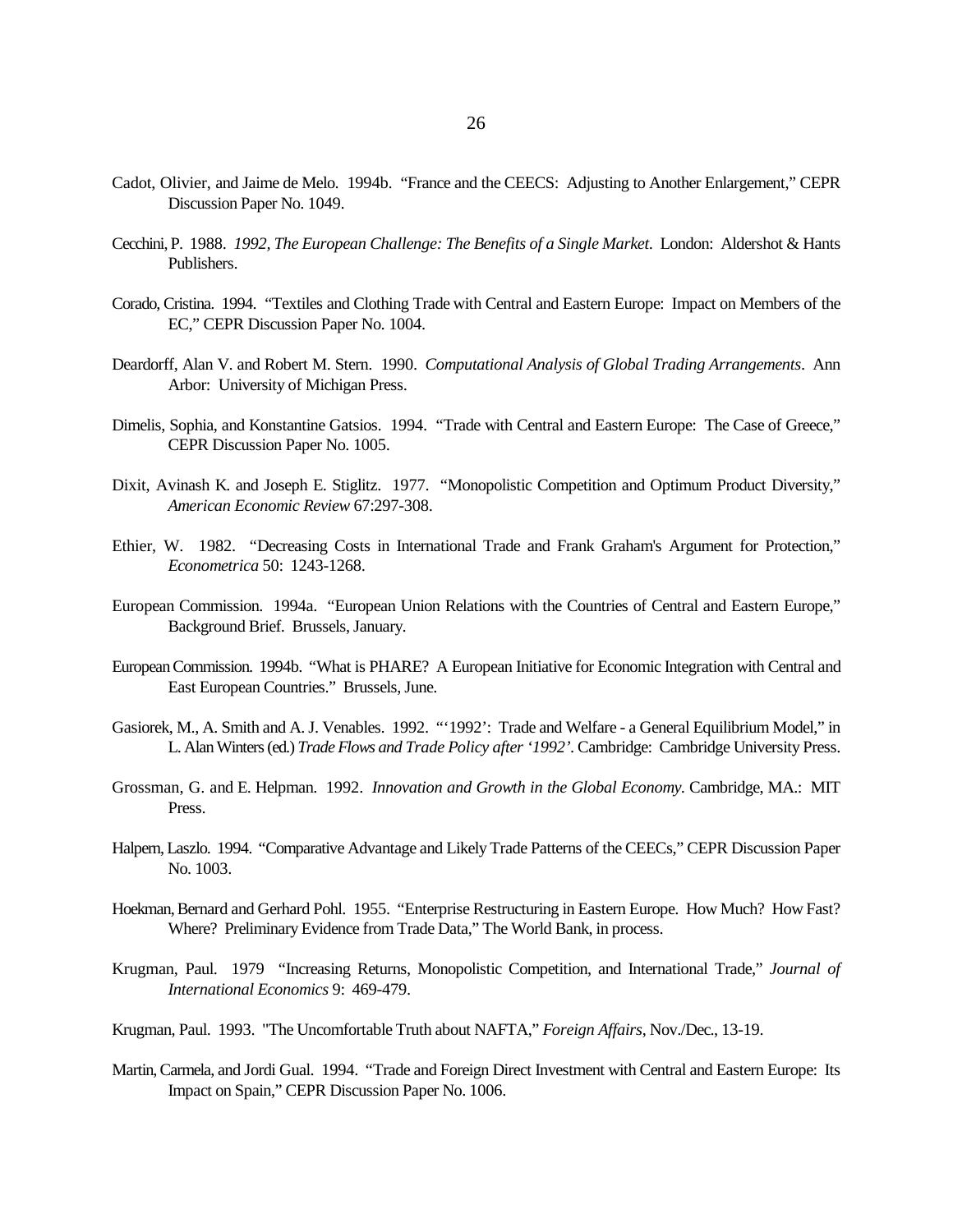- Messerlin, P. 1992. "The Association Agreements between the EC and Central Europe: Trade Liberalization vs. Constitutional Failure," in Flemming, John and J.M.C. Rollo (eds.), *Trade, Payments and Adjustment in Central and Eastern Europe*. London: EBRD and the Royal Institute for International Affairs.
- Neven, Damien. 1994. "Trade Liberalization with Eastern Nations. How Sensitive?" CEPR Discussion Paper. No. 1000.

Rollo, Jim. and Alasdair. Smith 1993. "EC Trade with Eastern Europe," *Economic Policy* 16: 139-181.

- Romer, P. 1994. "New Goods, Old Theory, and the Welfare Costs of Trade Restrictions," *Journal of Development Economics* 43: 5-38.
- Stern, Robert M., Alan V. Deardorff, and Drusilla K. Brown. 1992. "A U.S.-Mexico-Canada Free Trade Agreement: Sectoral Employment Effects and Regional/Occupational Employment Realignments in the United States," Appendix A in National Commission for Employment Policy, *The Employment Effects of the North American Free Trade Agreement: Recommendations and Background Studies*, Special Report No. 33 (October). Washington, D.C.: National Commission for Employment Policy.

Winters, L. Alan. 1994. "The Liberalization of European Steel Trade," CEPR Discussion Paper No. 1002.

Winters, A. and Wang, Z. 1994. *Eastern Europe's International Trade.* Manchester: Manchester University Press. •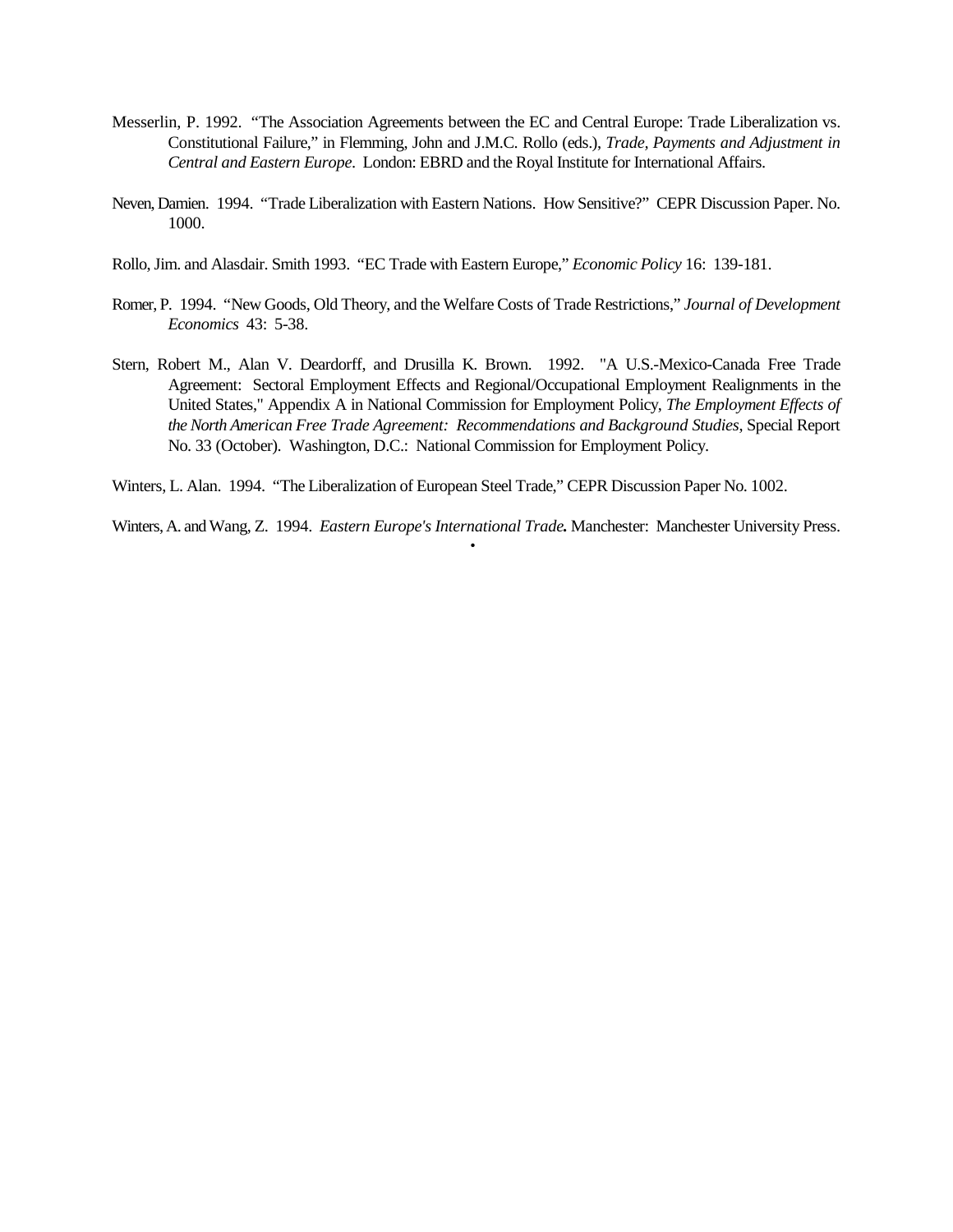# Czechoslovakia: Basic Data, 1992

|                               | Output     | Labor   | Imports    | <b>Exports</b> |
|-------------------------------|------------|---------|------------|----------------|
| Sector                        | (Mill. \$) | (000)   | (Mill. \$) | (Mill. \$)     |
| 1 Agriculture                 | 4744.5     | 795.43  | 651.49     | 925.17         |
| 310 Food                      | 4762.1     | 253.39  | 706.81     | 562.90         |
| 321 Textiles                  | 1832.2     | 164.47  | 276.71     | 459.75         |
| 322 Clothing                  | 875.2      | 58.74   | 164.83     | 235.75         |
| 323 Leather Products          | 934.1      | 72.60   | 164.47     | 238.42         |
| 324 Footwear                  | 658.7      | 33.37   | 71.74      | 149.62         |
| 331 Wood Products             | 1118.6     | 107.25  | 328.80     | 405.98         |
| 332 Furniture, Fixtures       | 979.9      | 88.96   | 540.13     | 327.16         |
| 341 Paper Products            | 1032.8     | 57.80   | 144.62     | 278.68         |
| 342 Printing, Publishing      | 687.0      | 56.63   | 246.72     | 214.74         |
| <b>35A Chemicals</b>          | 2197.0     | 152.24  | 701.81     | 718.66         |
| <b>35B Petroleum Products</b> | 2408.4     | 82.20   | 380.82     | 518.16         |
| 355 Rubber Products           | 2304.0     | 50.75   | 941.37     | 672.22         |
| 36A Nonmetal Min. Prod.       | 1285.7     | 82.18   | 602.97     | 396.95         |
| 362 Glass Products            | 1655.5     | 101.51  | 645.71     | 359.79         |
| 371 Iron, Steel               | 4275.5     | 247.61  | 722.30     | 1238.96        |
| 372 Nonferrous Metals         | 1538.5     | 133.14  | 313.83     | 253.03         |
| 381 Metal Products            | 4913.2     | 263.77  | 941.34     | 1384.72        |
| 382 Nonelec. Machinery        | 3725.9     | 363.22  | 809.73     | 424.36         |
| 383 Electrical Machinery      | 3222.8     | 184.70  | 709.74     | 378.21         |
| 384 Transport Equipment       | 2148.4     | 184.34  | 434.19     | 233.66         |
| 38A Misc. Mfrs.               | 3823.7     | 233.40  | 1360.02    | 1042.25        |
| 2 Mining, Quarrying           | 2857.2     | 201.48  | 551.45     | 296.18         |
| 4 Utilities                   | 8078.5     | 297.64  | 332.01     | 1249.37        |
| 5 Construction                | 5452.3     | 702.91  | 362.15     | 194.00         |
| 6 Wholesale Trade             | 7171.4     | 690.09  | 832.90     | 875.33         |
| 7 Transportation              | 11021.7    | 726.23  | 1490.26    | 1857.81        |
| <b>8 Financial Services</b>   | 1655.7     | 293.44  | 1105.02    | 143.33         |
| 9 Personal Services           | 14985.0    | 1350.35 | 588.25     | 578.92         |
|                               |            |         |            |                |
| Total                         | 102345.5   | 8029.84 | 17122.19   | 16614.08       |

Source: CEC data base.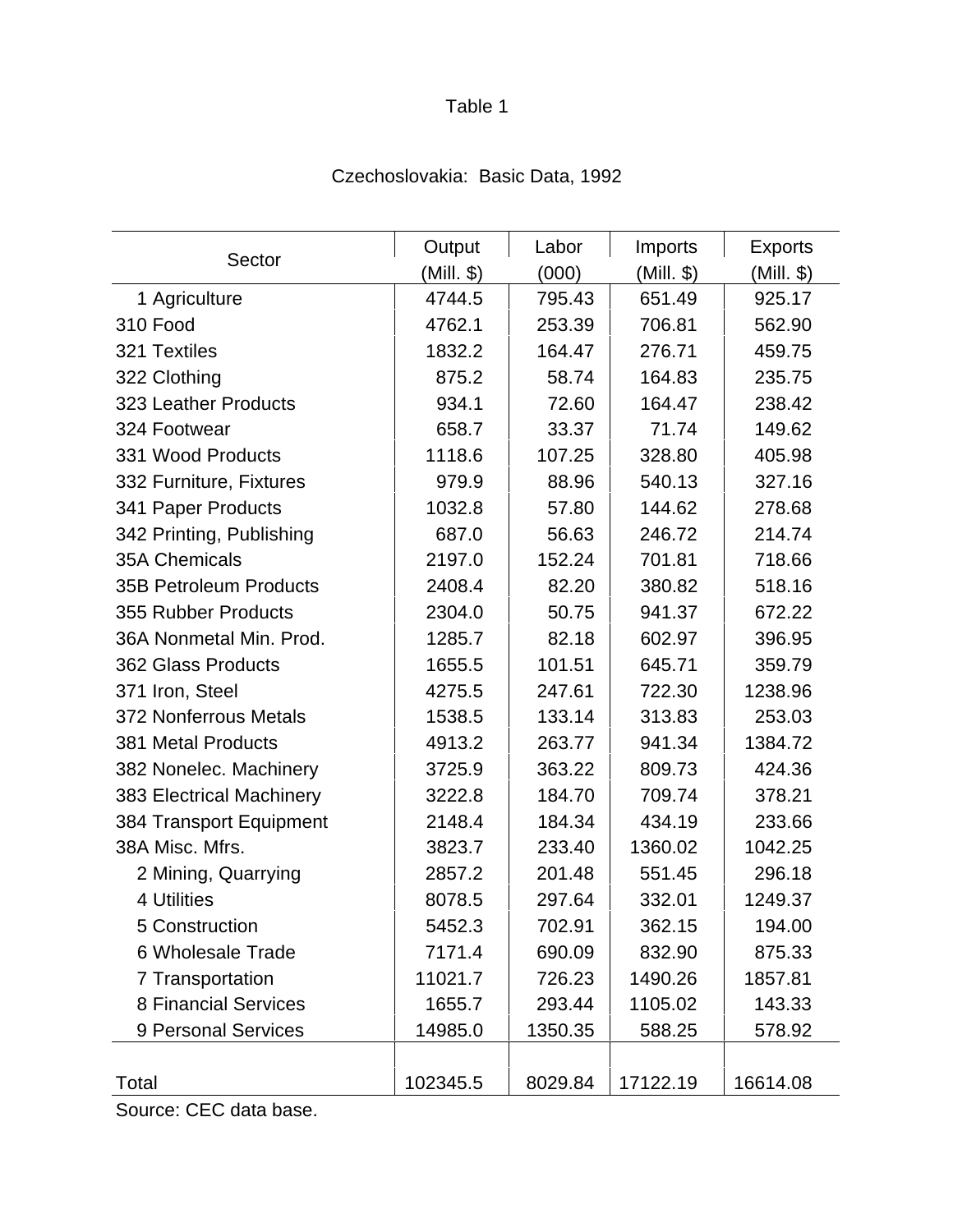# Hungary: Basic Data, 1992

|                               | Output     | Labor   | Imports    | <b>Exports</b> |
|-------------------------------|------------|---------|------------|----------------|
| Sector                        | (Mill. \$) | (000)   | (Mill. \$) | (Mill. \$)     |
| 1 Agriculture                 | 4717.3     | 459.90  | 855.26     | 1129.99        |
| 310 Food                      | 6540.8     | 274.92  | 716.47     | 1016.17        |
| 321 Textiles                  | 1440.3     | 69.01   | 311.97     | 370.99         |
| 322 Clothing                  | 856.1      | 98.34   | 188.58     | 216.36         |
| 323 Leather Products          | 767.4      | 34.31   | 168.01     | 275.42         |
| 324 Footwear                  | 356.1      | 26.36   | 82.94      | 90.49          |
| 331 Wood Products             | 741.8      | 69.31   | 309.47     | 241.46         |
| 332 Furniture, Fixtures       | 726.4      | 51.65   | 327.47     | 197.93         |
| 341 Paper Products            | 789.8      | 26.21   | 196.83     | 82.00          |
| 342 Printing, Publishing      | 1177.8     | 73.26   | 233.88     | 81.96          |
| <b>35A Chemicals</b>          | 2283.4     | 101.15  | 901.28     | 559.45         |
| <b>35B Petroleum Products</b> | 3100.7     | 88.86   | 696.43     | 240.42         |
| 355 Rubber Products           | 2254.0     | 65.27   | 677.62     | 511.25         |
| 36A Nonmetal Min. Prod.       | 790.7      | 40.21   | 371.24     | 213.07         |
| 362 Glass Products            | 971.0      | 64.07   | 367.28     | 194.11         |
| 371 Iron, Steel               | 2129.5     | 46.08   | 695.85     | 430.58         |
| 372 Nonferrous Metals         | 1517.3     | 37.62   | 274.57     | 223.12         |
| 381 Metal Products            | 2198.2     | 107.16  | 804.51     | 707.90         |
| 382 Nonelec. Machinery        | 2228.6     | 125.89  | 471.79     | 268.23         |
| 383 Electrical Machinery      | 2701.3     | 131.39  | 423.28     | 235.11         |
| 384 Transport Equipment       | 1188.9     | 80.64   | 261.70     | 151.15         |
| 38A Misc. Mfrs.               | 3182.4     | 147.63  | 1096.33    | 863.51         |
| 2 Mining, Quarrying           | 1066.4     | 95.04   | 530.87     | 110.49         |
| 4 Utilities                   | 3181.4     | 108.22  | 447.28     | 410.91         |
| 5 Construction                | 1940.3     | 216.71  | 332.03     | 205.81         |
| 6 Wholesale Trade             | 2499.9     | 597.21  | 802.07     | 236.39         |
| 7 Transportation              | 2593.5     | 346.48  | 1410.27    | 418.97         |
| <b>8 Financial Services</b>   | 1141.4     | 210.63  | 1731.83    | 126.75         |
| 9 Personal Services           | 8619.6     | 984.34  | 601.99     | 632.42         |
|                               |            |         |            |                |
| Total                         | 63702.3    | 4777.87 | 16289.1    | 10442.41       |

Source: CEC data base.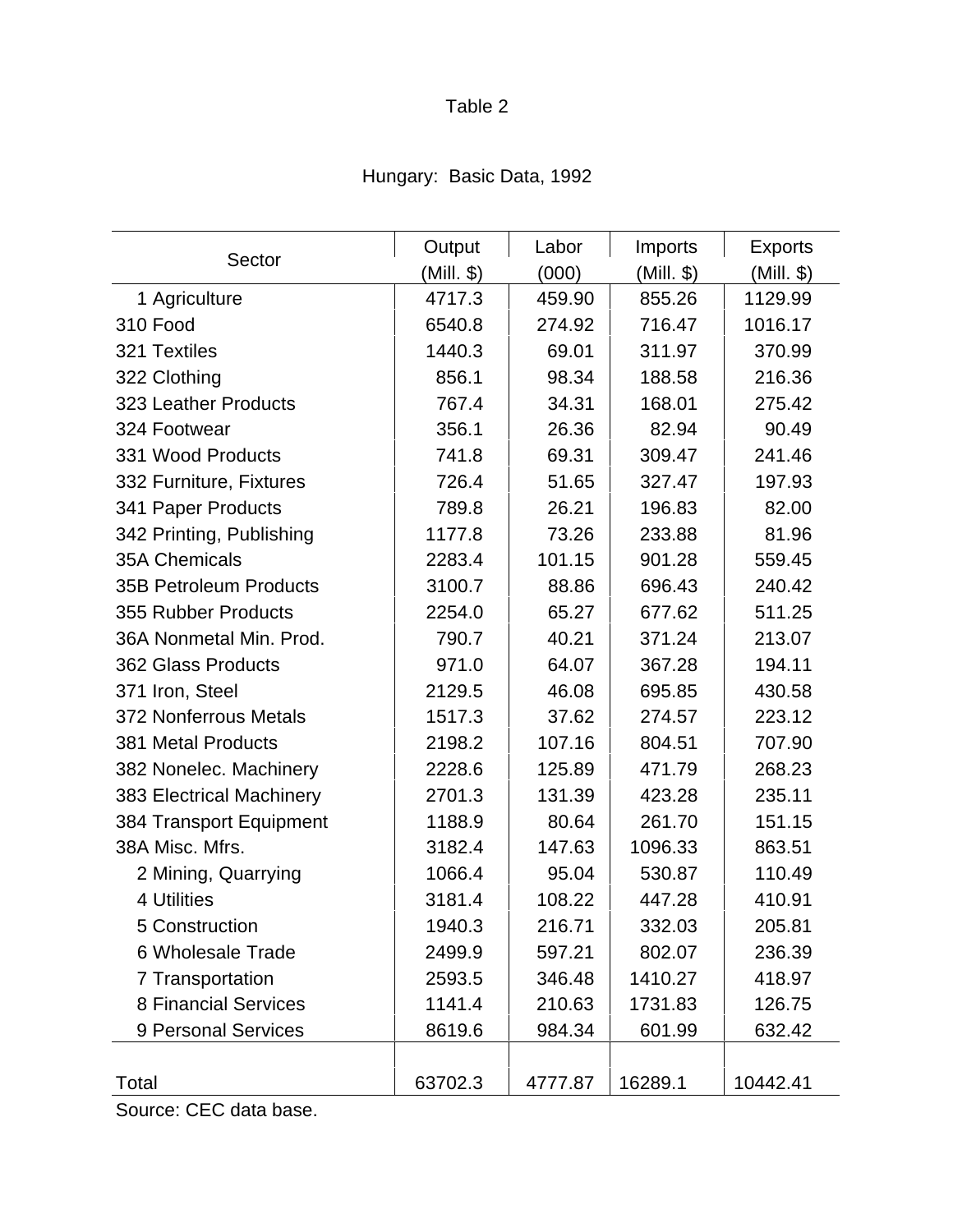# Poland: Basic Data, 1992

|                               | Output     | Labor    | Imports    | <b>Exports</b> |
|-------------------------------|------------|----------|------------|----------------|
| Sector                        | (Mill. \$) | (000)    | (Mill. \$) | (Mill. \$)     |
| 1 Agriculture                 | 12403.9    | 4027.88  | 1650.46    | 1380.22        |
| 310 Food                      | 9319.9     | 511.00   | 1746.16    | 911.52         |
| 321 Textiles                  | 1735.3     | 245.00   | 322.42     | 551.18         |
| 322 Clothing                  | 947.2      | 178.00   | 168.98     | 308.18         |
| 323 Leather Products          | 964.6      | 93.52    | 146.22     | 379.07         |
| 324 Footwear                  | 856.6      | 61.33    | 62.32      | 105.36         |
| 331 Wood Products             | 1793.4     | 168.11   | 286.01     | 370.11         |
| 332 Furniture, Fixtures       | 1544.1     | 126.32   | 456.39     | 311.43         |
| 341 Paper Products            | 829.2      | 36.54    | 229.09     | 185.96         |
| 342 Printing, Publishing      | 442.5      | 37.84    | 290.71     | 134.13         |
| <b>35A Chemicals</b>          | 1952.5     | 236.25   | 1512.89    | 564.86         |
| <b>35B Petroleum Products</b> | 4381.5     | 183.50   | 907.02     | 701.86         |
| 355 Rubber Products           | 5881.5     | 238.41   | 792.91     | 595.17         |
| 36A Nonmetal Min. Prod.       | 893.1      | 33.48    | 547.47     | 297.62         |
| 362 Glass Products            | 596.5      | 62.58    | 552.68     | 205.69         |
| 371 Iron, Steel               | 3863.8     | 120.00   | 762.29     | 1227.51        |
| 372 Nonferrous Metals         | 1844.7     | 78.47    | 269.85     | 572.76         |
| 381 Metal Products            | 3931.5     | 182.50   | 869.54     | 1513.27        |
| 382 Nonelec. Machinery        | 1355.1     | 286.49   | 703.57     | 320.24         |
| 383 Electrical Machinery      | 2222.9     | 201.20   | 638.95     | 337.20         |
| 384 Transport Equipment       | 904.2      | 129.48   | 398.80     | 181.74         |
| 38A Misc. Mfrs.               | 3176.6     | 247.42   | 1508.24    | 959.60         |
| 2 Mining, Quarrying           | 4260.8     | 407.50   | 741.13     | 549.33         |
| 4 Utilities                   | 5096.6     | 436.42   | 470.82     | 605.90         |
| 5 Construction                | 7949.1     | 1242.00  | 468.08     | 124.61         |
| 6 Wholesale Trade             | 9198.3     | 1658.20  | 1009.69    | 269.54         |
| 7 Transportation              | 11475.8    | 1736.12  | 2314.85    | 857.13         |
| <b>8 Financial Services</b>   | 4343.6     | 213.48   | 1714.58    | 287.70         |
| 9 Personal Services           | 31796.5    | 3743.47  | 739.65     | 438.12         |
|                               |            |          |            |                |
| Total                         | 135961.3   | 16922.51 | 22281.77   | 15247.01       |

Source: CEC data base.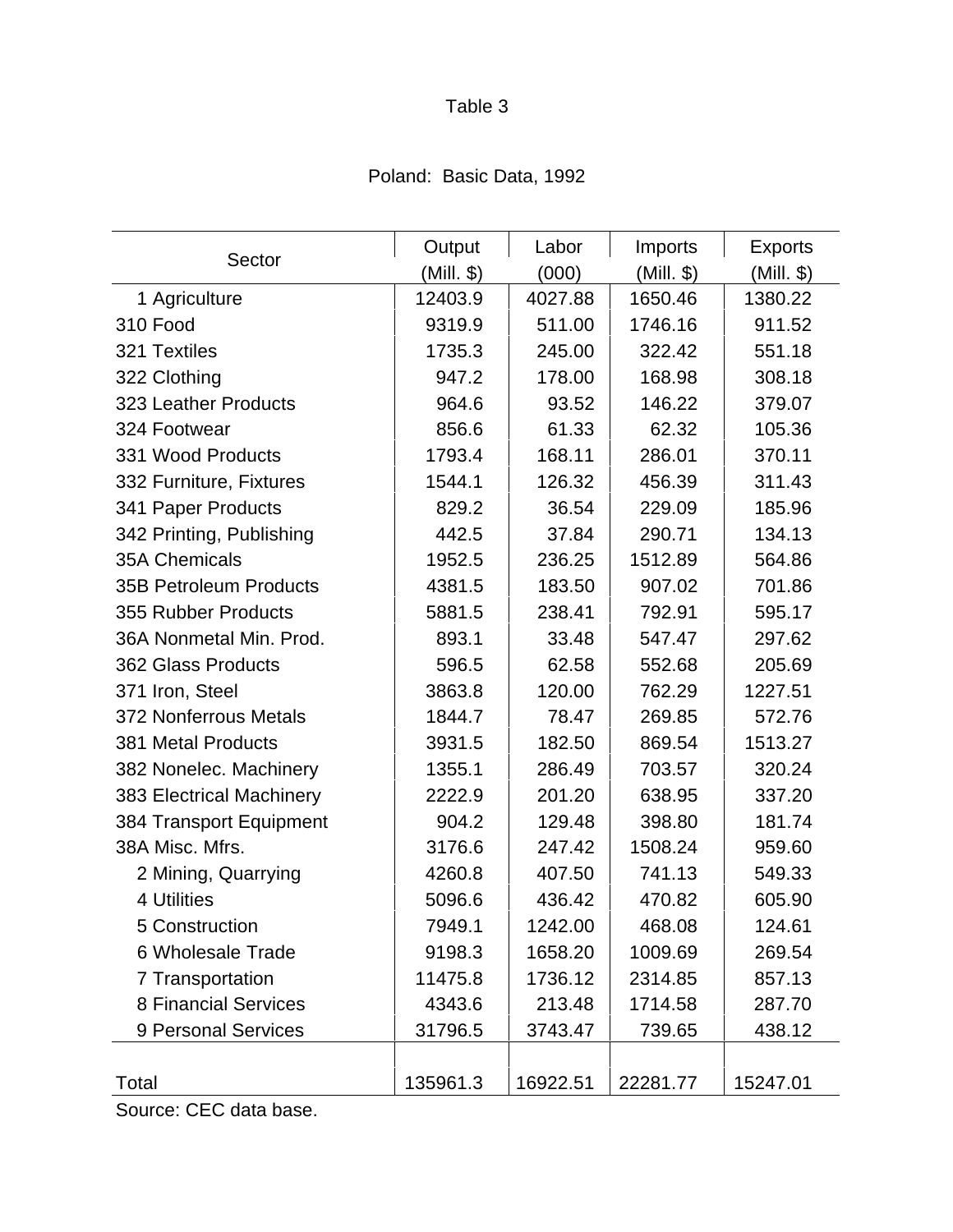Table 4a Table 4a

Average Tariff Rates for CECs, European Union, NAFTA, Average Tariff Rates for CECs, European Union, NAFTA,

and Other Trading Nations, 1992 and Other Trading Nations, 1992

(Percentage) (Percentage)

| Importing                  |                 |                                                                                  |                  | Exporting Country |           |                  |                  |            |                 |
|----------------------------|-----------------|----------------------------------------------------------------------------------|------------------|-------------------|-----------|------------------|------------------|------------|-----------------|
| Country                    | Czechoslovakia  | Hungary                                                                          | Poland           | EFTA              | EU-3      | EU-9             | NAFTA            | <b>HIO</b> | <b>ROW</b>      |
| Czechoslovakia             | $\frac{0}{0}$   | 7.1                                                                              | $\overline{7.1}$ | 5.2               | 6.5       | G.5              | 3.6              | 5.8        | 5.2             |
| Hungary                    | $\overline{8}$  | 0.0                                                                              | 7.6              | <b>ვ.</b>         | 8.5       | 8.5              | <b>ვ.</b>        | 7.6        | <u>၉ ၁</u>      |
| Poland                     | 7.5             | <u>დ</u>                                                                         | $\frac{0}{0}$    | <u>၀</u> :၀       | 7.1       | $\overline{7.1}$ | $\overline{6}$ . | လ္ပဲ       | 8.3             |
| EFTA                       | 7.6             | 6.7                                                                              | 5.7              | 0.0               | 0.0       | 0.0              | 4.3              | 57         | 7.2             |
| EU-3                       | $\frac{4}{3}$   | <u>ي</u><br>6                                                                    | <u>ဝ</u>         | $\frac{0}{0}$     | 0.0       | 0.0              | 3.5              | 4.5        | 4.4             |
| EU-9                       | $6\overline{4}$ | S.2                                                                              | <u>၀</u>         | 0.0               | 0.0       | 0.0              | 3.5              | 4.5        | $4\overline{4}$ |
| NAFTA                      | 8.2             | 7.8                                                                              | 7.6              | 3.8               | <u>ვ.</u> | 3.6              | $\frac{0}{2}$    | 4.<br>4    | $4\overline{4}$ |
| Other                      | 17.9            | 17.0                                                                             | 18.3             | 10.3              | 13.4      | 13.4             | 8.8              | ე :<br>თ   | <u>၀</u>        |
| Source: CEC data base. The |                 | bilateral fariffs are own-country, import-weighted averages of pre-Uniquay Round |                  |                   |           |                  |                  |            |                 |

Source. CEC data base. The bilateral tanins are own-country, infport-weighted averages or pre-oruguay Round<br>MFN tariff rates, using 1992 imports for weighting purposes. The tariff rates are from the Uruguay Round Model MFN tariff rates, using 1992 imports for weighting purposes. The tariff rates are from the Uruguay Round Model Source: CEC data base. The bilateral tariffs are own-country, import-weighted averages of pre-Uruguay Round data base; see Brown, Deardorff Fox, and Stern (1995) for further details. data base; see Brown, Deardorff Fox, and Stern (1995) for further details.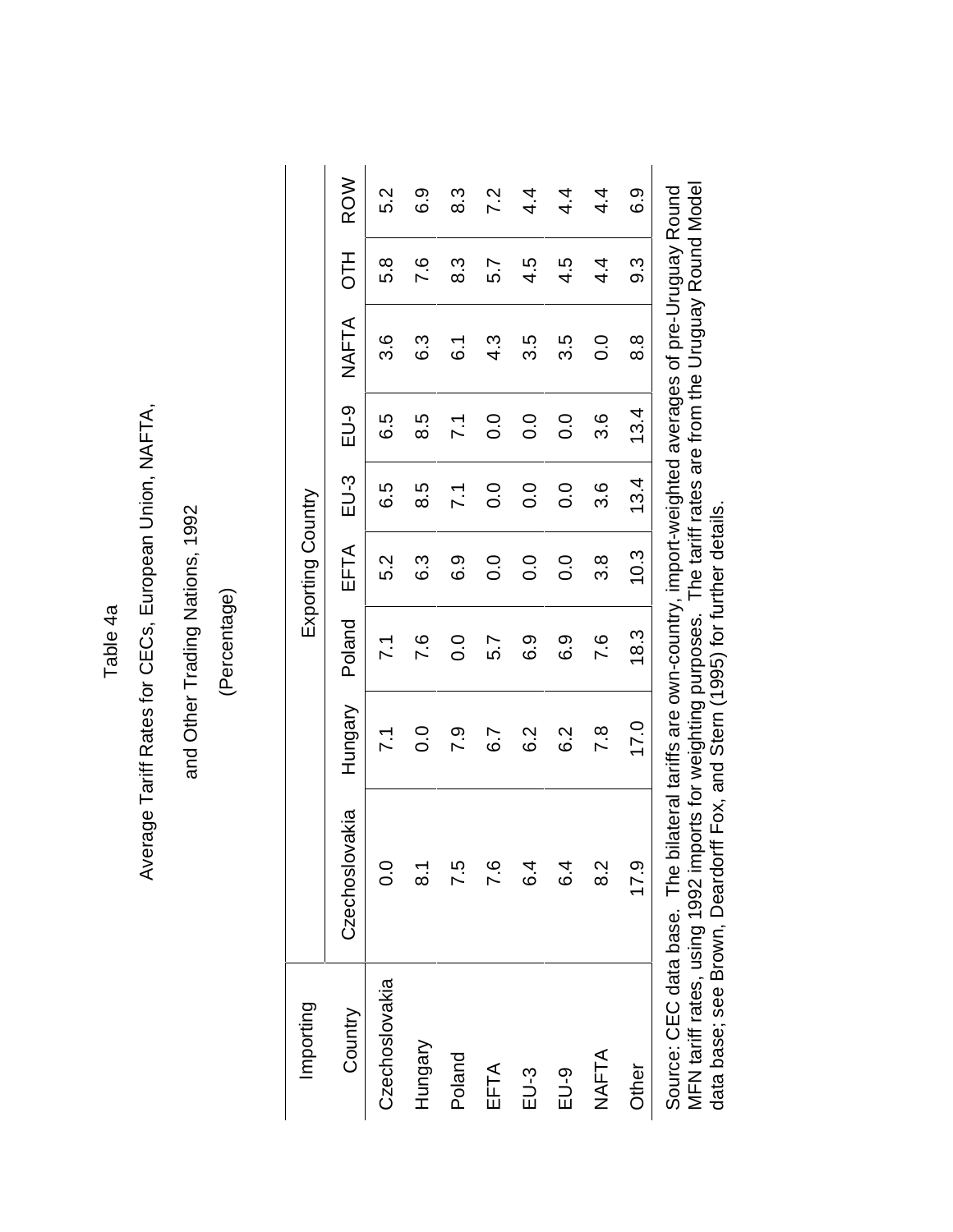Table 4b Table 4b

# Average Tariff Equivalents of NTBs for CECs<br>and European Union, 1992 Average Tariff Equivalents of NTBs for CECs and European Union, 1992

# (Percentage) (Percentage)

| Importing                                                                                                                                                                   |                               |               |                  | Exporting Country |                 |      |                  |                  |
|-----------------------------------------------------------------------------------------------------------------------------------------------------------------------------|-------------------------------|---------------|------------------|-------------------|-----------------|------|------------------|------------------|
| Country                                                                                                                                                                     | Czechoslovakia Hungary Poland |               |                  | NAFTA             | EFTA            | EU-3 | EU-9             | <b>HLO</b>       |
| Czechoslovakia                                                                                                                                                              | 0.0                           | $\frac{0}{1}$ |                  | <u>ვ.</u>         | $4\overline{4}$ | 3.9  | 3.9              | 2.6              |
| Hungary                                                                                                                                                                     | $\frac{8}{1}$                 | 0.0           | 1.7              |                   | o.<br>N         | 0.io | 0.<br>2.i        | $\overline{1}$ . |
| Poland                                                                                                                                                                      | $\frac{4}{1}$                 | $\frac{2}{1}$ | $\overline{0}$ . | $\frac{4}{2}$     | $\frac{0}{3}$   | 2.i  | <u>4</u><br>२    | $\frac{8}{1}$    |
| EFTA                                                                                                                                                                        | 9.9                           | ၀.၀           | თ<br>თ           | $\frac{8}{4}$     | 0.0             | 0.0  | $\overline{0}$ . | 2.4              |
| EU-3                                                                                                                                                                        | 11.5                          | 11.4          | 11.9             | $\overline{0}$ .  | 0.0             | 0.0  | 0.0              | <u>ე</u>         |
| EU-9                                                                                                                                                                        | 11.3                          | 11.4          | 11.9             | $\overline{0}$ .  | 0.0             | 0.0  | 0.0              | 2.i              |
| that a contract of a contract of the strain determination in the contract of a contract of a contract of a contract of the contract of the contract of a contract of $\sim$ |                               |               |                  |                   |                 |      |                  |                  |

Source: Simple averages of tariff equivalents obtained from a variety of sources. See text.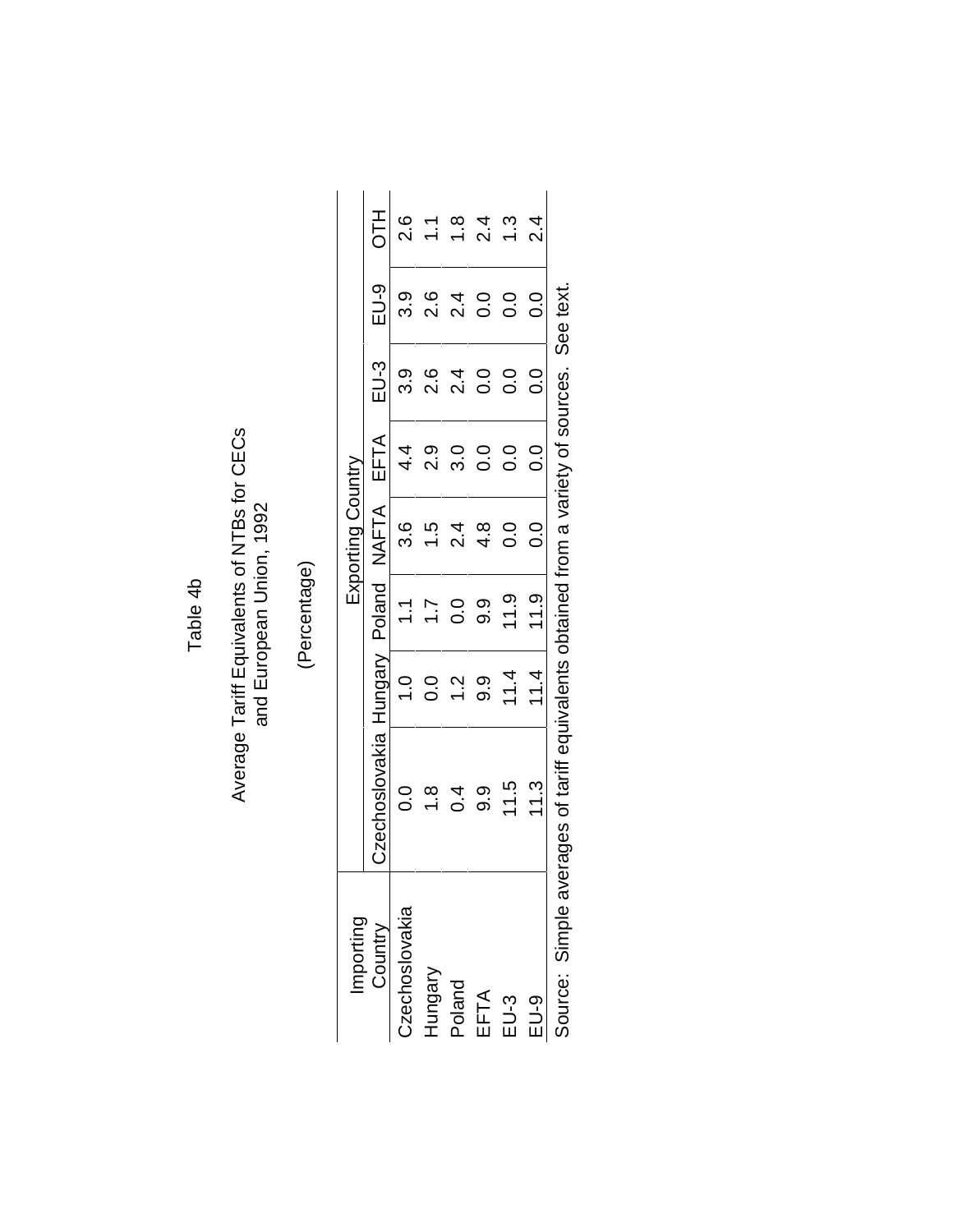|                                          |          |          |                                                       | and Real Returns to Labor and Capital |             |             |                 |
|------------------------------------------|----------|----------|-------------------------------------------------------|---------------------------------------|-------------|-------------|-----------------|
| Country/Region                           | Imports  | Exports  | Terms of Trade                                        | <b>Equivalent Variation</b>           |             | Wage Rate   | Ret. to Capital |
|                                          | \$ Mill. | \$ Mill. | Pct. Change                                           | Pct. Change                           | \$ Millions | Pct. Change | Pct. Change     |
|                                          | (2)      | (3)      | (4)                                                   | (5)                                   | (6)         | (7)         | (8)             |
| A. Intra-CEC Free Trade Area (CEFTA)     |          |          |                                                       |                                       |             |             |                 |
| Czechoslovakia                           | 199.5    | 198.2    | 0.0                                                   | 0.6                                   | 330.8       | 0.4         | $-0.1$          |
| Hungary                                  | 106.7    | 117.0    | $-0.1$                                                | 0.4                                   | 152.1       | 0.3         | 0.0             |
| Poland                                   | 147.2    | 168.6    | $-0.1$                                                | 0.4                                   | 343.7       | 0.3         | 0.0             |
| <b>NAFTA</b>                             | 1.0      | $-0.3$   | 0.0                                                   | 0.0                                   | $-20.7$     | 0.0         | 0.0             |
| <b>EFTA</b>                              | 8.8      | 2.7      | 0.0                                                   | 0.0                                   | $-31.4$     | 0.0         | 0.0             |
| EU - South                               | 4.2      | 2.6      | 0.0                                                   | 0.0                                   | $-8.9$      | 0.0         | 0.0             |
| EU - North                               | 46.0     | 24.4     | 0.0                                                   | 0.0                                   | $-48.9$     | 0.0         | 0.0             |
| Other                                    | 5.1      | 2.1      | 0.0                                                   | 0.0                                   | $-28.9$     | 0.0         | 0.0             |
| B. CEC-EU Free Trade Area, NTBs in Place |          |          |                                                       |                                       |             |             |                 |
| Czechoslovakia                           | 1772.9   | 1876.3   | $-0.6$                                                | 4.0                                   | 2227.8      | 3.3         | $-0.1$          |
| Hungary                                  | 1356.2   | 1404.6   | $-0.5$                                                | 4.0                                   | 1424.2      | 2.7         | 0.4             |
| Poland                                   | 1985.3   | 2114.4   | $-0.9$                                                | 3.1                                   | 2491.9      | 2.9         | $-0.1$          |
| <b>NAFTA</b>                             | $-10.9$  | $-10.5$  | $0.0\,$                                               | 0.0                                   | $-277.1$    | 0.0         | 0.0             |
| <b>EFTA</b>                              | 1096.1   | 970.9    | 0.0                                                   | 0.2                                   | 2036.0      | 0.1         | 0.0             |
| EU - South                               | 137.4    | 140.9    | 0.0                                                   | 0.0                                   | 283.6       | 0.0         | 0.0             |
| EU - North                               | 3612.9   | 3370.9   | 0.0                                                   | 0.1                                   | 6604.0      | 0.0         | 0.0             |
| Other                                    | 23.1     | $-0.7$   | 0.0                                                   | 0.0                                   | $-332.1$    | 0.0         | 0.0             |
|                                          |          |          | C. CEC-EU Free Trade Area, Non-Sensitive NTBs Removed |                                       |             |             |                 |
| Czechoslovakia                           | 2008.1   | 2076.7   | $-0.4$                                                | 4.5                                   | 2513.9      | 3.6         | $-0.3$          |
| Hungary                                  | 1596.8   | 1616.0   | $-0.2$                                                | 4.7                                   | 1662.7      | 3.0         | 0.1             |
| Poland                                   | 2368.2   | 2443.9   | $-0.5$                                                | 3.8                                   | 3025.8      | 3.3         | $-0.4$          |
| <b>NAFTA</b>                             | $-8.5$   | $-8.0$   | 0.0                                                   | 0.0                                   | $-377.6$    | 0.0         | 0.0             |
| <b>EFTA</b>                              | 1230.3   | 1100.3   | 0.0                                                   | 0.3                                   | 2352.4      | 0.1         | 0.0             |
| EU - South                               | 151.3    | 158.7    | 0.0                                                   | 0.0                                   | 321.5       | 0.0         | 0.0             |
| EU - North                               | 4061.5   | 3927.4   | 0.0                                                   | 0.1                                   | 8032.2      | 0.0         | 0.0             |
| Other                                    | 15.6     | $-10.6$  | 0.0                                                   | 0.0                                   | $-450.8$    | 0.0         | 0.0             |
| D. CEC-EU FTA, All NTBs Removed          |          |          |                                                       |                                       |             |             |                 |
| Czechoslovakia                           | 3307.8   | 3181.9   | 0.8                                                   | 7.3                                   | 4128.4      | 5.5         | $-2.1$          |
| Hungary                                  | 2858.9   | 2689.3   | $1.7$                                                 | 6.8                                   | 2437.4      | 2.9         | $-1.7$          |
| Poland                                   | 4242.4   | 4057.7   | 1.3                                                   | 5.6                                   | 4403.3      | 4.3         | $-2.8$          |
| <b>NAFTA</b>                             | 69.2     | 73.9     | 0.0                                                   | 0.0                                   | $-933.0$    | 0.0         | 0.0             |
| <b>EFTA</b>                              | 2007.8   | 1882.6   | 0.0                                                   | 0.5                                   | 4224.3      | 0.1         | $-0.1$          |
| EU - South                               | 248.1    | 295.6    | 0.0                                                   | 0.1                                   | 1035.8      | 0.1         | 0.0             |
| EU - North                               | 6362.3   | 6826.7   | 0.0                                                   | 0.2                                   | 16115.1     | 0.1         | 0.0             |
| Other                                    | 98.1     | 27.2     | 0.0                                                   | 0.0                                   | $-591.7$    | 0.0         | 0.0             |

| Table 5                                                      |
|--------------------------------------------------------------|
| Summary Results of CEC and CEC-EU Integration:               |
| Changes in Country Imports, Exports, Terms of Trade, Welfare |
|                                                              |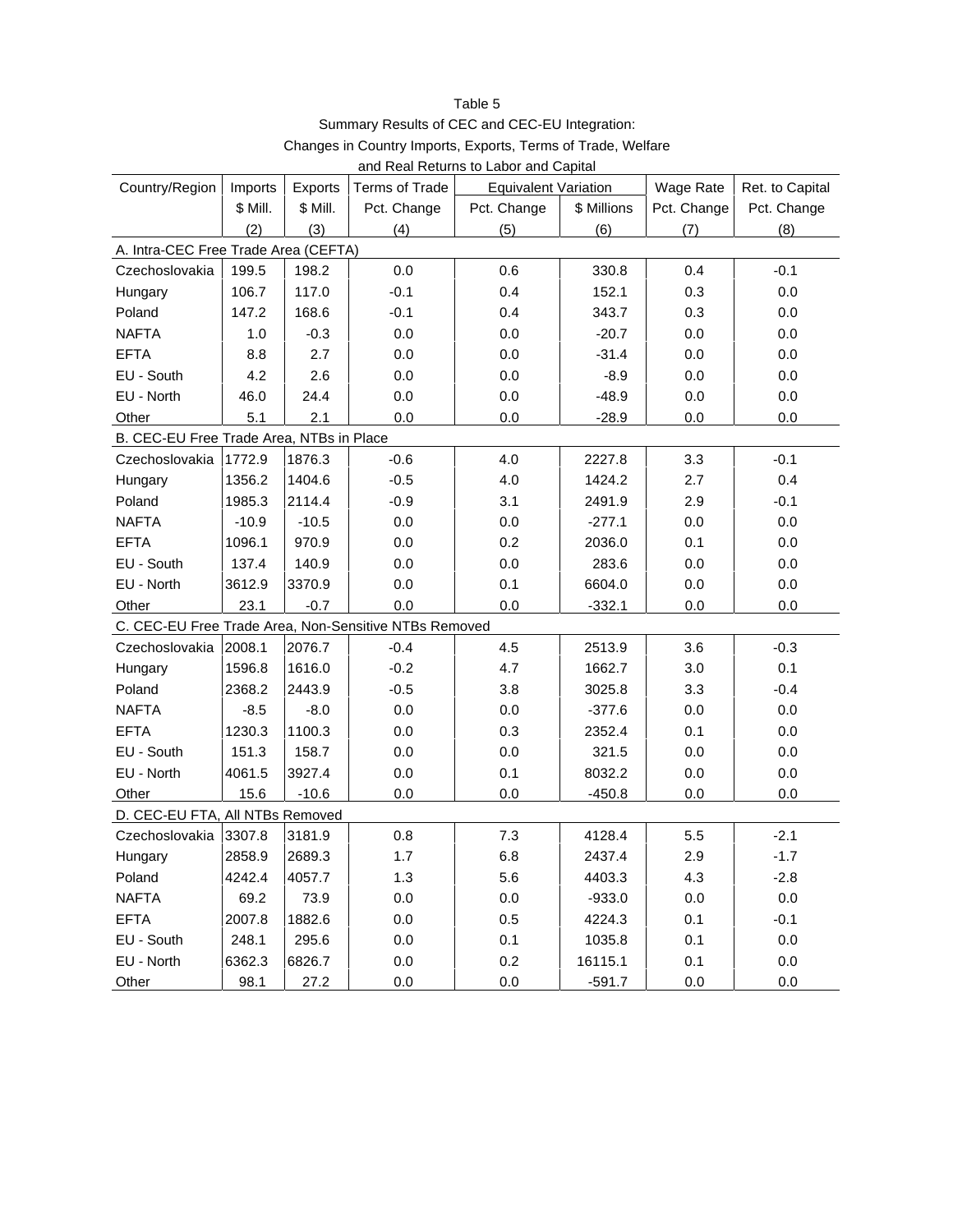Scenario C: CEC-EU Free Trade Area, Tariffs and Non-Sensitive NTBs<br>Sectoral Effects on Czechoslovakia of CEC-EU Integration Scenario C: CEC-EU Free Trade Area, Tariffs and Non-Sensitive NTBs

| Integration                           |                         |
|---------------------------------------|-------------------------|
|                                       |                         |
| Effects on Czechoslovakia of CEC-EU I | aroont Ohanno<br>י<br>. |
|                                       | こうり                     |
|                                       |                         |
| こうじりつ<br><b>Cartney</b>               |                         |

| Sector                   | Exports            | Imports       |                |                                                             |                                    | Bilateral Imports                  |                                                                |                                                     |                                        | Output                                                                       | No. Firms                                 | Change in Employment        |               |
|--------------------------|--------------------|---------------|----------------|-------------------------------------------------------------|------------------------------------|------------------------------------|----------------------------------------------------------------|-----------------------------------------------------|----------------------------------------|------------------------------------------------------------------------------|-------------------------------------------|-----------------------------|---------------|
|                          |                    |               | $\frac{2}{1}$  | ā                                                           | ⋖<br>NAFT.                         | EFTA                               | EU3                                                            | ena                                                 | 품                                      |                                                                              |                                           | Percent                     | 1000s         |
|                          | $\widehat{\omega}$ | ල             | $\widehat{f}$  | $\overline{5}$                                              | $\circlede$                        | E                                  | $\circledR$                                                    | $\circledcirc$                                      | $\overline{5}$                         | (11)                                                                         | (12)                                      | (13)                        | (14)          |
| 1 Agriculture            | 6.4                | 15.2          | 30.4           |                                                             |                                    | 13.7                               |                                                                |                                                     |                                        |                                                                              |                                           |                             | 11.5          |
| 310 Food                 | 21.3               | 17.5          | 38.7           | $32.4$<br>$29.5$                                            |                                    | 26.7                               |                                                                | $16.8$<br>$18.0$                                    |                                        |                                                                              |                                           |                             | ς.<br>Ρ       |
| 321 Textiles             | $\overline{9}$ . 1 | 14.1          | 21.9           | 18.4                                                        |                                    | 15.1                               |                                                                | 16.6                                                |                                        |                                                                              |                                           |                             |               |
| 322 Clothing             | 41                 | 24.1          | 20.0           |                                                             |                                    | 29.9                               | $16.8$<br>$16.5$<br>$27.4$                                     |                                                     |                                        |                                                                              |                                           |                             |               |
| 323 Leather Products     | 39.9               | 10.4          | 36.0           |                                                             |                                    |                                    |                                                                |                                                     |                                        |                                                                              | 0 8 7 8 9<br>0 9 7 8 9<br>0 9 7 8 9       |                             |               |
| 324 Footwear             | 48.5               | 13.5          | 29.6           | $78845$<br>$2745$                                           | n v i s v i i v<br>n v i s v i i v | $13.7$<br>$15.0$<br>$22.2$         |                                                                | 27.6<br>12.3<br>15.4<br>22.0                        |                                        |                                                                              | $\frac{0}{\infty}$                        |                             |               |
| 331 Wood Products        | 19.5               | 18.6          | 25.4           |                                                             |                                    |                                    |                                                                |                                                     |                                        |                                                                              |                                           |                             |               |
| 332 Furniture, Fixtures  | 11.9               | 16.1          | 12.8           |                                                             |                                    | $75.7$<br>$75.7$<br>$9.3$<br>$9.3$ | $12.6$<br>$15.4$ $9.5$<br>$15.5$<br>$15.5$<br>$15.5$<br>$15.5$ |                                                     |                                        | っとはこれはほけいけいほうはいかいかいこうはいいかいかい。それはこのことは、それはこのことは、それはこれは、それはこれはこのから、これはほけいないのか。 |                                           |                             |               |
| Paper Products<br>341    | 31.6               | 11.5          | 14.5           | $8.6$<br>22.0                                               | င် ဗို ဗို                         |                                    |                                                                | $\begin{array}{c} 18.6 \\ 10.0 \\ 21.6 \end{array}$ |                                        |                                                                              |                                           |                             |               |
| 342 Printing, Publishing | 15.7               | 17.8          | $\frac{3}{4}$  |                                                             |                                    |                                    |                                                                |                                                     |                                        |                                                                              |                                           |                             |               |
| 35A Chemicals            | 13.6               | 7.7           | 18.2           |                                                             | $-1.7$                             |                                    |                                                                |                                                     |                                        |                                                                              |                                           |                             |               |
| 35B Petroleum Products   | 29.0               | 12.7          | 9.4            |                                                             |                                    | 13.9                               |                                                                |                                                     |                                        |                                                                              |                                           |                             |               |
| 355 Rubber Products      | 17.8               | 11.6          | 20.1           | 5<br>5 5 7 5 9 5 4 6 9 5 6 7 6 7<br>5 7 6 7 8 7 8 7 7 8 9 7 |                                    | $15.3$<br>$19.0$<br>$12.5$         |                                                                |                                                     |                                        |                                                                              |                                           |                             |               |
| 36A Nonmetal Min. Prod.  | 27.8               | 9.6           | 11.8           |                                                             |                                    |                                    |                                                                |                                                     |                                        |                                                                              |                                           |                             |               |
| 362 Glass Products       | 25.0               | 16.0          | 12.9           |                                                             |                                    |                                    |                                                                |                                                     |                                        |                                                                              |                                           |                             |               |
| 371 Iron, Steel          | 2.0                | 13.6          | 17.1           |                                                             |                                    |                                    |                                                                |                                                     |                                        |                                                                              |                                           |                             |               |
| 372 Nonferrous Metals    | 23.7               | 19.6          | 17.7           |                                                             |                                    | 21.5                               |                                                                |                                                     |                                        |                                                                              |                                           |                             |               |
| 381 Metal Products       | 21.5               | 13.6          | 14.7           |                                                             |                                    | 14.2                               |                                                                |                                                     |                                        |                                                                              | ္                                         |                             |               |
| 382 Nonelec. Machinery   | 14.6               | 19.2          | 17.7           |                                                             |                                    |                                    |                                                                |                                                     |                                        |                                                                              |                                           |                             |               |
| 383 Electrical Machinery | 17.5               | 19.0          | 14.2           |                                                             |                                    | 21.9<br>21.9<br>20.2               |                                                                | 21.8                                                |                                        |                                                                              | $24$ 6 9 9 $-1$                           |                             |               |
| 384 Transport Equipment  | 19.5               | 16.1          | 18.5           |                                                             |                                    |                                    | 18.7                                                           | 18.8                                                |                                        |                                                                              |                                           |                             |               |
| 38A Misc. Mfrs.          | 20.0               | 14.1          | 23.1           | 25.1<br>16.6                                                |                                    | $7.8$<br>$7.5$<br>$3.5$            |                                                                | 15.8                                                |                                        |                                                                              |                                           |                             | $\frac{0}{2}$ |
| 2 Mining, Quarrying      | 37.7               | $\frac{3}{2}$ | 19.1           |                                                             |                                    |                                    | $15.7$<br>$14.7$<br>$1.7$<br>$1.0$                             | 14.6                                                |                                        |                                                                              |                                           |                             |               |
| 4 Utilities              | 6.5                | $\frac{2}{1}$ | $\frac{1}{2}$  | 21<br>21<br>21<br>20<br>20                                  |                                    |                                    |                                                                | 3.7                                                 |                                        |                                                                              |                                           |                             | ေဝ<br>၁၀၀     |
| 5 Construction           | 3.1                | $\mathbb{Z}$  | 3.2            |                                                             |                                    | $\frac{8}{2}$                      |                                                                |                                                     |                                        |                                                                              |                                           |                             | .<br>م-       |
| 6 Wholesale Trade        | $-5.7$             | 7.9           | $\overline{0}$ |                                                             | 8.4                                | 8.2                                | $\frac{4}{3}$                                                  | 8.3                                                 | $8\cdot\sqrt{4}$                       |                                                                              | 5<br>5 7 7 7 7 7 7 9 7<br>5 7 7 7 7 7 9 7 |                             | $-8.7$        |
| 7 Transportation         | $\overline{Q}$     | 4.1           | 23             | ာ ၁ ၁                                                       | 4 Q<br>4 Q                         | $\frac{4}{6}$ .7                   | က<br>၁၀၀<br>၁၀၀                                                | 4.3                                                 |                                        |                                                                              |                                           |                             | $-2.4$        |
| 8 Financial Services     | $-4.1$             | 6.5           | 두              |                                                             |                                    |                                    |                                                                | 6.8                                                 | $4\begin{array}{c} 4\ 0\ 0\end{array}$ |                                                                              |                                           | <b>ာ</b> လုံ ဝ<br>၁ လုံ ဝုံ | $-5.9$        |
| 9 Personal Services      | 6.3                | 8.2           | $\frac{2}{3}$  | ပ္ခ<br>っ                                                    | ္တြ                                | .<br>8                             | ာ                                                              | တ                                                   |                                        |                                                                              |                                           |                             | $-12.2$       |
|                          |                    |               |                |                                                             |                                    |                                    |                                                                |                                                     |                                        |                                                                              |                                           |                             |               |
| Total                    | 12.5               | 11.7          | 16.7           | 15.2                                                        | $-1.2$                             | 13.0                               | 10.0                                                           | 13.9                                                | $0.\overline{3}$                       | 3.4                                                                          | $-0.4$                                    | 0.0                         | 0.0           |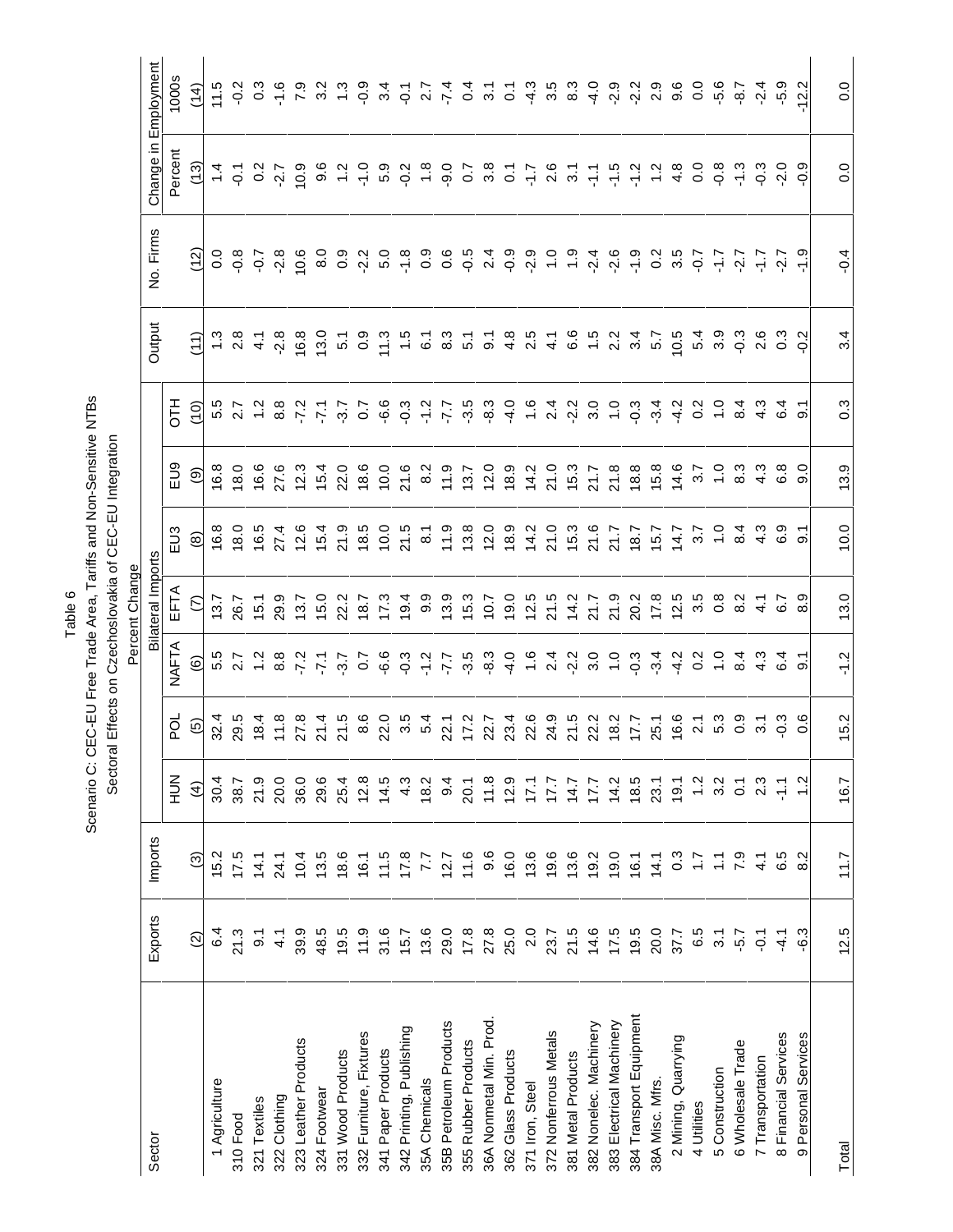Table 7<br>Scenario C: CEC-EU Free Trade Area, Tariffs and Non-Sensitive NTBs<br>Sectoral Effects on Hungary of CEC-EU Integration Scenario C: CEC-EU Free Trade Area, Tariffs and Non-Sensitive NTBs

| I Effects on Hungary of CEC-EU Integration<br>Sectoral | nonco +<br>ر<br>:<br><b>Prcent</b> |
|--------------------------------------------------------|------------------------------------|
|                                                        |                                    |

|                             |               |                         |                  |                  |                                                                                                                                                                                                                   | Percent Change           |                |                   |                      |                        |                  |                      |                                                                                           |
|-----------------------------|---------------|-------------------------|------------------|------------------|-------------------------------------------------------------------------------------------------------------------------------------------------------------------------------------------------------------------|--------------------------|----------------|-------------------|----------------------|------------------------|------------------|----------------------|-------------------------------------------------------------------------------------------|
| Sector                      | Exports       | Imports                 |                  |                  |                                                                                                                                                                                                                   | <b>Bilateral Imports</b> |                |                   |                      | Output                 | No. Firms        | Change in Employment |                                                                                           |
|                             |               |                         | S                | po               | NAFTA                                                                                                                                                                                                             | EFTA                     | EU3            | ena               | H<br>D               |                        |                  | Percent              | 1000s                                                                                     |
|                             | $\widehat{2}$ | $\widehat{\mathcal{E}}$ | $\widehat{H}$    | $\overline{5}$   | $\circlede$                                                                                                                                                                                                       | E                        | $\circledg$    | $\circledcirc$    | $\overline{10}$      | (11)                   | (12)             | (13)                 | (14)                                                                                      |
| 1 Agriculture               | $\frac{8}{3}$ | 14.9                    | 21.4             | 21.1             | $\frac{4}{4}$                                                                                                                                                                                                     | 30.9                     | 30.3           | 30.3              |                      |                        |                  |                      | 12.6                                                                                      |
| 310 Food                    | 28.2          | 15.3                    | 20.1             | 22.1             |                                                                                                                                                                                                                   | 34.2                     | 37.5           | 37.4              | $407$<br>$407$       |                        | 0.5              | $2.7$<br>3.0         |                                                                                           |
| 321 Textiles                | 11.6          | 13.9                    | 19.7             | 18.9             | $-1.7$                                                                                                                                                                                                            | 16.9                     | 18.8           | 18.9              |                      | c c c c c<br>c c c c c | $-0.2$           | $0.8$<br>$-2.7$      | ္က ဖ<br>၁ လ                                                                               |
| 322 Clothing                | 3.8           | 16.9                    | 14.7             | $\ddot{ }$       | 6.6                                                                                                                                                                                                               | 19.3                     | 20.1           | 20.2              | 6.6                  |                        | $-2.9$           |                      |                                                                                           |
| 323 Leather Products        | 59.5          | $\frac{2}{1}$           | 18.8             | 36.3             | $-17.1$                                                                                                                                                                                                           | 0.5                      | $\frac{2}{5}$  | $\overline{0}$ .  | $-17.1$              | 33.1                   | 26.2             | 26.9                 |                                                                                           |
| 324 Footwear                | 52.3          | $\overline{9}$ .        | 22.3             | 18.1             | $-12.2$                                                                                                                                                                                                           | 12.9                     | 12.3           | 12.3              | $-12.2$              | 14.8                   |                  | 11.5                 | 0.<br>0. 0. 0.<br>0. 0. 0.                                                                |
| 331 Wood Products           | 23.3          | 9.5                     | 11.9             | ္ပဲ              | $-4.6$                                                                                                                                                                                                            | 11.8                     | 13.7           | 13.8              | $-4.6$               | $\overline{2}$         | က္က ၀<br>တက်လု   | 3.9                  |                                                                                           |
| 332 Furniture, Fixtures     | 13.4          | 14.7                    | 14.5             | 10.8             | $-0.2$                                                                                                                                                                                                            | 19.0                     | 19.8           | 19.9              | $\frac{2}{1}$        |                        |                  | $-0.8$               |                                                                                           |
| 341 Paper Products          | 23.1          | 12.6                    | 14.1             | $\mathbb{Z}$     | $-0.4$                                                                                                                                                                                                            | 16.3                     | 16.0           | 16.0              | $-0.4$               | 0.0<br>0.21            |                  |                      | <b>A O U L O G B W L O W U U O W U U O W U U O W</b><br>A O U L O G B W U L Q Q W U U O W |
| Printing, Publishing<br>342 | 13.4          | 16.0                    | 13.0             | 14.3             | 4.7                                                                                                                                                                                                               | 19.7                     | 19.8           | 19.8              |                      | $-0.8$                 |                  |                      |                                                                                           |
| 35A Chemicals               | 12.5          | 12.8                    | 24.5             | 16.8             | $-1.5$                                                                                                                                                                                                            | 21.0                     | 20.0           | 20.1              | $4.7$ $-5.8$         | $\frac{34}{ }$         |                  |                      |                                                                                           |
| Petroleum Products<br>35B   | 21.7          | 7.3                     | 27.0             | 23.5             | $-1.8$                                                                                                                                                                                                            | 15.9                     | 15.7           | 15.6              |                      | 3.9                    |                  |                      |                                                                                           |
| 355 Rubber Products         | 24.0          | 11.9                    | 14.9             | 17.5             | $-4.8$                                                                                                                                                                                                            | 16.4                     | 16.4           | 16.3              | $-4.8$               | 5.3<br>8.1             |                  |                      |                                                                                           |
| 36A Nonmetal Min. Prod.     | 28.7          | 7.6                     | 19.3             | 17.7             |                                                                                                                                                                                                                   | 8.3                      | 12.1           | 12.0              | -6.5                 |                        |                  |                      |                                                                                           |
| 362 Glass Products          | 28.6          | 13.3                    | 17.8             | 23.2             | $\ddot{\phi}$ $\ddot{\phi}$ $\ddot{\phi}$ $\ddot{\phi}$ $\ddot{\phi}$ $\ddot{\phi}$ $\ddot{\phi}$ $\ddot{\phi}$ $\ddot{\phi}$ $\ddot{\phi}$ $\ddot{\phi}$ $\ddot{\phi}$ $\ddot{\phi}$ $\ddot{\phi}$ $\ddot{\phi}$ | 15.8                     | 18.9           | 18.9              |                      | 204                    |                  |                      |                                                                                           |
| 371 Iron, Steel             | 0.9           | 7.7                     | 11.6             | 10.5             |                                                                                                                                                                                                                   | 11.9                     | 10.4           | 10.5              |                      |                        |                  |                      |                                                                                           |
| 372 Nonferrous Metals       | 20.7          | 15.5                    | 16.1             | 16.4             |                                                                                                                                                                                                                   | 22.3                     | 23.5           | 23.6              |                      |                        |                  |                      |                                                                                           |
| 381 Metal Products          | 22.1          | 12.3                    | 20.1             | 25.1             |                                                                                                                                                                                                                   | 15.8                     | 17.3           | 17.3              | $3.7407$<br>$3.7407$ | 3.500                  | 0.0<br>0. N      |                      |                                                                                           |
| 382 Nonelec. Machinery      | 13.9          | 19.5                    | 21.7             | 23.7             |                                                                                                                                                                                                                   | 23.6                     | 25.2           | 25.2              |                      |                        | $-2.8$           |                      |                                                                                           |
| 383 Electrical Machinery    | 18.9          | 18.3                    | 23.7             | 16.9             | $21$ $-2$ $-2$                                                                                                                                                                                                    | 23.9                     | 22.6           | 22.6              | Ξ                    | $\frac{2}{3}$          | $-2.5$           |                      |                                                                                           |
| 384 Transport Equipment     | 23.2          | 12.4                    | 27.1             | 27.7             |                                                                                                                                                                                                                   | 15.1                     | 18.0           | 18.0              | $-21$                | 3.6                    | $-0.9$           | $-0.2$               |                                                                                           |
| 38A Misc. Mfrs.             | 21.7          | 13.2                    | 19.0             | 18.5             | $-4.8$                                                                                                                                                                                                            | 17,1                     | 16.8           | 16.8              | ್ಲ ಇ<br>ನನ           | م.<br>ق                | 1.6              |                      |                                                                                           |
| 2 Mining, Quarrying         | 30.9          | 4.0                     | 33.8             | 25.6             | $-2.3$                                                                                                                                                                                                            | 20.6                     | 20.9           | 20.7              |                      | 6.4                    | $\frac{4}{1}$    |                      |                                                                                           |
| 4 Utilities                 | 2.5           | 4.5                     | $\overline{7.1}$ | 4.0              |                                                                                                                                                                                                                   | 5.1                      | 3.9            | $3.\overline{8}$  | $\frac{0}{2}$        | ດ<br>ຕໍດ               | $\frac{5}{2}$    |                      |                                                                                           |
| 5 Construction              | 2.2           | 0.4                     | 3.5              | $4.\overline{8}$ | $\begin{array}{c} 0.5 \\ 0.5 \end{array}$                                                                                                                                                                         | $\frac{3}{2}$            | $\frac{5}{2}$  | $\frac{5}{2}$     | င်္                  |                        | $-2.0$           | $0.9970$<br>$0.7970$ | $4.2$<br>$2.7$<br>$0.7$<br>$0.7$                                                          |
| 6 Wholesale Trade           | $-5.8$        | 5.6                     | $-0.9$           | $-0.6$           | $\overline{7.0}$                                                                                                                                                                                                  | 6.8                      | $\overline{2}$ | 6.9               | $\overline{7.0}$     | $-1.8$                 | $-3.8$           | $\frac{5}{1}$        | $-9.1$                                                                                    |
| 7 Transportation            | 두             | 4.0                     | 31               | $\frac{0}{3}$    | 4.2                                                                                                                                                                                                               | 4.0                      | ্ৰ<br>4        | 4.2               | ب<br>4               | $\ddot{ }$ :           | م.<br>7-         | $\overline{Q}$       | $\frac{4}{7}$                                                                             |
| 8 Financial Services        | ှင့်          | 5.7                     | $\overline{O}$ . | $\frac{1}{2}$    | 5.5                                                                                                                                                                                                               | 5.9                      | c.o            | $\overline{6}$ .0 | 5.5                  | $-2.5$                 | $-4.8$           | .<br>3.6             | $-7.6$                                                                                    |
| 9 Personal Services         | $-6.4$        | 5.0                     | ب<br>-1          |                  |                                                                                                                                                                                                                   |                          |                |                   | $\overline{ }$       | 4                      | $-2.6$           | ζĻ                   | 17.1                                                                                      |
| Total                       | 15.5          | $\frac{8}{9}$           | 10.0             | 10.5             | $-0.4$                                                                                                                                                                                                            | 12.9                     | 10.2           | 14.4              | $-0.8$               | 2.9                    | $\overline{1}$ : | $\overline{0}$       | $\overline{Q}$                                                                            |
|                             |               |                         |                  |                  |                                                                                                                                                                                                                   |                          |                |                   |                      |                        |                  |                      |                                                                                           |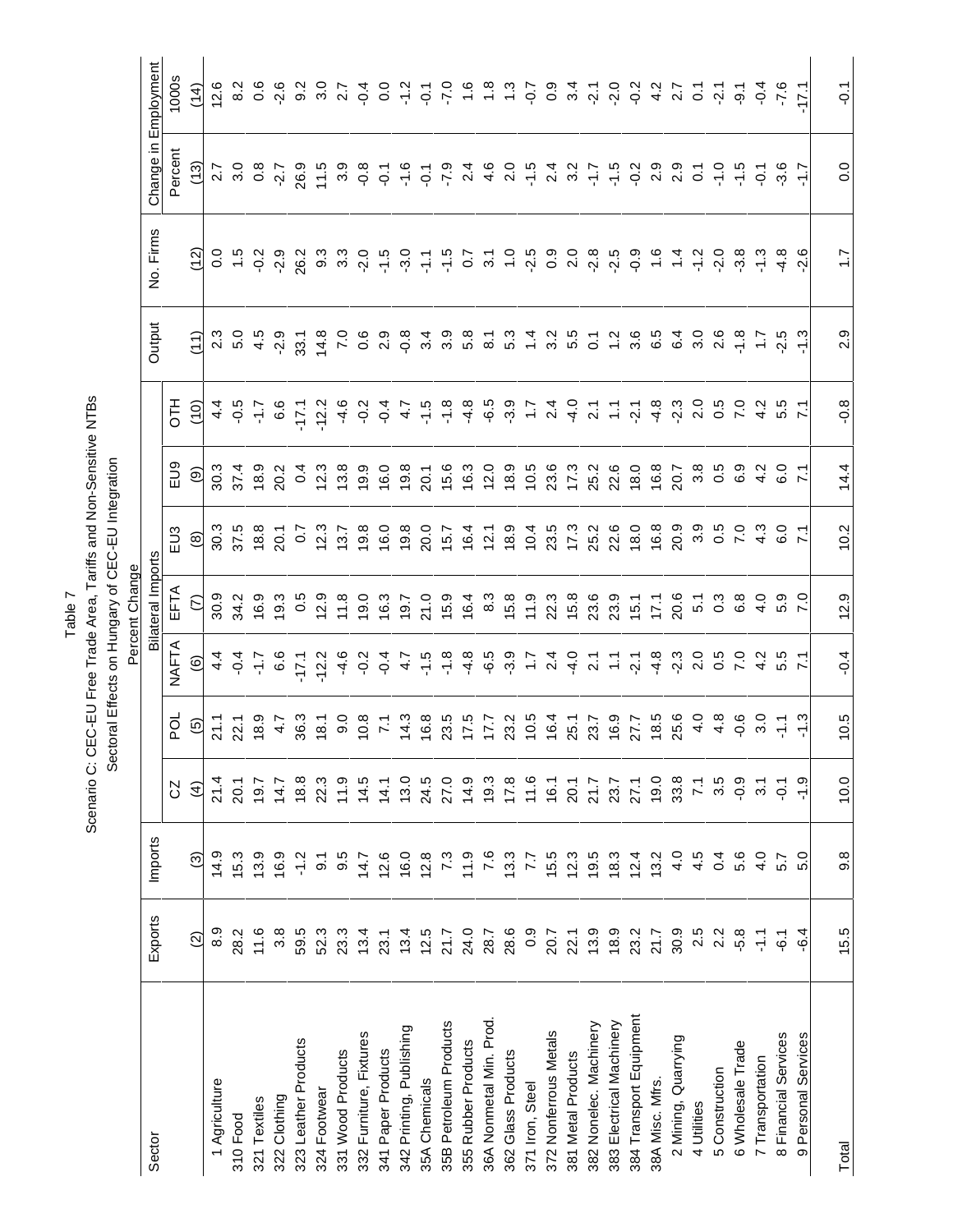Table 8<br>Scenario C: CEC-EU Free Trade Area, Tariffs and Non-Sensitive NTBs<br>Sectoral Effects on Poland of CEC-EU Integration Scenario C: CEC-EU Free Trade Area, Tariffs and Non-Sensitive NTBs

Sectoral Effects on Poland of CEC-EU Integration Percent Change

| Sector                   | Exports          | Imports           |                  |                 |                                           | <b>Bilateral Imports</b> |                     |                  |                    | Output                    | No. Firms                                                                                                                                                                                                                                                                                                                                                                             | Change in Employment                                                                            |                      |
|--------------------------|------------------|-------------------|------------------|-----------------|-------------------------------------------|--------------------------|---------------------|------------------|--------------------|---------------------------|---------------------------------------------------------------------------------------------------------------------------------------------------------------------------------------------------------------------------------------------------------------------------------------------------------------------------------------------------------------------------------------|-------------------------------------------------------------------------------------------------|----------------------|
|                          |                  |                   | S <sub>2</sub>   | $\frac{2}{1}$   | NAFTA                                     | EFTA                     | EU3                 | $\frac{5}{2}$    | H<br>5             |                           |                                                                                                                                                                                                                                                                                                                                                                                       | Percent                                                                                         | 1000s                |
|                          | $\widehat{2}$    | $\odot$           | $\widehat{A}$    | (5)             | $\circledcirc$                            | $\epsilon$               | $\circledR$         | (9)              | (10)               | $\frac{1}{1}$             | (12)                                                                                                                                                                                                                                                                                                                                                                                  | (13)                                                                                            | (14)                 |
| 1 Agriculture            | 2.7              | 9.3               | 22.4             | 11.9            |                                           | 9.6                      | 9.4                 | $9\cdot$         |                    |                           |                                                                                                                                                                                                                                                                                                                                                                                       |                                                                                                 | 32.5                 |
| 310 Food                 | 27.7             | 16.0              | 22.9             | 25.0            | 5.7<br>5.7<br>5.7                         | 27.4                     | 26.3                | 26.2             | 5. 7<br>5. 7       |                           | 0.7                                                                                                                                                                                                                                                                                                                                                                                   | 8<br>0 - 0<br>0 -                                                                               | $-1.6$               |
| 321 Textiles             | 6.6              | 117               | 28.6             | 29.1            |                                           | 26.1                     | 15.8                | 15.9             | $\frac{15}{10}$    |                           | $\frac{3}{1}$                                                                                                                                                                                                                                                                                                                                                                         |                                                                                                 | $\ddot{\circ}$       |
| 322 Clothing             | 3.8              | 15.2              | 12.6             | 10.8            | 8.6                                       | 20.2                     | 21.4                | 21.5             | 8.6                |                           | $\frac{1}{2}$                                                                                                                                                                                                                                                                                                                                                                         | $-1.6$                                                                                          | $-2.8$               |
| 323 Leather Products     | 55.1             | $-1.8$            | 20.2             | 40.2            | $-17.5$                                   | 3.2                      | 5.7                 | 5.4              | $-17.5$            | 29.0                      | 21.8                                                                                                                                                                                                                                                                                                                                                                                  | 22.2                                                                                            |                      |
| 324 Footwear             | 44.1             | 15.3              | 23.7             | 28.7            | $-3.3$                                    | 23.1                     | 23.3                | 23.3             | -3.3               |                           |                                                                                                                                                                                                                                                                                                                                                                                       |                                                                                                 |                      |
| 331 Wood Products        | 19.3             | 15.3              | 23.8             | 28.3            |                                           | 25.3                     | 20.1                | 20.2             |                    |                           |                                                                                                                                                                                                                                                                                                                                                                                       |                                                                                                 |                      |
| 332 Furniture, Fixtures  | 11.5             | 19.5              | 19.1             | 24.2            | $1.2$<br>3.7                              | 28.5                     | 23.3                | 23.5             | $1.2$<br>$3.7$     |                           | $2.7$<br>$1.1$<br>$2.7$                                                                                                                                                                                                                                                                                                                                                               | $4 - 2$<br>$4 - 5$<br>$6 - 2$<br>$7 - 2$                                                        | 20.8<br>20.5<br>20.7 |
| 341 Paper Products       | 27.9             | 15.1              | 24.4             | 12.6            | $-4.9$                                    | 20.6                     | 18.9                | 18.8             | $-4.9$             |                           | $\overline{a}$                                                                                                                                                                                                                                                                                                                                                                        |                                                                                                 |                      |
| 342 Printing, Publishing | 12.2             | 15.6              | 19.1             | $\frac{0}{8}$   | $\frac{2}{3}$                             | 22.9                     | 19.0                | 19.1             | 0.2                |                           | $-4.9$                                                                                                                                                                                                                                                                                                                                                                                | $\ddot{3}$                                                                                      |                      |
| 35A Chemicals            | 7.8              | 13.3              | 27.1             | 25.3            | $\frac{4}{1}$                             | 21.1                     | 20.4                | 20.5             | $\frac{4}{7}$      |                           |                                                                                                                                                                                                                                                                                                                                                                                       | $-4.6$                                                                                          |                      |
| 35B Petroleum Products   | 28.6             | 8.2               | 22.6             | 22.4            | -5.3                                      | 19.4                     | 19.5                | 19.5             |                    |                           | $\begin{array}{cccccccccc} \tau_0 & \tau_1 & \infty & \infty & \infty & \tau_1 \\ \tau_1^2 & \tau_2^2 & \tau_1^2 & \tau_2^2 & \tau_1^2 & \tau_2^2 & \tau_1^2 & \tau_2^2 & \tau_1^2 & \tau_2^2 & \tau_2^2 & \tau_2^2 & \tau_2^2 & \tau_2^2 & \tau_2^2 & \tau_2^2 & \tau_2^2 & \tau_2^2 & \tau_2^2 & \tau_2^2 & \tau_2^2 & \tau_2^2 & \tau_2^2 & \tau_2^2 & \tau_2^2 & \tau_2^2 & \tau$ | စုံ ၁<br>၁                                                                                      |                      |
| 355 Rubber Products      | 25.0             | 20.0              | 32.7             | 33.4            | $\mathcal{L}$                             | 30.0                     | 27.7                | 27.6             |                    |                           |                                                                                                                                                                                                                                                                                                                                                                                       |                                                                                                 |                      |
| 36A Nonmetal Min. Prod.  | 27.7             | 10.5              | 24.7             | 21.8            | $-9.1$                                    | 13.0                     |                     | 16.5             | $3.79$<br>$-9.2$   |                           |                                                                                                                                                                                                                                                                                                                                                                                       | ઝ.<br>જ                                                                                         |                      |
| 362 Glass Products       | 33.0             | 7.8               | 13.4             | 17.2            |                                           | 11.1                     | $16.9$<br>$12.9$    | 12.9             |                    |                           |                                                                                                                                                                                                                                                                                                                                                                                       | 4.9                                                                                             |                      |
| 371 Iron, Steel          | $3.\overline{8}$ | 14.5              | 25.6             | 24.3            | 9. 2. 2.<br>9. 7. 2.                      | 18.2                     | 21.8                | 21.9             | 9 2 2 3<br>9 7 2 9 |                           |                                                                                                                                                                                                                                                                                                                                                                                       |                                                                                                 |                      |
| 372 Nonferrous Metals    | 30.3             | 12.5              | 19.5             | ო.<br>$\dot{4}$ |                                           | 17.8                     | 18.8                | 18.9             |                    |                           |                                                                                                                                                                                                                                                                                                                                                                                       |                                                                                                 |                      |
| 381 Metal Products       | 26.6             | 11.6              | 22.3             | 23.3            | .<br>-6                                   | 14.7                     | 18.3                | 18.3             | ေ၀<br>ပုံ ၁        | $11.2$<br>$10.3$<br>$3.3$ | $3.7$<br>$5.7$ $2.9$<br>$7.9$                                                                                                                                                                                                                                                                                                                                                         | $\begin{array}{ccc} \circ & \circ & \circ & \circ \\ \circ & \circ & \circ & \circ \end{array}$ |                      |
| 382 Nonelec. Machinery   | 17.7             | 12.8              | 17.5             | 14.5            | $-0.8$                                    | 23.7                     |                     | 16.4             |                    |                           |                                                                                                                                                                                                                                                                                                                                                                                       |                                                                                                 |                      |
| 383 Electrical Machinery | 23.0             | 13.9              | 14.3             | 10.6            | $\frac{3}{1}$                             | 20.6                     | $19.2$<br>$22.7$    | 19.2             | $\frac{3}{1}$      | $\frac{4}{4}$             |                                                                                                                                                                                                                                                                                                                                                                                       |                                                                                                 |                      |
| 384 Transport Equipment  | 26.9             | 14.2              | 21.1             | 20.5            | -5.9                                      | 21.8                     |                     | 22.8             | .5.                |                           | °.                                                                                                                                                                                                                                                                                                                                                                                    | $\overline{C}$                                                                                  |                      |
| 38A Misc. Mfrs.          | 25.1             | 13.0              | 22.5             | 16.0            | -6.5                                      | 15.4                     | 19.4                | 19.5             | -6.5               |                           | $\frac{4}{4}$                                                                                                                                                                                                                                                                                                                                                                         | 2.3<br>2.3                                                                                      |                      |
| 2 Mining, Quarrying      | 21.1             | 8.7               | 31.2             | 24.2            | $-2.4$                                    | 29.7                     | 28.2                | 28.1             | $-24$              | 6 7 7 9 4 7<br>0 7 7 9 4  | $\ddot{z}$                                                                                                                                                                                                                                                                                                                                                                            |                                                                                                 |                      |
| 4 Utilities              | 2.5              | $8.\overline{3}$  | 6.7              |                 | $\begin{array}{c} 0.6 \\ 0.0 \end{array}$ | 10.2                     | 21.9                | 21.8             | $\frac{6}{10}$ 0.  |                           |                                                                                                                                                                                                                                                                                                                                                                                       |                                                                                                 |                      |
| 5 Construction           | 3.4              | $\overline{0}$ .1 | 3.0              | 2.7<br>2.2      |                                           | $-0.2$                   | 0.0                 | $\frac{0}{2}$    |                    |                           | $-2.0$                                                                                                                                                                                                                                                                                                                                                                                | 7.9                                                                                             |                      |
| 6 Wholesale Trade        | $-3.5$           | 6.9               | $\overline{Q}$   | $\frac{4}{5}$   | <b>P.S</b>                                | 7.7                      |                     | $\overline{7.8}$ | $\frac{6}{2}$      | 3.<br>0.2                 | ್ಷೆ                                                                                                                                                                                                                                                                                                                                                                                   | $-0.7$                                                                                          |                      |
| 7 Transportation         | $-0.7$           | 4.0               | $\overline{3}$ . | $\frac{2}{3}$   | 4.2                                       | 4.0                      | $\frac{2}{4}$       | $\frac{2}{4}$    | $\frac{2}{4}$      | $\overline{2.7}$          | $-1.5$                                                                                                                                                                                                                                                                                                                                                                                | $\overline{Q}$                                                                                  | $-2.2$               |
| 8 Financial Services     | $-4.6$           | $\overline{71}$   | $\frac{2}{1}$    | $\frac{6}{7}$   | <u>ی</u><br>6                             |                          |                     |                  | <u>ی</u><br>ف      | $\overline{Q}$ .          | $28$<br>$-1$<br>$-1$                                                                                                                                                                                                                                                                                                                                                                  | 0, 8                                                                                            | $-4.3$               |
| 9 Personal Services      | $-4.9$           | $\overline{2}$    | $-0.4$           | $\circ$         | ထံ                                        |                          | 8.6                 | $\infty$         | $\frac{6}{8}$      | °°                        |                                                                                                                                                                                                                                                                                                                                                                                       |                                                                                                 | 28.8                 |
| Total                    | 16.0             | 10.6              | 12.2             | 10.6            | $-0.8$                                    | 14.2                     | Ņ<br>$\overline{1}$ | τó<br>15.        | $\frac{4}{7}$      | 2.9                       | 0.2                                                                                                                                                                                                                                                                                                                                                                                   | $\overline{0}$                                                                                  | $-0.2$               |
|                          |                  |                   |                  |                 |                                           |                          |                     |                  |                    |                           |                                                                                                                                                                                                                                                                                                                                                                                       |                                                                                                 |                      |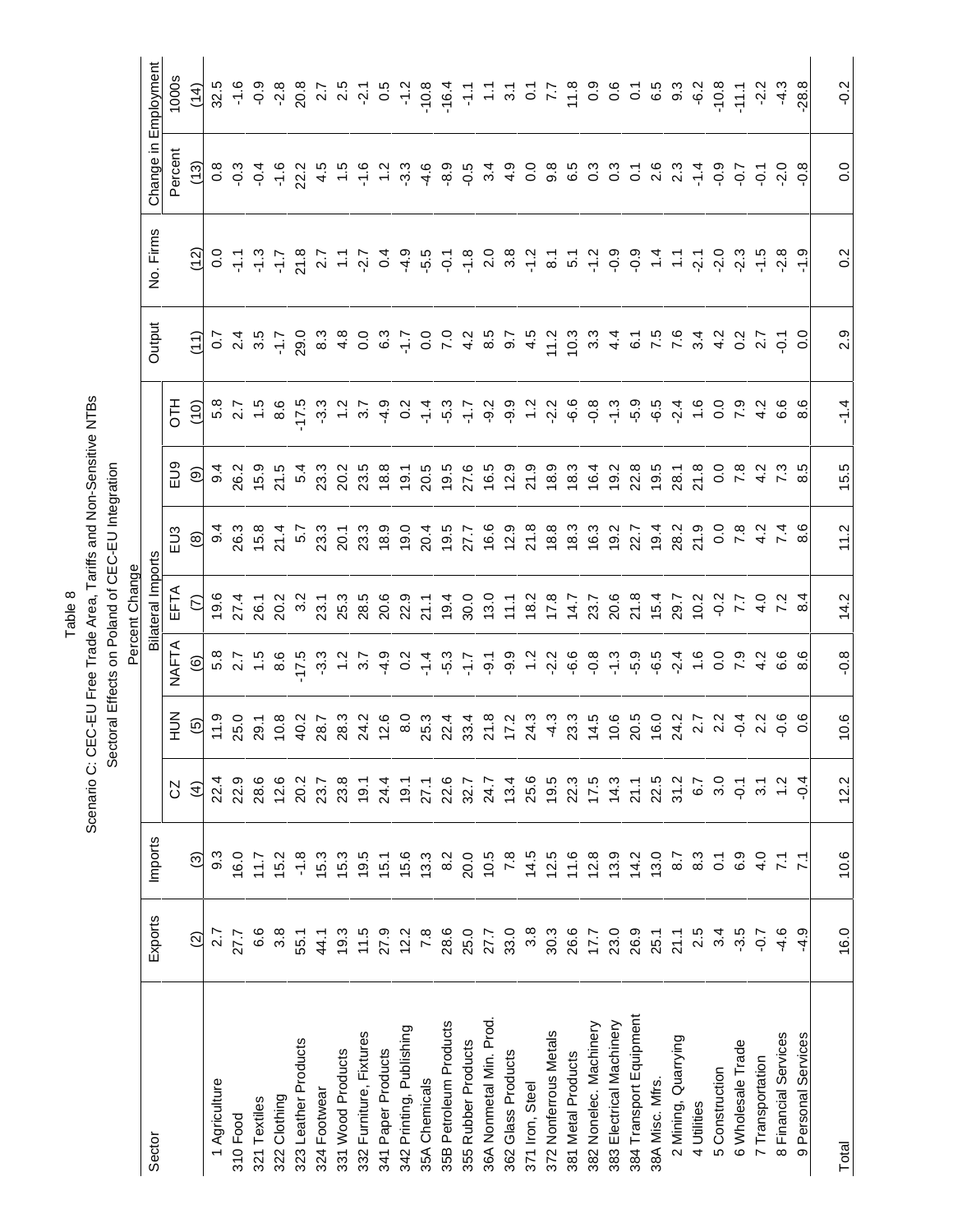# Summary Results of CEC-EU Integration in the Base Case: CEC-EU FTA, Tariffs and Non-Sensitive NTBs Removed Decomposition of Scale and Variety Effects

| Country/Region                                                              | Imports  | Exports  | Terms of Trade | <b>Equivalent Variation</b> |             | <b>Wage Rate</b> | Ret. to Capital |
|-----------------------------------------------------------------------------|----------|----------|----------------|-----------------------------|-------------|------------------|-----------------|
|                                                                             | \$ Mill. | \$ Mill. | Pct. Change    | Pct. Change                 | \$ Millions | Pct. Change      | Pct. Change     |
|                                                                             | (2)      | (3)      | (4)            | (5)                         | (6)         | (7)              | (8)             |
| C. CEC-EU Free Trade Area, Non-Sensitive NTBs Removed                       |          |          |                |                             |             |                  |                 |
| Czechoslovakia                                                              | 2008.1   | 2076.7   | $-0.4$         | 4.5                         | 2513.9      | 3.6              | $-0.3$          |
| Hungary                                                                     | 1596.8   | 1616.0   | $-0.2$         | 4.7                         | 1662.7      | 3.0              | 0.1             |
| Poland                                                                      | 2368.2   | 2443.9   | $-0.5$         | 3.8                         | 3025.8      | 3.3              | $-0.4$          |
| <b>NAFTA</b>                                                                | $-8.5$   | $-8.0$   | 0.0            | 0.0                         | $-377.6$    | 0.0              | 0.0             |
| <b>EFTA</b>                                                                 | 1230.3   | 1100.3   | 0.0            | 0.3                         | 2352.4      | 0.1              | 0.0             |
| EU - South                                                                  | 151.3    | 158.7    | 0.0            | 0.0                         | 321.5       | 0.0              | 0.0             |
| EU - North                                                                  | 4061.5   | 3927.4   | 0.0            | 0.1                         | 8032.2      | 0.0              | 0.0             |
| Other                                                                       | 15.6     | $-10.6$  | 0.0            | 0.0                         | $-450.8$    | 0.0              | 0.0             |
| E. CEC-EU FTA, Tariffs & Non-Sensitive NTBs, with Scale Only                |          |          |                |                             |             |                  |                 |
| Czechoslovakia                                                              | 1935.7   | 1956.4   | $-0.1$         | 3.8                         | 2148.6      | 3.3              | 0.1             |
| Hungary                                                                     | 1570.7   | 1591.6   | $-0.2$         | 4.6                         | 1649.8      | 3.4              | 0.4             |
| Poland                                                                      | 2348.7   | 2427.8   | $-0.5$         | 3.9                         | 3061.9      | 3.8              | $-0.1$          |
| <b>NAFTA</b>                                                                | 9.1      | 5.1      | 0.0            | 0.0                         | $-320.4$    | 0.0              | 0.0             |
| <b>EFTA</b>                                                                 | 1213.6   | 1099.0   | 0.0            | 0.3                         | 2379.3      | 0.1              | 0.0             |
| EU - South                                                                  | 157.1    | 174.0    | 0.0            | 0.1                         | 444.3       | 0.1              | 0.0             |
| EU - North                                                                  | 4002.9   | 3889.9   | 0.0            | 0.1                         | 8226.9      | 0.0              | 0.0             |
| Other                                                                       | 29.2     | $-2.3$   | 0.0            | 0.0                         | $-332.2$    | 0.0              | 0.0             |
| F. CEC-EU FTA, Tariffs & Non-Sensitive NTBs, with neither Scale nor Variety |          |          |                |                             |             |                  |                 |
| Czechoslovakia                                                              | 1863.4   | 1708.4   | 0.9            | 3.0                         | 1702.9      | 4.9              | $-1.1$          |
| Hungary                                                                     | 1543.6   | 1445.0   | 1.0            | 4.2                         | 1492.6      | 5.3              | $-0.8$          |
| Poland                                                                      | 2390.4   | 2240.1   | 1.0            | 3.3                         | 2605.9      | 5.9              | $-1.8$          |
| <b>NAFTA</b>                                                                | $-85.8$  | $-35.4$  | 0.0            | 0.0                         | $-615.4$    | 0.0              | 0.0             |
| <b>EFTA</b>                                                                 | 1081.7   | 1001.1   | 0.0            | 0.2                         | 1800.4      | 0.1              | 0.0             |
| EU - South                                                                  | 123.8    | 145.8    | 0.0            | 0.0                         | 203.7       | 0.1              | 0.0             |
| EU - North                                                                  | 3553.2   | 3723.9   | 0.0            | 0.1                         | 5895.4      | 0.0              | 0.0             |
| Other                                                                       | $-80.4$  | $-39.9$  | 0.0            | 0.0                         | $-837.2$    | 0.0              | 0.0             |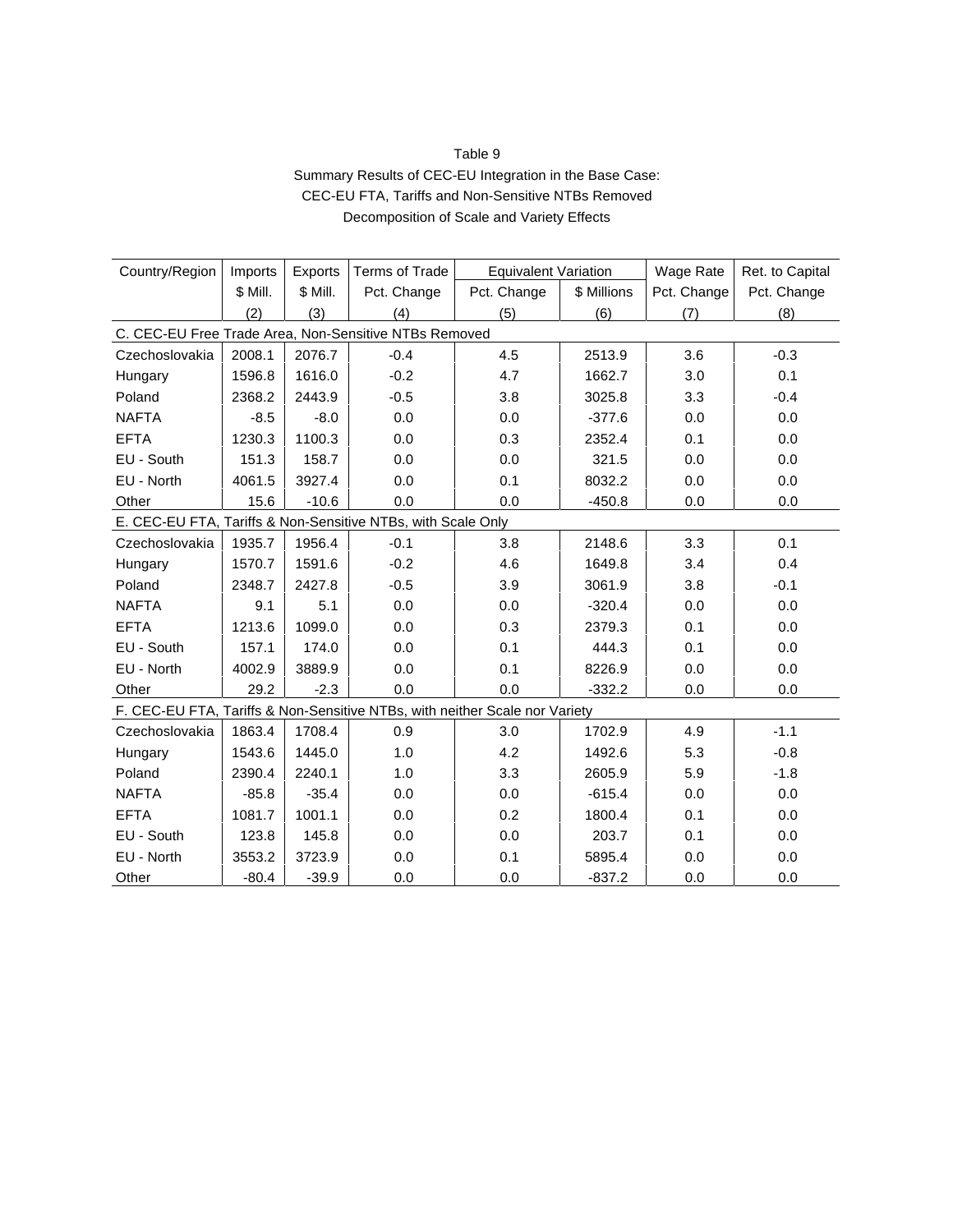#### FOOTNOTES

 We have benefited greatly from numerous comments of participants in both the AICGS Conference and a \* conference at Tilburg University in the Netherlands.

<sup>1</sup>The CECs include the Czech Republic, Hungary, Poland, and Slovakia. Prior to 1993, the term referred to Czechoslovakia, Hungary and Poland..•

<sup>2</sup>Note in this connection that the overall static effects of the "1992" completion of the internal EU market were estimated at 2.5% to 6.6% of the EU's GDP (Cecchini, 1988).•

 ${}^{3}$ For a similar argument for the NAFTA, see Krugman (1993).  $\bullet$ 

Poland and Hungary Assistance for Restructuring the Economy.• 4

<sup>5</sup> Other recent studies pertinent to EU-CEC trade and investment relations include Cadot and de Melo (1994a), Halpern (1994), and Neven (1994).•

The main elements of the SEA are treated in detail in Winters and Wang  $(1994, \text{esp. pp. } 32-52)$ .

<sup>7</sup> This gives free access by January 1, 1995 instead of January 1, 1997 for the CECs.

For more detail, see European Commission (1994b).• 8

See European Commission (1994a).• 9

 $^{10}$ Based on Bakos (1993).•

•

<sup>11</sup>We have recently constructed a bilateral matrix of international trade in services for the 34 countries in the model's data base so as to be able to treat all 29 sectors as tradable and to analyze the effects and interaction of liberalization of both merchandise trade and services in our model countries/regions. For some preliminary analysis along these lines for the Uruguay Round negotiations, see Brown, Deardorff, Fox, and Stern (1995).

 $12$ It is thus being assumed that there are constant returns to scale in the agricultural sector and increasing returns to scale in the manufacturing and services sectors. The assumption of national product differentiation for agriculture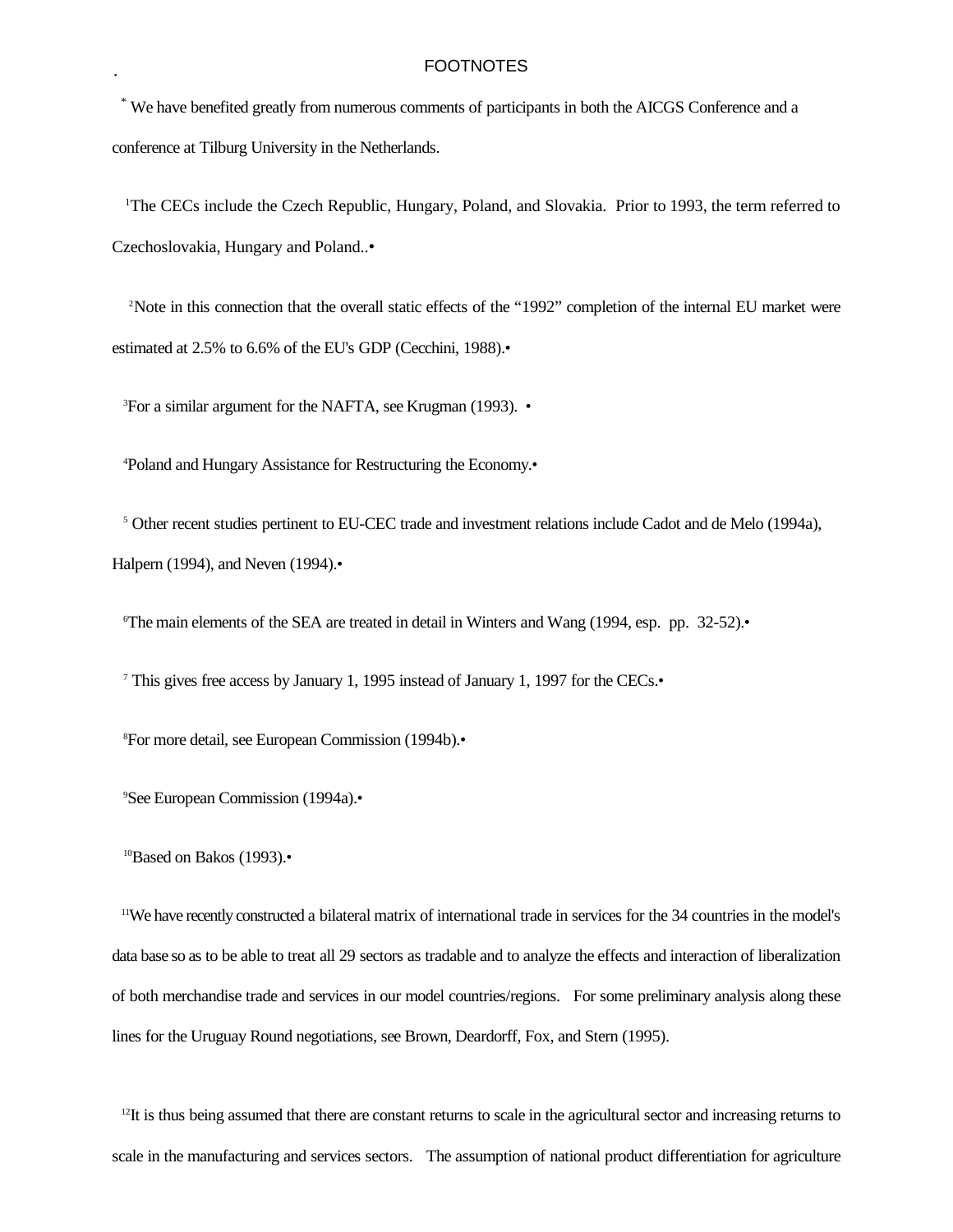means that the so-called Armington assumption is being applied and that nations will have some degree of monopoly power in trade in this sector. For the manufacturing and services sectors, product differentiation by firm dispenses with the Armington assumption so that the potentially strong terms-of-trade effects associated with national monopoly power will be greatly diminished. But, as will be noted below, the realization of increasing returns may result in substantial scale effects.•

 $13$  Issues of the modeling of market structure are discussed in Brown and Stern (1989), where a variety of different imperfectly competitive market structures are used in analyzing the economic effects of the CUSTA. For the current model, as noted, we use a structure of monopolistic competition, following Helpman and Krugman (1985), for all of the manufacturing and service industries. There is free entry of firms, each producing a different variety of a good, and producing it with a fixed cost and constant marginal cost in terms of primary and intermediate inputs. Varieties enter via a Dixit-Stiglitz (1977) aggregation function into both utility and production functions, with the implication that greater variety reduces cost and increases utility.

 $14$ It is always a problem to use completely up-to-date input-output tables because of ongoing changes in technology and productivity that would alter the input-output coefficients for particular sectors. This applies especially to the CEC countries which have been undergoing considerable restructuring. In the absence of current input-output tables for these countries, we decided to use the 1980 input-output table for Portugal as a proxy for the economic structure of the individual CECs. Once we are able to obtain more appropriate input-output tables for the CEC countries, we would then be able to revise our model simulations to see what difference it makes in having used the Portugal table. There is some concern that particular sectors of the CEC economies, such as energy or services, may be particularly inefficient compared to their Portuguese counterparts. In the absence of more information on the extent of such differences, however, we have not attempted to correct for such possibilities.

<sup>15</sup>The main data used cover trade, production, and employment, and these data come primarily from United Nations sources and to a lesser extent from national sources. The model parameters are constructed from the trade and inputoutput data for the countries included in the model and from published studies of trade and capital/labor substitution elasticities. For a comprehensive discussion of the data and parameters, see Deardorff and Stern (1990, pp. 37-45).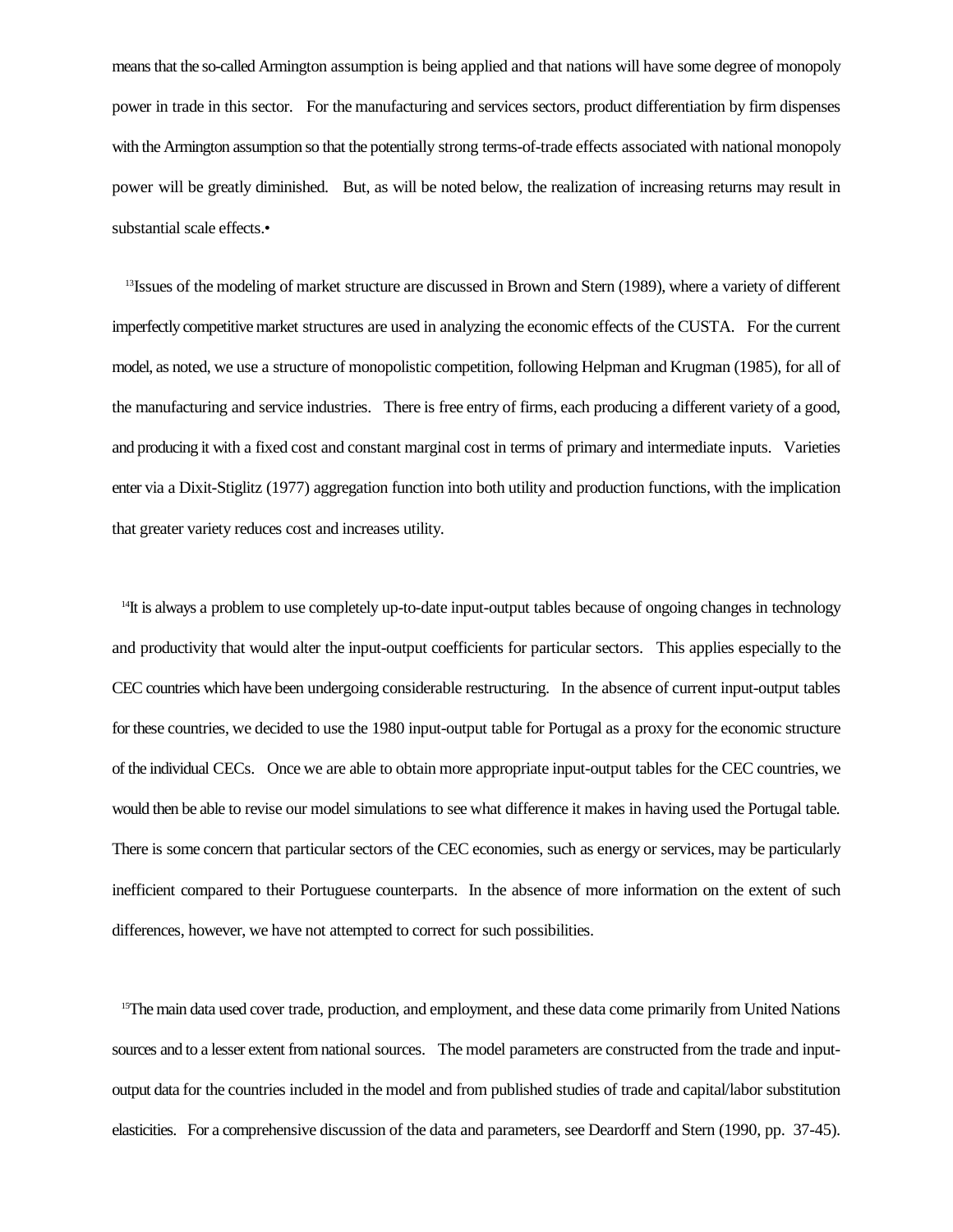<sup>16</sup>The results reported below for changes in total exports and imports may appear to contradict this assumption of balanced trade. This is because what are reported are measures of the changes in quantities traded, which are relevant for output and employment changes. They are not the values of trade, which undergo additional change due to changing relative prices. It is the values of exports relative to imports that are held fixed by the balanced trade assumption.

 $<sup>17</sup>$ In effect then, we do not distinguish workers according to their skill characteristics and therefore how the wages</sup> and employment of different skill groups may be affected by an EU-CEC arrangement. In Stern, Deardorff, and Brown (1992), the U.S. employment changes that might result from the NAFTA were decomposed by sector, occupation, and geographic location.•

 $18$ See Stern, Deardorff, and Brown (1992) for analysis of the cross-border movement of labor between the United States and Mexico that may occur as a result of the NAFTA.

 $19$ In earlier work we have noticed that the effect of variety in lowering costs can introduce an instability into the model, because an increase in demand for an industry can lead to entry, additional variety, lower costs to users, and hence additional demand. To avoid this happening in our model we therefore depart slightly from the Dixit-Stiglitz formulation, using an additional parameter to control these variety effects. In the results reported here, the effect of variety on welfare has been set to one half of what would occur in the Dixit-Stiglitz model.

<sup>20</sup>The data on tariffs and NTBs will be discussed further below.

 $^{21}$ NTBs are assumed to apply at the level of the industry, not the firm, so that the pricing behavior of perfectly competitive and monopolistically competitive firms is unaffected.•

<sup>22</sup>We recognize, however, that the large differences in per capita income that exist between the CECs and the EU create great incentives for such movement, and that reduction of trade barriers and increased economic interaction may well cause migration to increase.•